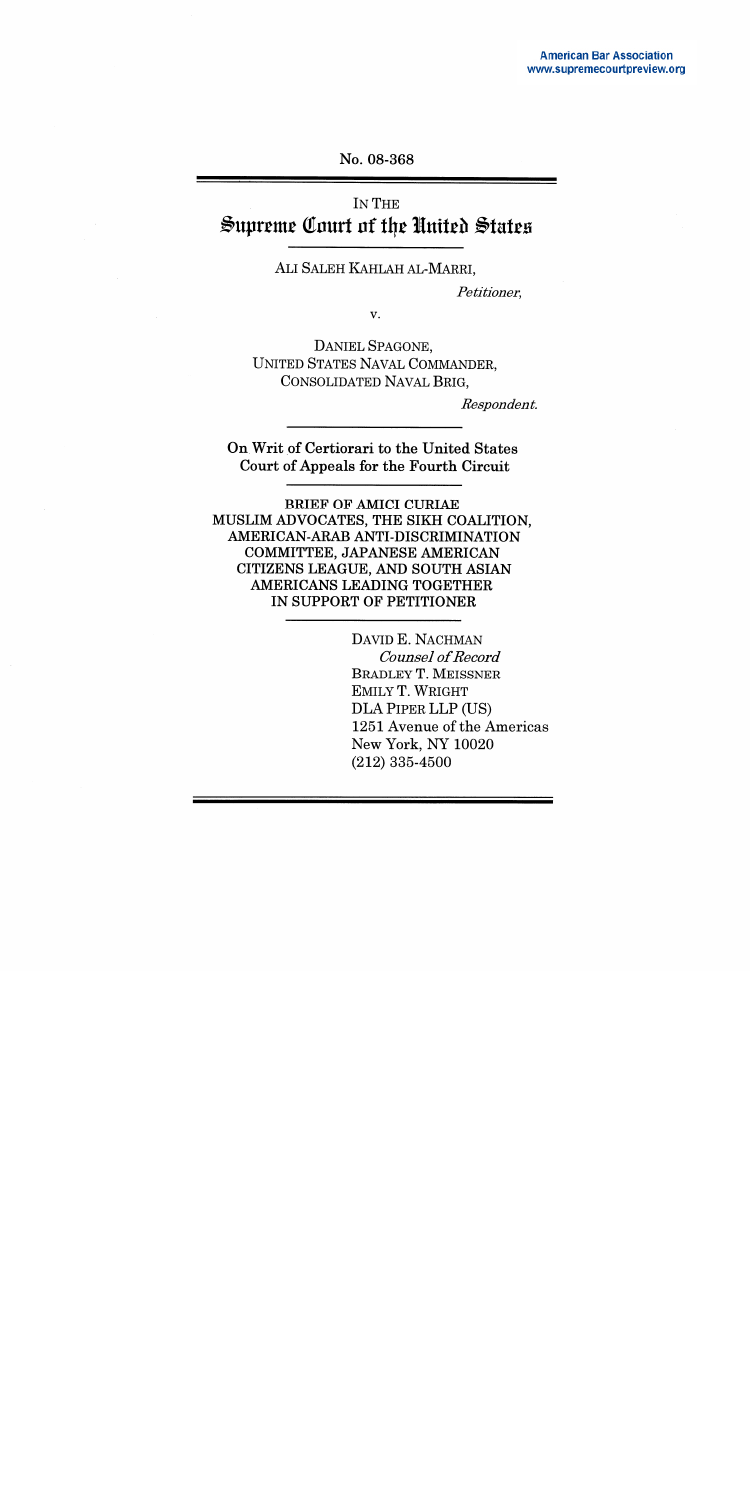# TABLE OF CONTENTS

|--|--|

|                |                | INTEREST OF THE AMICI CURIAE  1                                                                                                                                                                   |
|----------------|----------------|---------------------------------------------------------------------------------------------------------------------------------------------------------------------------------------------------|
|                |                | INTRODUCTION AND SUMMARY OF                                                                                                                                                                       |
|                |                |                                                                                                                                                                                                   |
| $\mathbf{I}$ . | $\mathbf{A}$ . | The Executive's Claimed Authority<br>Represents An Extraordinary<br>And Potentially Dangerous Departure<br>Detention Without Charge Or<br>Trial Is An Extraordinary<br>Departure From Traditional |
|                | <b>B.</b>      | <b>Experience Demonstrates That</b><br>Legal Regimes That Permit<br>Detention Without Charge Or<br>Trial Are Susceptible To Grave                                                                 |

i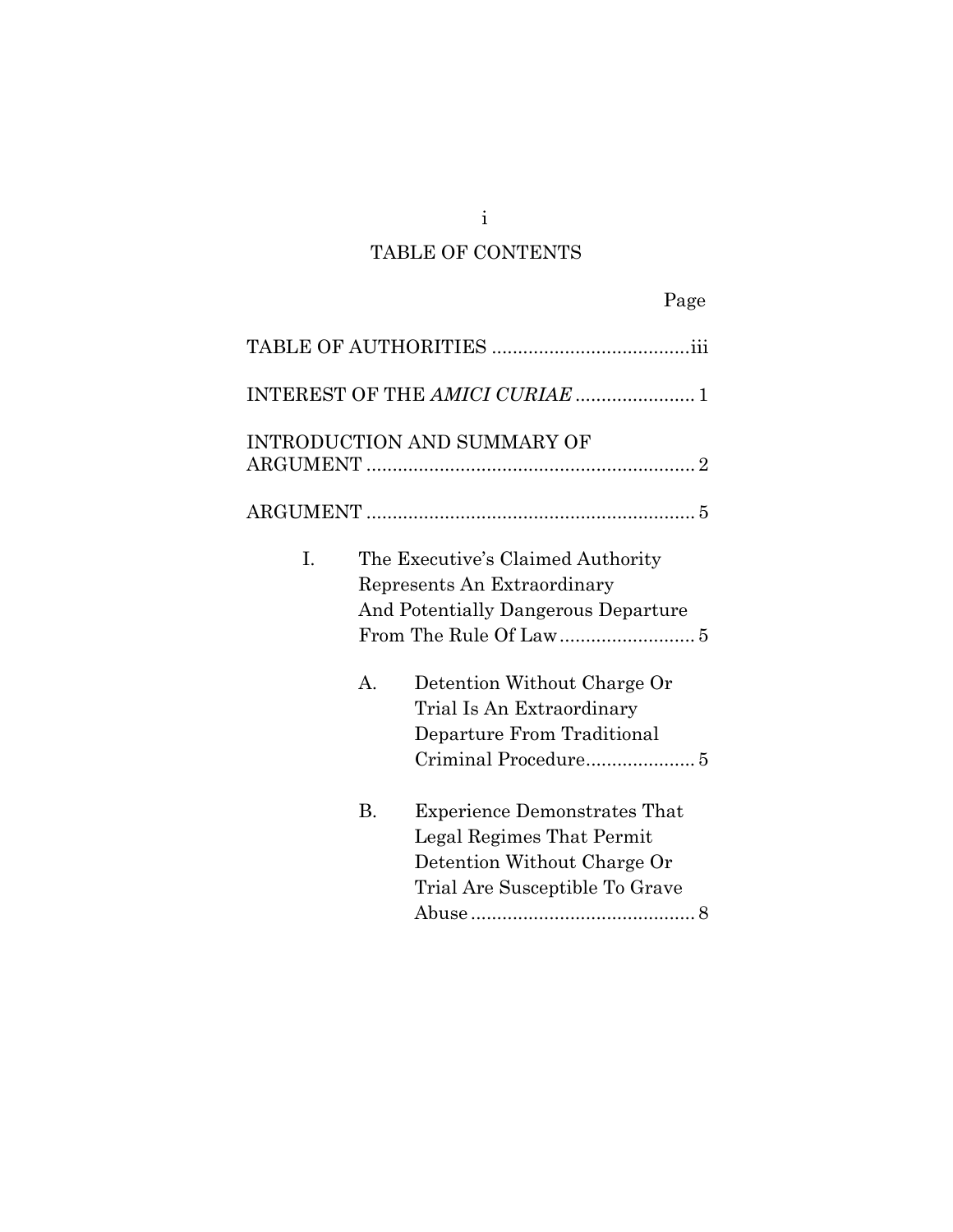| П. | The Authority To Detain Claimed By<br>The Executive Has Not Been Effective<br>In Combating Terrorism And May<br>Instead Be Counterproductive20 |                                                                                                                 |
|----|------------------------------------------------------------------------------------------------------------------------------------------------|-----------------------------------------------------------------------------------------------------------------|
|    | А.                                                                                                                                             | Foreign Legal Regimes That<br>Permit Detention Without Charge<br>Or Trial Have Not Enhanced                     |
|    | В.                                                                                                                                             | Domestic Experience Further<br>Highlights The Risks And<br>Inefficacy Of Detention<br>Without Charge Or Trial25 |
|    | C.                                                                                                                                             | Sacrificing The Rule Of Law<br>Alienates Domestic Communities<br>And International Allies Whose                 |
|    |                                                                                                                                                |                                                                                                                 |

ii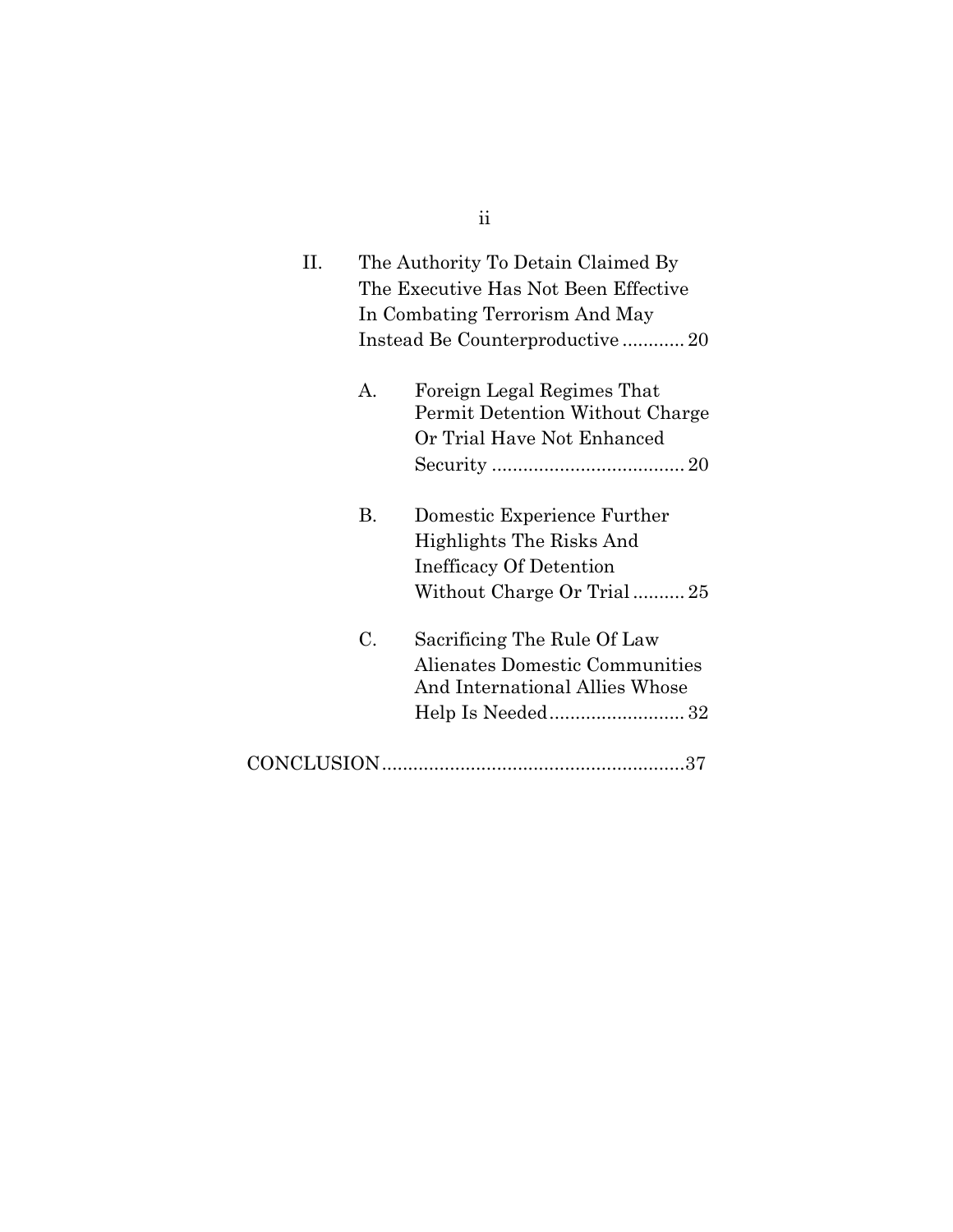# TABLE OF AUTHORITIES

 $\alpha$  second

| CASES                                                      |
|------------------------------------------------------------|
| Adarand Constructors, Inc. v. Pena,                        |
| Addington v. Texas,                                        |
| Al-Marri v. Pucciarelli.<br>534 F.3d 213 (4th Cir. 2008) 3 |
| Carlson v. Landon,                                         |
| Duncan v. Louisiana,                                       |
| Ex Parte Tom Tong,                                         |
| Hamdi v. Rumsfeld,                                         |
| Hirabayashi v. United States,                              |
| Korematsu v. United States,                                |

iii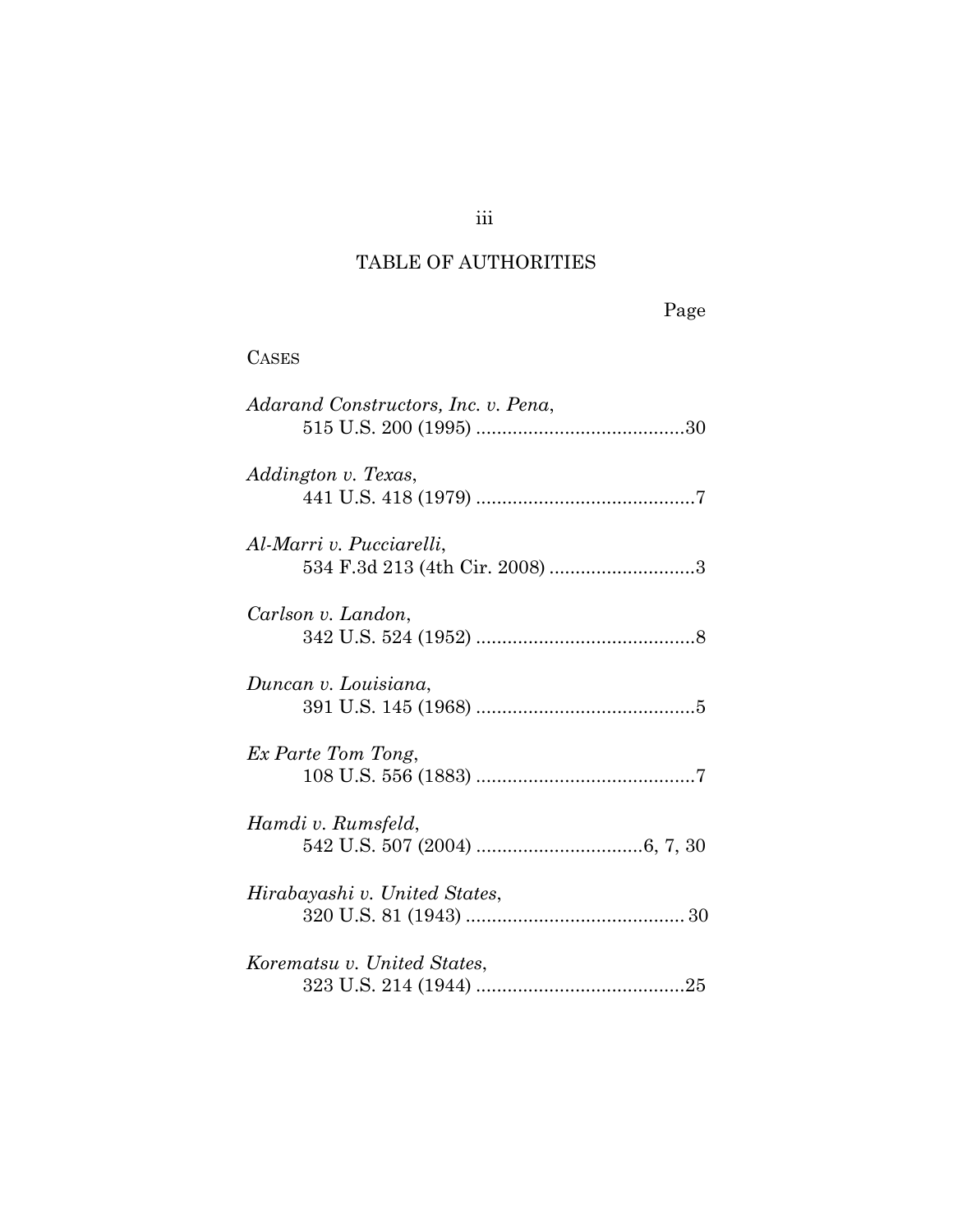| O'Connor v. Donaldson,                                                                 |
|----------------------------------------------------------------------------------------|
| People's Union for Civil Liberties v. Union of India,                                  |
|                                                                                        |
|                                                                                        |
|                                                                                        |
| <i>Stenberg v. Carhart,</i> 530 U.S. 914 (2000) 30                                     |
| United States v. Gaudin,                                                               |
| United States v. Marion,                                                               |
| United States v. Salerno,                                                              |
| Whitney v. California,                                                                 |
| UNITED STATES CONSTITUTION, STATUTES, EXECUTIVE<br>ORDERS AND RULES                    |
| March 21, 1942 Act of Congress, 56 Stat. 173 30                                        |
| Authorization for Use of Military Force,<br>Pub. L. No. 107-40, 115 Stat. 224 (2001) 2 |

iv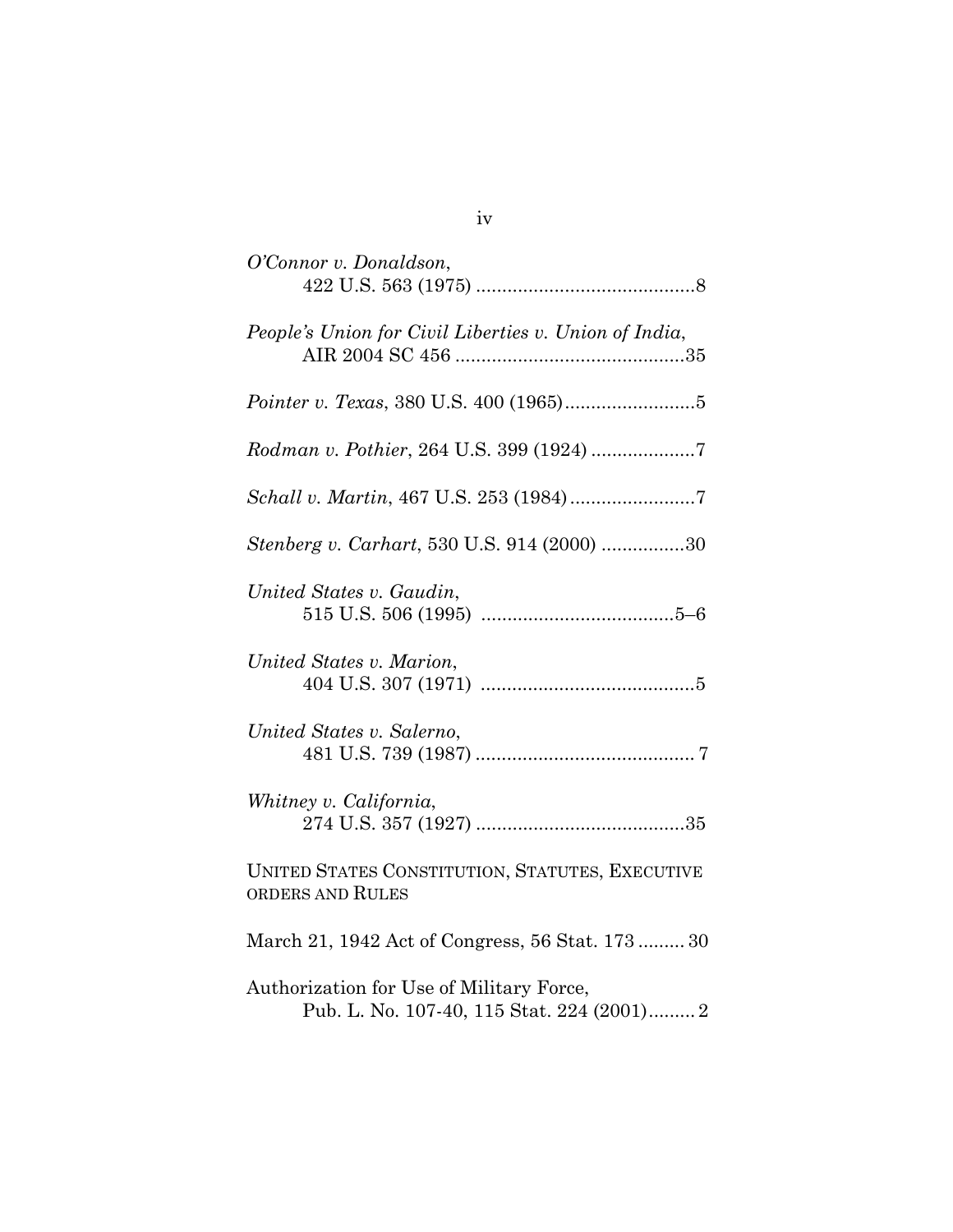| Emergency Detention Act of 1950,                                                      |
|---------------------------------------------------------------------------------------|
| Exec. Order No. 9066, 7 Fed. Reg. 1407                                                |
|                                                                                       |
|                                                                                       |
| INTERNATIONAL CONSTITUTION, STATUTES AND<br><b>EXECUTIVE ORDERS</b>                   |
| Civil Authority (Special Powers) Act, 1922,<br>12 Geo. 5, c. 5, sched., reg. 23  9-10 |
| Detention of Terrorists (Northern Ireland) Order,                                     |
| EMPRR No. 17, Gazette No. 563/7                                                       |
| EMPRR No. 19, Gazette No. 1405/14                                                     |
| India Const., Sched. 7, List I, Entry 9 13-14                                         |
| India Const., Sched. 7, List III, Entry 3 13-14                                       |
| Northern Ireland (Emergency Provisions) Act,                                          |
| Public Security Ordinance, No. 25 of 1947  16                                         |

v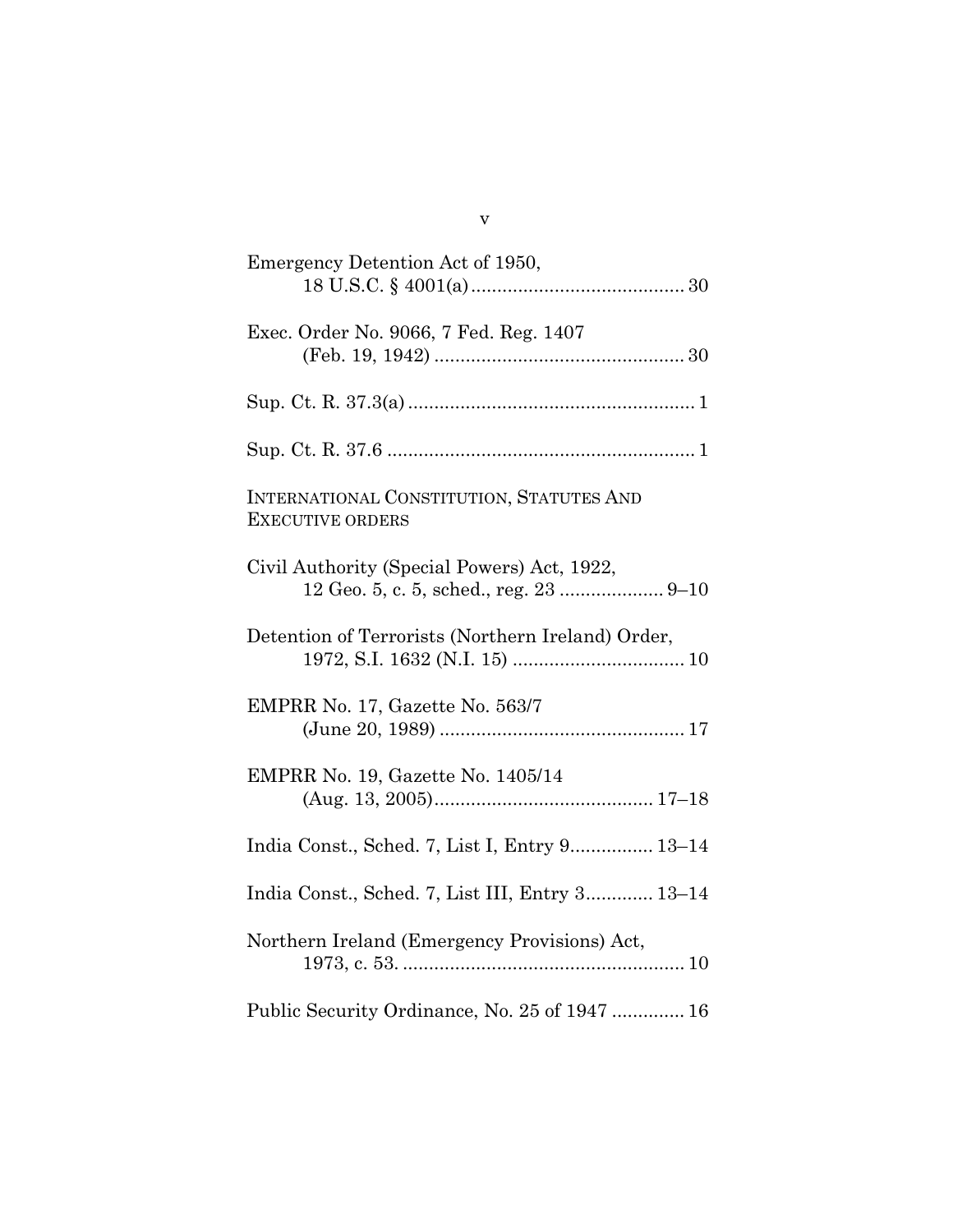| Prevention of Terrorism Act, No. 15 of 2002 14                                                                                                                                                |
|-----------------------------------------------------------------------------------------------------------------------------------------------------------------------------------------------|
| <b>Prevention of Terrorism (Temporary Provisions)</b><br>Act, No. 48 of 1979 16, 17, 18                                                                                                       |
| Terrorist and Disruptive Activities (Prevention)                                                                                                                                              |
| Terrorist and Disruptive Activities (Prevention)                                                                                                                                              |
| Unlawful Activities (Prevention) Amendment Act,                                                                                                                                               |
| <b>OTHER</b>                                                                                                                                                                                  |
| Am. Civil Liberties Union,<br>Sanctioned Bias: Racial Profiling                                                                                                                               |
| Amita Shastri, Government Policy and the Ethnic<br>Crisis in Sri Lanka, in Government Policies<br>and Ethnic Relations in Asia and the Pacific<br>129 (Michael E. Brown & Sumit Ganguly eds., |
| Amnesty Int'l, A Report on Allegations of Ill-<br>Treatment Made by Persons Arrested Under<br>the Special Powers Act After 8 August, 1971                                                     |

#### vi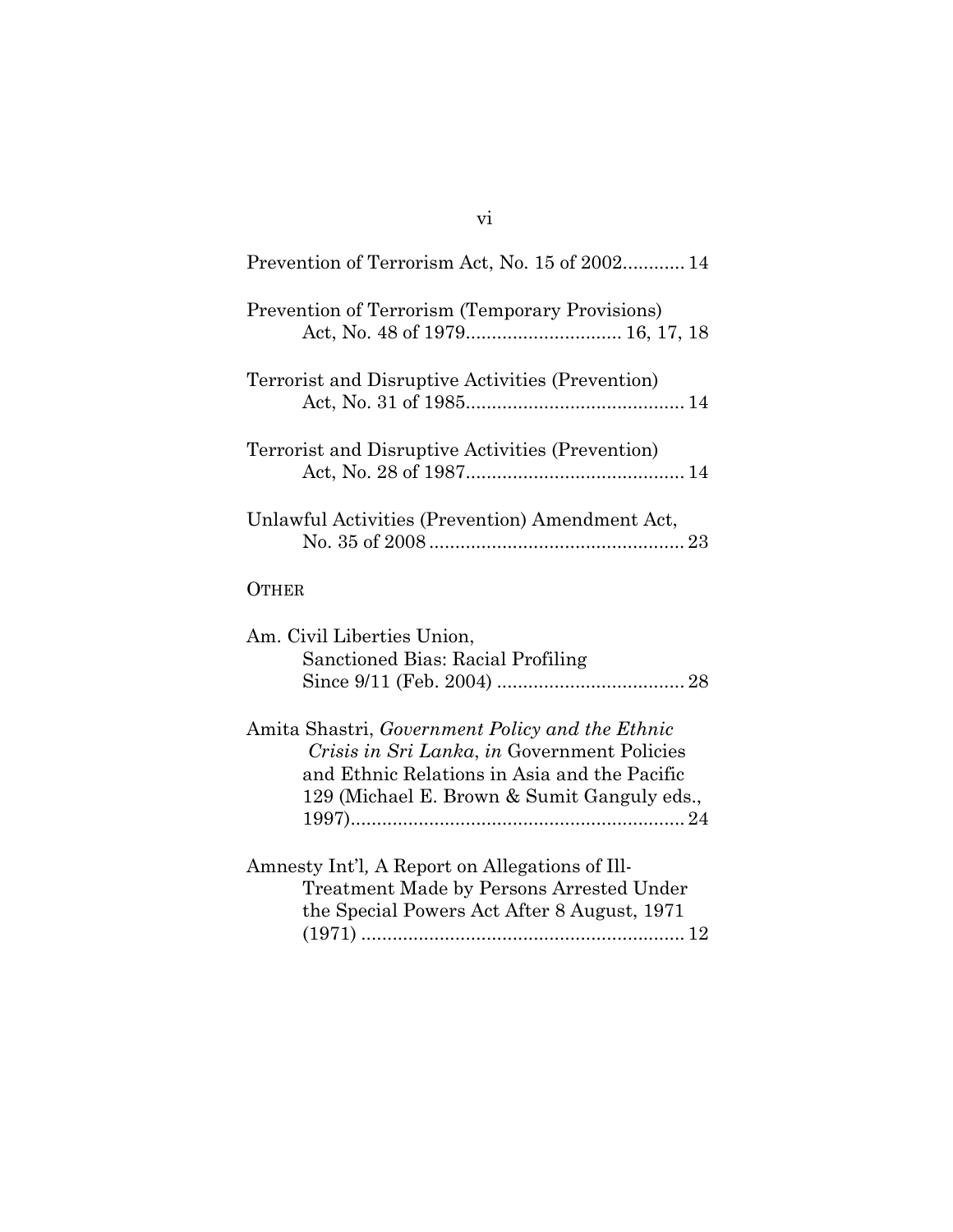| Amnesty Int'l, India: New Anti-Terror Laws<br>Would Violate International Human Rights                                                                                       |
|------------------------------------------------------------------------------------------------------------------------------------------------------------------------------|
| Amnesty Int'l, India: Report of the Malimath<br>Committee on Reforms of the Criminal Justice<br>System: Some Observations 22                                                 |
| Amnesty Int'l, Sri Lanka, New Emergency<br>Regulations – Erosion of Human Rights                                                                                             |
| Amnesty Int'l, Sri Lanka: Silencing Dissent                                                                                                                                  |
| Anil Kalhan et al., Colonial Continuities: Human<br>Rights, Terrorism, and Security Laws in<br><i>India</i> , 20 Colum. J. Asian L. 93                                       |
| Arunabha Bhoumik, <i>Democratic Responses to</i><br>Terrorism: A Comparative Study of the<br>United States, Israel, and India,<br>33 Denv. J. Int'l L. & Pol'y 285 (2005) 13 |
| Bill Dedham, Memo Warns Against Use of<br>Profiling as Defense, Boston Globe,                                                                                                |
| Brendan O'Duffy, Radical Atmosphere: Explaining<br>Jihadist Radicalization in the UK,<br>41 Pol. Sci. & Politics 137 (2008)  34-35                                           |

vii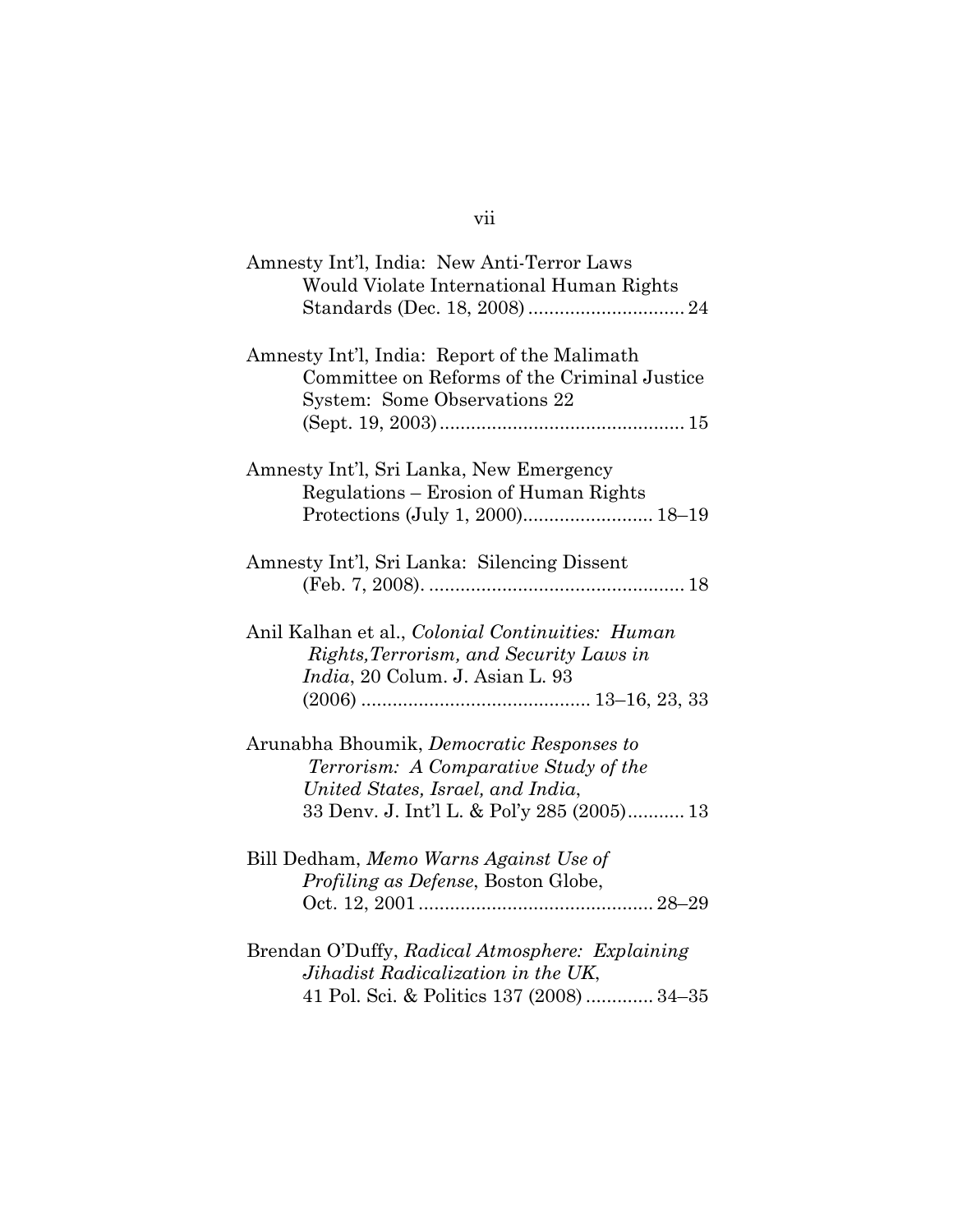## viii

| Brendan O'Duffy & Brendan O'Leary,<br>Violence in Northern Ireland, 1969-June 1989,<br><i>in</i> The Future of Northern Ireland (John<br>McGarry & Brendan O'Leary eds., 1990) 22 |
|-----------------------------------------------------------------------------------------------------------------------------------------------------------------------------------|
| Chris Gagne, POTA: Lessons Learned from<br><i>India's Anti-Terror Act</i> , 25 B.C. Third World                                                                                   |
| Clark Kent Ervin, The Usual Suspects,<br>N.Y. Times, June 27, 2006 27, 28, 35                                                                                                     |
| Comm'n On Wartime Relocation And Internment<br>Of Civilians, Report: Personal Justice                                                                                             |
| Daniel Moeckli, The Selective "War on Terror":<br><i>Executive Detention of Foreign Nationals and</i><br><i>the Principal of Non-Discrimination, 31</i>                           |
| David A. Harris, New Risks, New Tactics: An<br>Assessment of the Re-Assessment of Racial<br>Profiling in the Wake of September 11, 2001,<br>2004 Utah L. Rev. 913 (2004)  28, 34  |
| David Cole, Enemy Aliens, 54 Stan. L. Rev. 953                                                                                                                                    |
| David R. Lowry, <i>Internment: Detention Without</i><br><i>Trial in Northern Ireland</i> , 5 Hum. Rights                                                                          |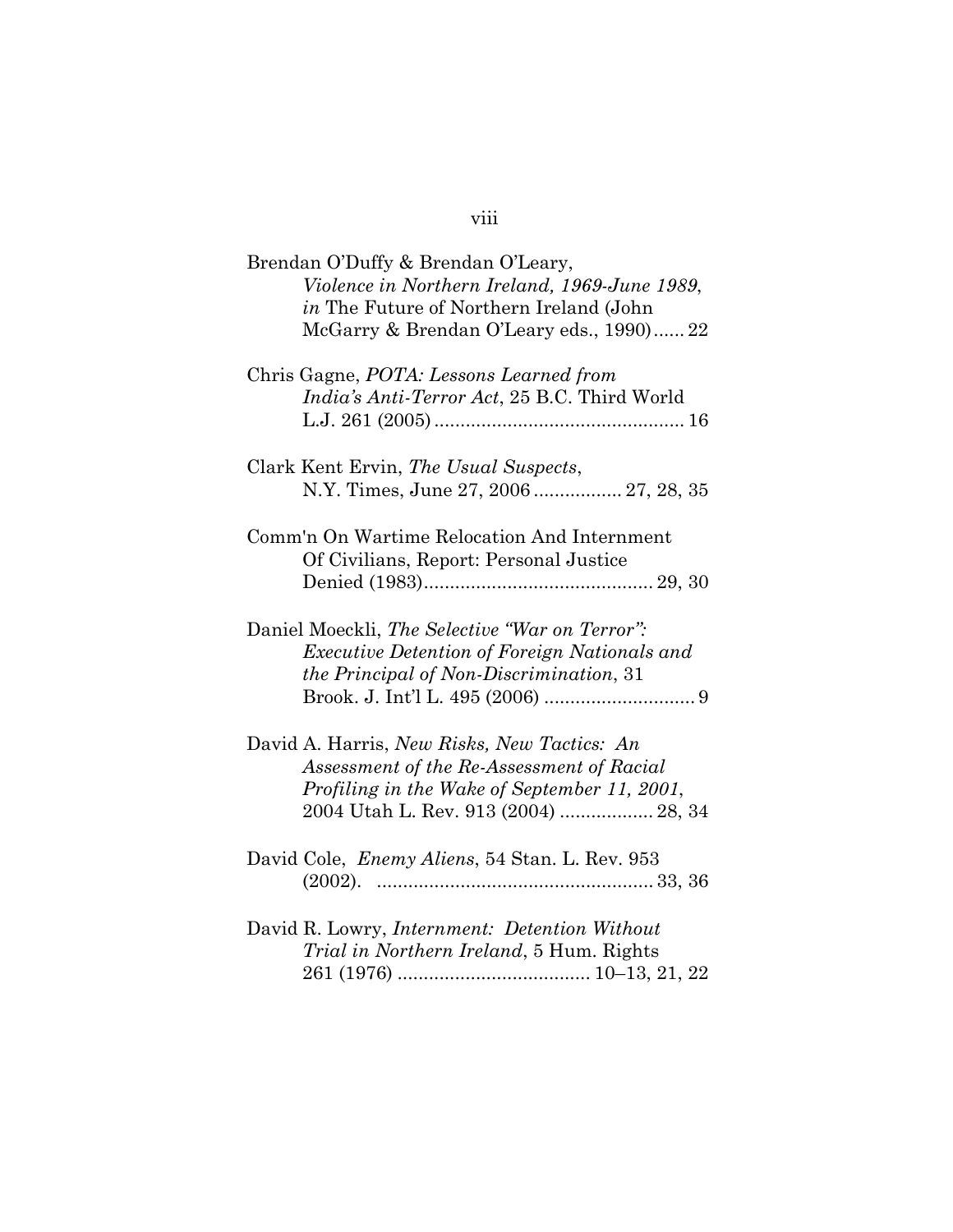| Deborah N. Pearlstein, National Intelligence and<br>the Rule of Law, 2 Advance 11                                                                                                                                      |
|------------------------------------------------------------------------------------------------------------------------------------------------------------------------------------------------------------------------|
|                                                                                                                                                                                                                        |
| Deborah Ramirez & Stephanie Woldenberg,<br>Balancing Security and Liberty in a Post-<br>September 11th World: The Search for<br>Common Sense in Domestic Counterterrorism<br>Policy, 14 Temp. Pol. & Civ. Rts. L. Rev. |
| Deepika Udagama, Taming of the Beast:<br>Judicial Responses to State Violence in Sri<br><i>Lanka</i> , 11 Harv. Hum. Rts. J. 269                                                                                       |
|                                                                                                                                                                                                                        |
| Fed. Bureau of Investigation, Countering Terrorism:<br>Integration of Practice and Theory                                                                                                                              |
|                                                                                                                                                                                                                        |
| H.R. Rep. No. 92-116 (1971),<br>reprinted in 1971 U.S.C.C.A.N. 1435  31                                                                                                                                                |
| Hearing before S. Select Comm. on Intelligence,                                                                                                                                                                        |
| Human Rights Watch, In the Name of Counter-<br>Terrorism: Human Rights Abuses Worldwide                                                                                                                                |
| Human Rights Watch, World Report 2009 -<br>Sri Lanka (Jan. 14, 2009) 17, 19                                                                                                                                            |

#### ix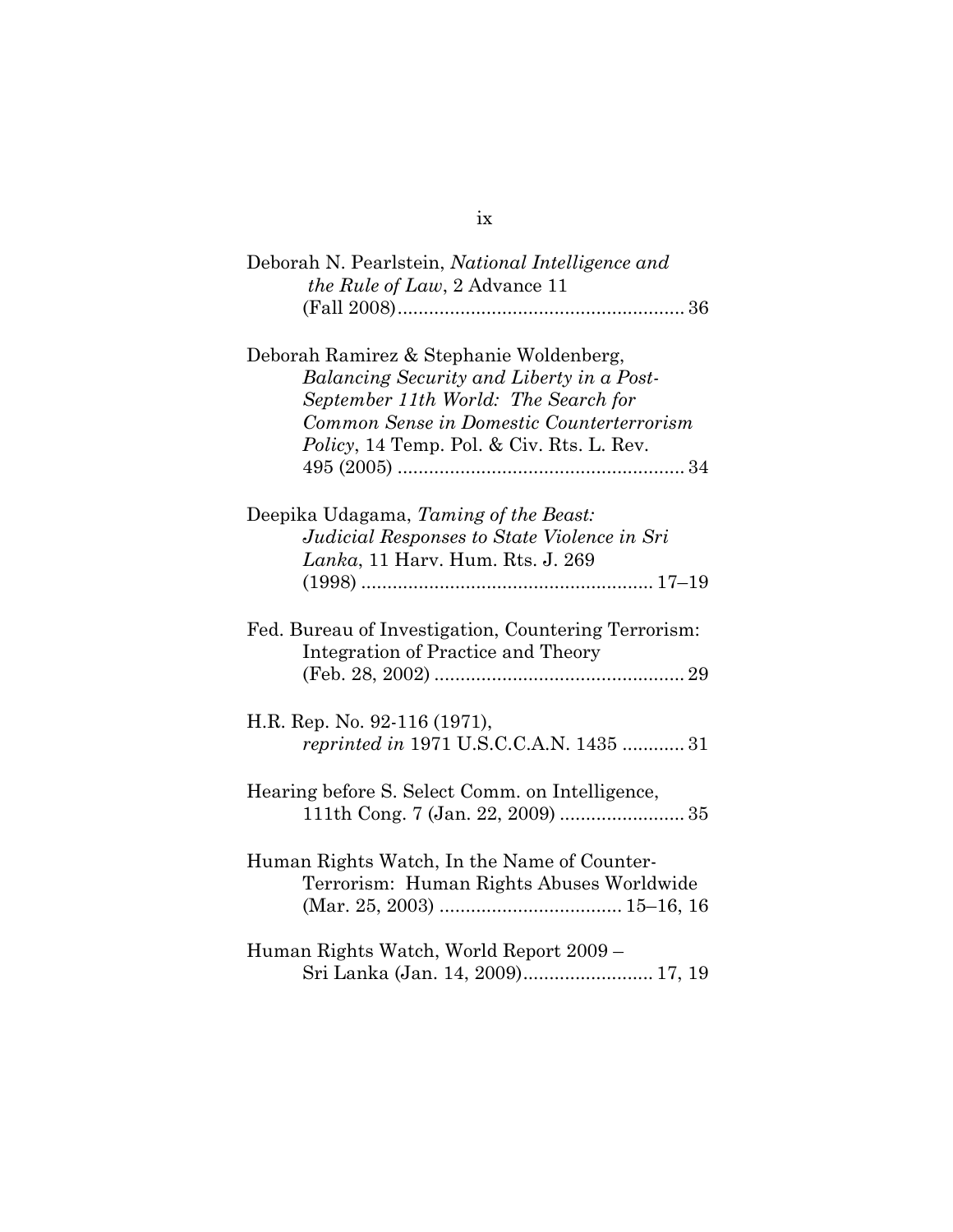| Indian President Approves Anti-Terror Law,                                                                                                                                                  |
|---------------------------------------------------------------------------------------------------------------------------------------------------------------------------------------------|
| Justice for All - A Nationwide Public Forum on<br>Selective Enforcement After September 11,<br>2001 Before Sens. Edward M. Kennedy and                                                      |
| Laura K. Donohue, Counter-terrorist Law and<br>Emergency Powers in the United Kingdom                                                                                                       |
| Lawyers Comm. For Human Rights, Assessing<br>the New Normal, Liberty and Security for<br>the Post-September 11 United States                                                                |
| Manas Mohapatra, Comment, Learning Lessons<br>from India: The Recent History of<br>Antiterrorist Legislation on the Subcontinent,<br>95 J. Crim. L. & Criminology 315                       |
| Michael P. O'Connor & Celia M. Rumann, <i>Into the</i><br>Fire: How to Avoid Getting Burned by the<br>Same Mistakes made Fighting Terrorism in<br>Northern Ireland, 24 Cardozo L. Rev. 1657 |
| N. Monaharan, East-West Center,<br>Counterterrorism in Sri Lanka: Evaluating                                                                                                                |

x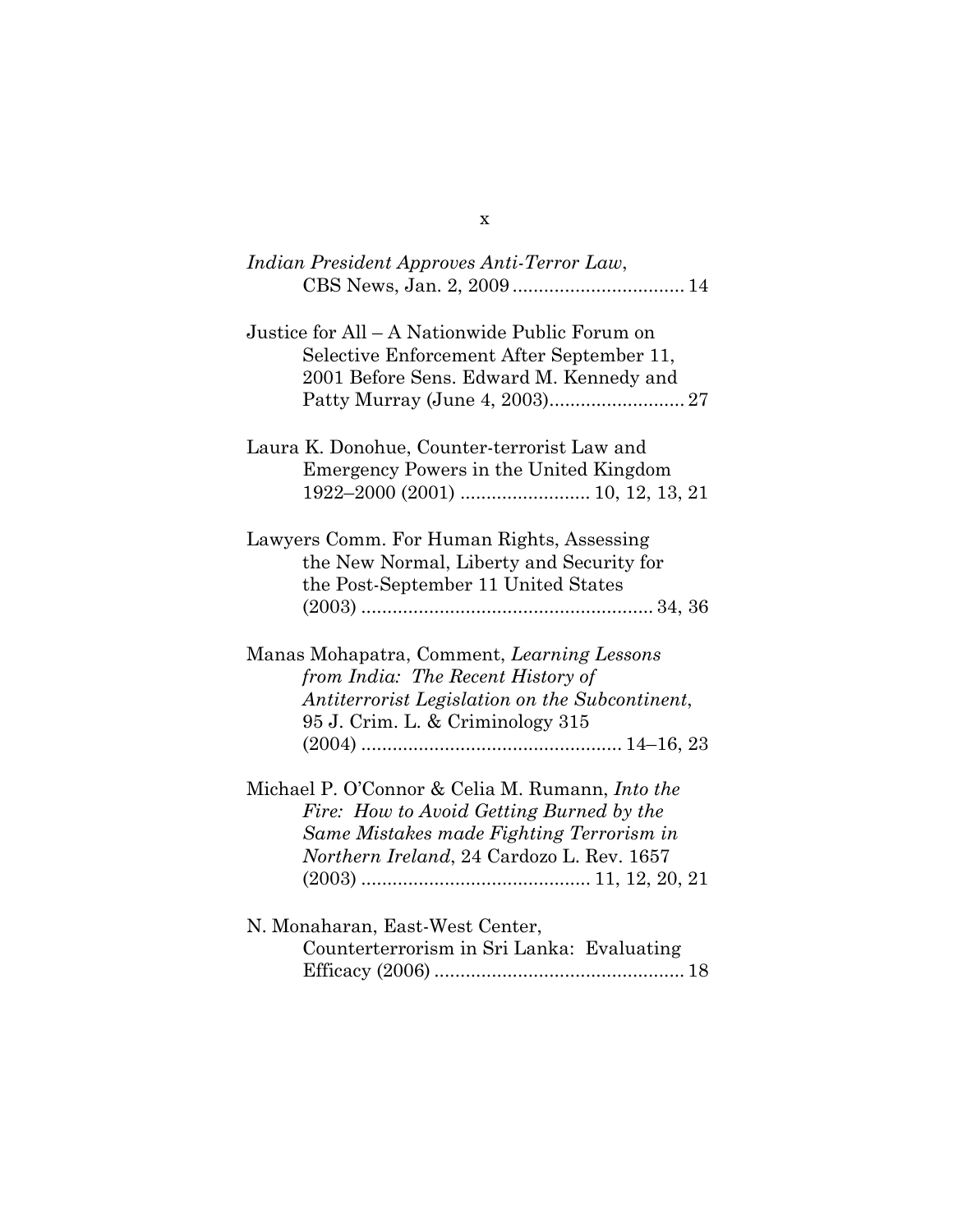| Nagendar Sharma, Won't Allow Misuse of Terror<br>Law: PC, Hindustan Times,                                                                                                                                            |  |
|-----------------------------------------------------------------------------------------------------------------------------------------------------------------------------------------------------------------------|--|
|                                                                                                                                                                                                                       |  |
| Nicole J. Henderson et al., Vera Inst. Of Justice,<br>Law Enforcement & Arab Community<br>Relations After September 11, 2001:<br>Engagement in a Time of Uncertainty                                                  |  |
| Office of Inspector General, Dep't of Justice, The<br>September 11th Detainees: A Review of the<br>Treatment of Aliens Held on Immigration<br>Charges in Connection with the Investigation<br>of September 11 Attacks |  |
| Peter DiDomenica Discusses Counterterrorism<br>Measures, Nat'l Pub. Radio,                                                                                                                                            |  |
| Philip A. Thomas, September 11th and Good<br>Governance, 53 N. Ireland Legal Q. 366                                                                                                                                   |  |
| Police Executive Research Forum, 2 Protecting Your<br>Community From Terrorism: Strategies for<br>Local Law Enforcement: Working with                                                                                 |  |
| Report of the Commission to Consider Legal<br>Procedures to Deal with Terrorist Activities in                                                                                                                         |  |

#### xi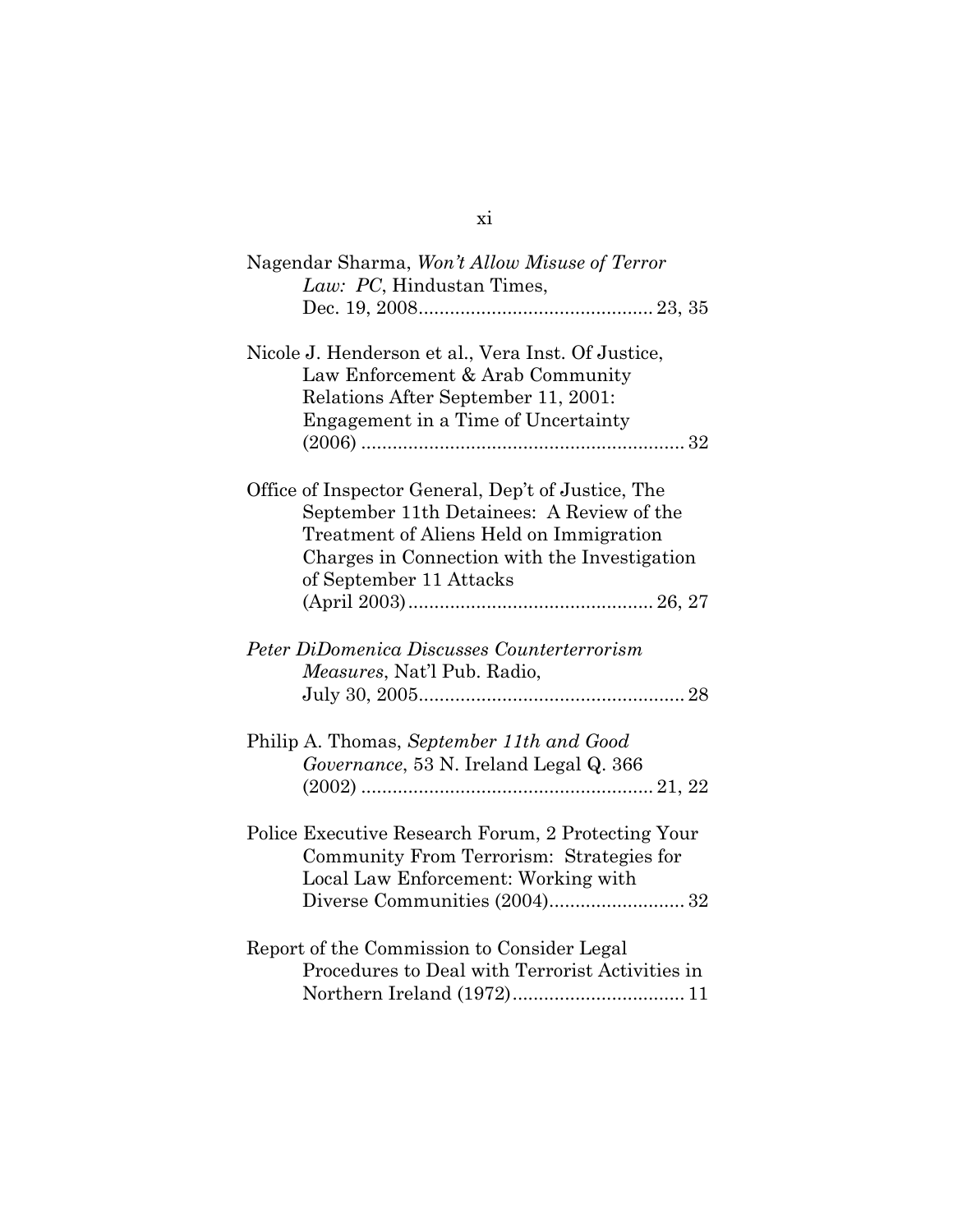| R. J. Spjut, Internment and Detention Without Trial<br>in Northern Ireland 1971–1975: Ministerial<br>Policy and Practice, 49 Mod. L. Rev. 712 |
|-----------------------------------------------------------------------------------------------------------------------------------------------|
| Radhika Coomaraswamy et al., Rule by Emergency:<br>Sri Lanka's Postcolonial Constitutional<br><i>Experience</i> , 2 Int'l J. Const. L. 272    |
| Rama Lakshmi, Anti-Terror Bills Advance in India,<br>Wash. Post, Dec. 18, 2008, at A21  14, 24                                                |
| Report of a Committee to Consider, in the Context<br>of Civil Liberties and Human Rights,<br>Measures to Deal with Terrorism in               |
| The Federalist No. 84 (Alexander Hamilton)  6–7                                                                                               |
| Threat of Islamic Radicalization to the Homeland:<br>Hearing Before the S. Comm. On Homeland<br>Security and Governmental Affairs, 110th      |
| U.S. Dep't of State, Sri Lanka: Country Reports<br>on Human Rights Practices 2005                                                             |
| U.S. Dep't of State, Sri Lanka: Country Reports<br>on Human Rights Practices 2007                                                             |

## xii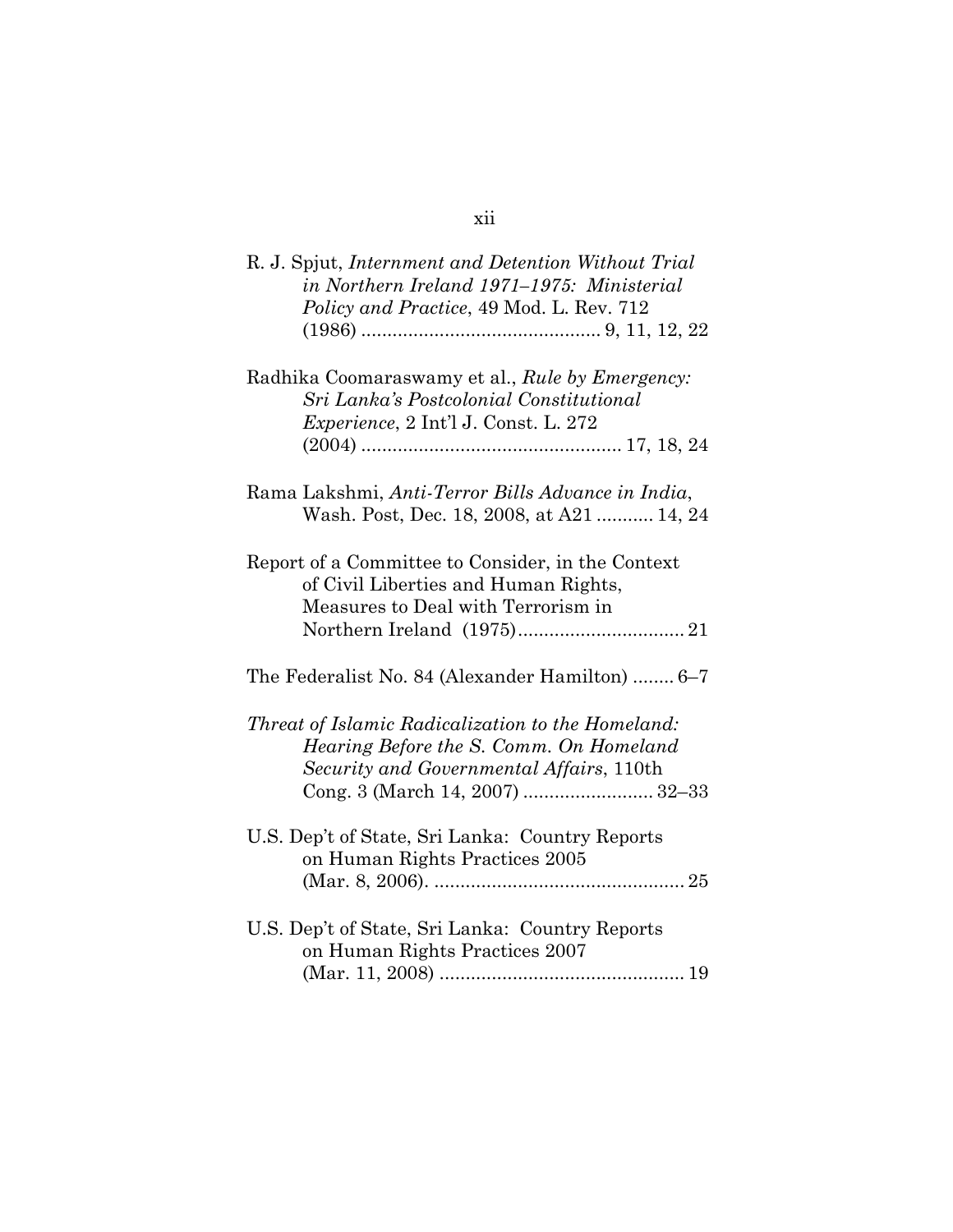# xiii

Vincent Cannistraro, *The War on Terror Enters Phase 2*, N.Y. Times, May 2, 2002 ..... 34, 36–37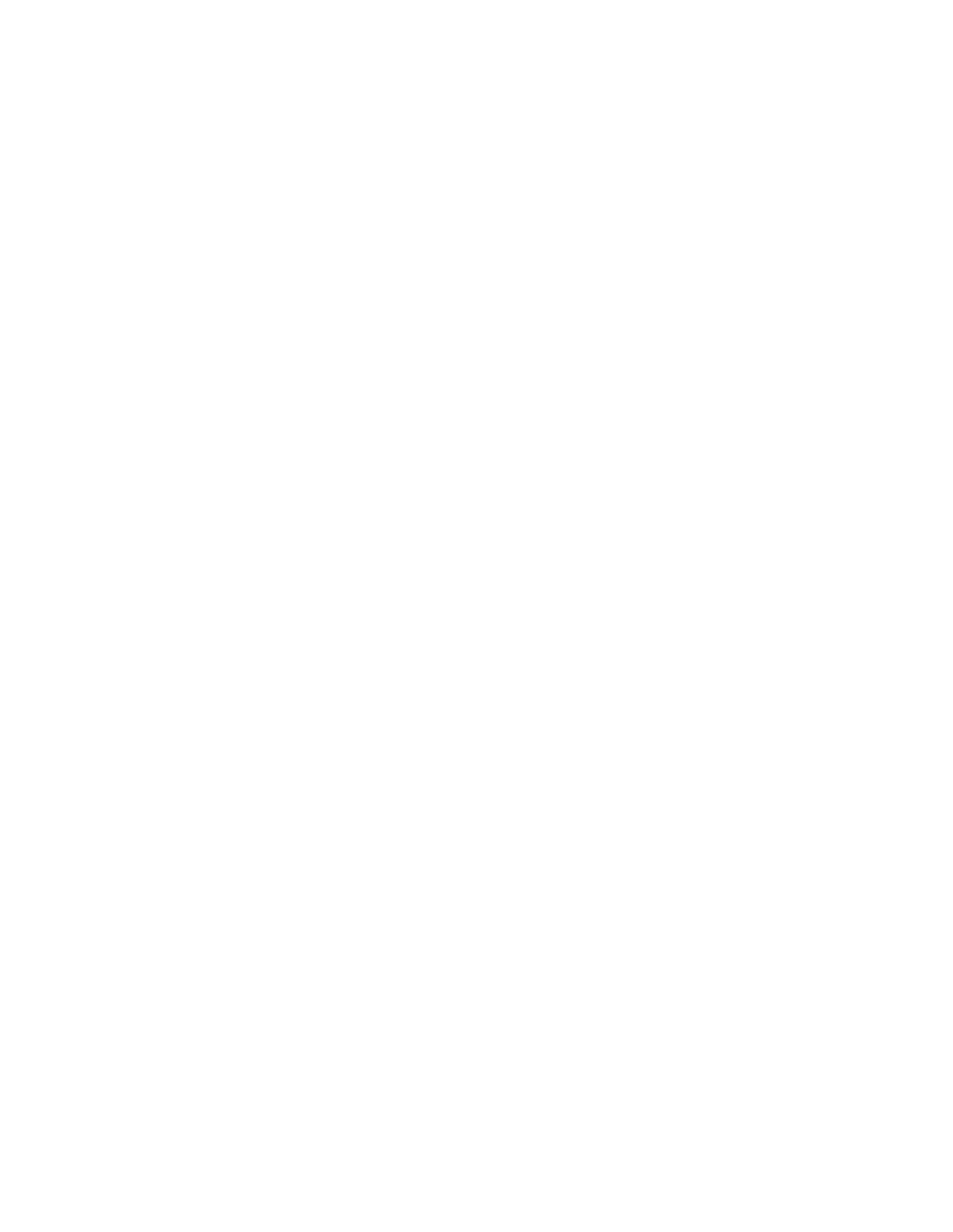#### **INTEREST OF THE** *AMICI CURIAE*<sup>1</sup>

*Amici* are five civil rights, not-for-profit organizations firmly committed to the principle that this Country's freedoms must be afforded equally to every person in the United States of America.2 Their interest in this case arises from the extraordinary detention power being asserted by the government. A decision by this Court upholding that power, *amici* submit, would pose an unwarranted threat to the civil liberties of citizens and lawful residents and

<sup>1</sup> Pursuant to Supreme Court Rule 37.6, *amici curiae* certify that no counsel for a party authored this brief in whole or in part, and no counsel or party made a monetary contribution intended to fund the preparation or submission of this brief. No person other than *amici curiae*, their members, or their counsel made a monetary contribution to its preparation or submission. The parties have consented to the filing of this brief. Sup. Ct. R. 37.3(a).

<sup>2</sup> Specifically, Muslim Advocates is a national legal advocacy and educational entity dedicated to protecting freedom, justice and equality for all, regardless of faith, and to promoting the full participation of Muslims in American civic life. The Sikh Coalition is a community-based organization that works towards the realization of civil and human rights for all people. The American-Arab Anti-Discrimination Committee is a civil rights organization committed to defending the rights of people of Arab descent and promoting their rich cultural heritage. Japanese American Citizens League, founded in 1929, is the nation's oldest and largest Asian American non-profit, nonpartisan organization committed to upholding the civil rights of Americans of Japanese ancestry and others. South Asian Americans Leading Together is a national organization dedicated to fostering civic and political engagement by South Asians in the United States through a social justice framework that includes policy analysis and advocacy, community education, and leadership development.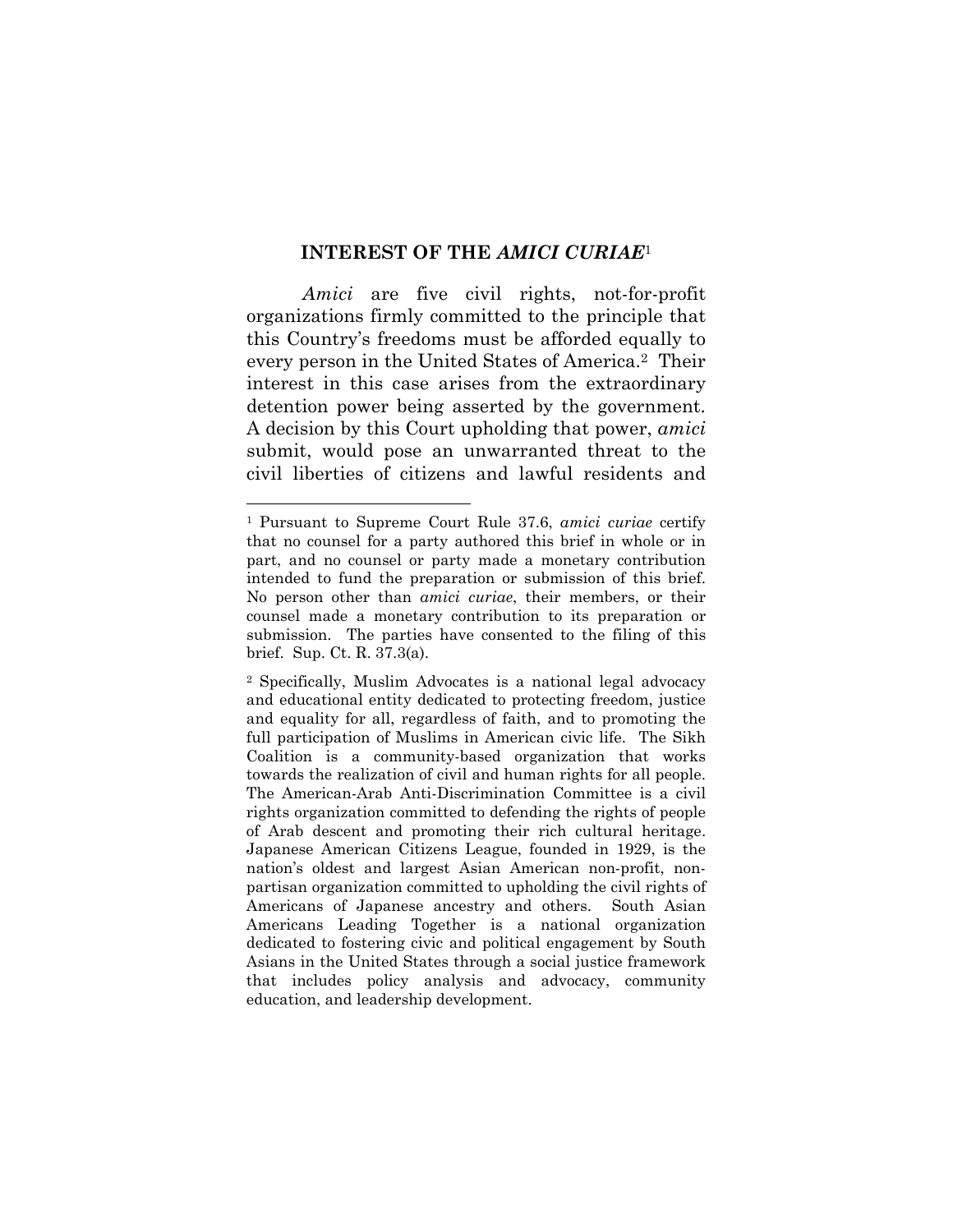visitors alike, one which history shows would leave minority and immigrant communities particularly vulnerable.

#### **INTRODUCTION AND SUMMARY OF ARGUMENT**

Petitioner Ali Saleh Kahlah al-Marri, a national of Qatar, was arrested while lawfully present in the United States in December 2001 and later indicted on a number of federal criminal charges. A month before his criminal trial was scheduled to begin, the President declared al-Marri an "enemy combatant," the criminal charges against him were dismissed, and al-Marri was placed in military detention, where he has remained, uncharged and untried with respect to any crime, since June 2003.

Al-Marri challenges the government's claim that it can subject him to indefinite military detention without charge or trial. The government, in contrast, maintains that al-Marri is an "enemy combatant" and that, consistent with the Constitution, the Authorization for Use of Military Force, Pub. L. No. 107-40, 115 Stat. 224 (2001), ("AUMF")3 authorizes al-Marri's detention based on

<sup>3</sup> The AUMF permits the President "to use all necessary and appropriate force against those nations, organizations, or persons he determines planned, authorized, committed, or aided the terrorist attacks that occurred on September 11, 2001 . . . in order to prevent any future acts of international terrorism against the United States by such nations, organizations or persons." § 2(a), 115 Stat. 224.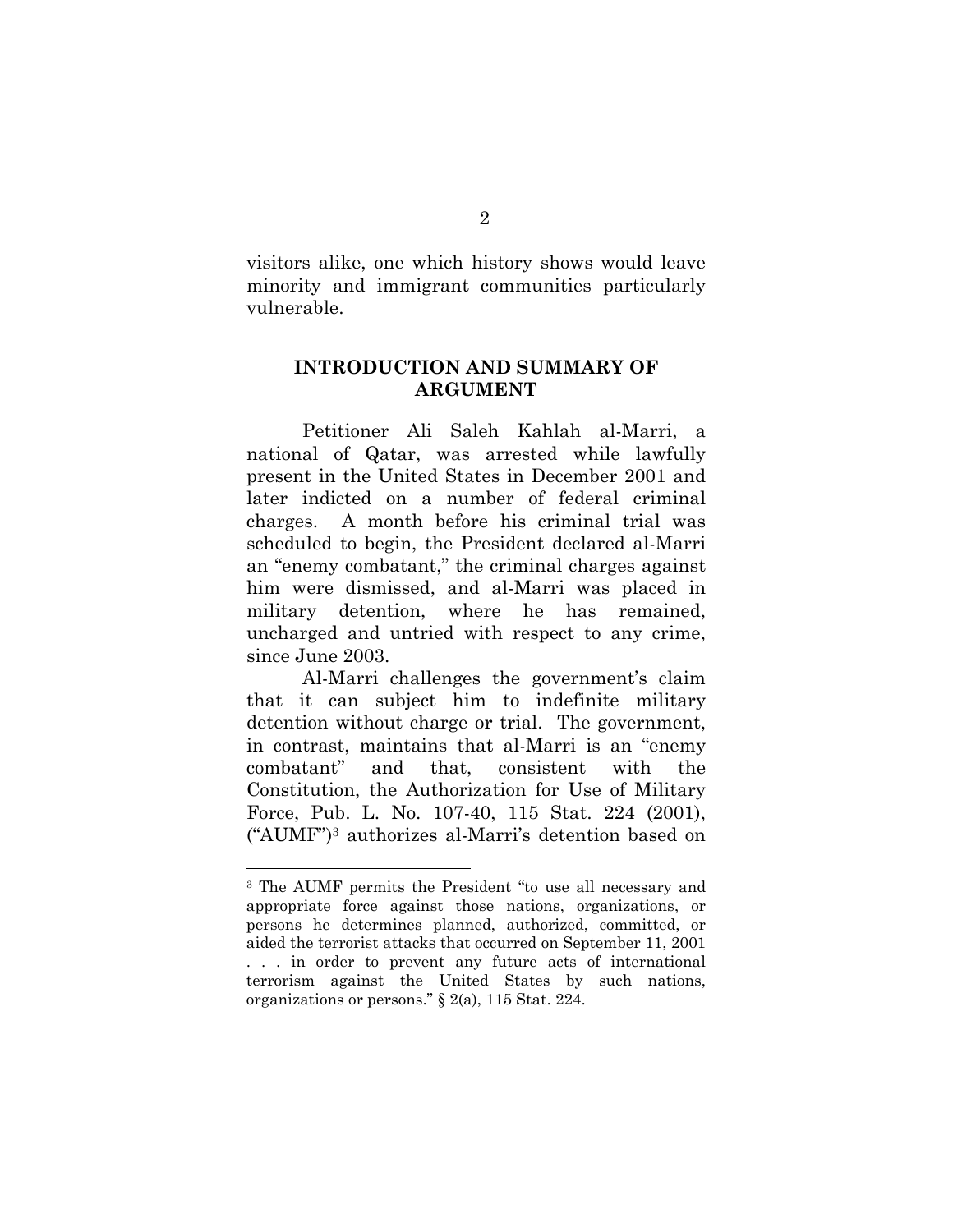the government's assertions that he is associated with al Qaeda and engaged or intends to engage in terrorist activities.

Although Petitioner currently is the only alleged "enemy combatant" detained on U.S. soil by the government under the claimed authority of the AUMF, the power asserted by the Executive and upheld by a majority of the Court of Appeals for the Fourth Circuit4 knows no limiting principle. If sanctioned by this Court, that power could be used far more broadly as a means to hold indefinitely anyone whom the Executive suspects of having some connection to terrorism—including in cases where the asserted connection is much less substantial than what is publicly known about the accusations against al-Marri—without affording the detainee the protections provided by our criminal justice system, indeed without ever charging the detainee with any crime at all.

*Amici* are deeply concerned by the threat to civil liberty posed by this asserted power—and with reason. History offers examples of other societies that have responded to terrorist threats by establishing regimes of detention without trial analogous to the authority the government claims to possess under the AUMF. Much as the Founding Fathers perceived from their own experience with the English Crown, the lesson of this more recent experience teaches again that legal systems that

<sup>4</sup> *Al-Marri v. Pucciarelli*, 534 F.3d 213, 216 (4th Cir. 2008) (en banc) (per curiam). A different majority of the court ruled that al-Marri had not been given sufficient process to challenge the President's enemy combatant determination. *Id.*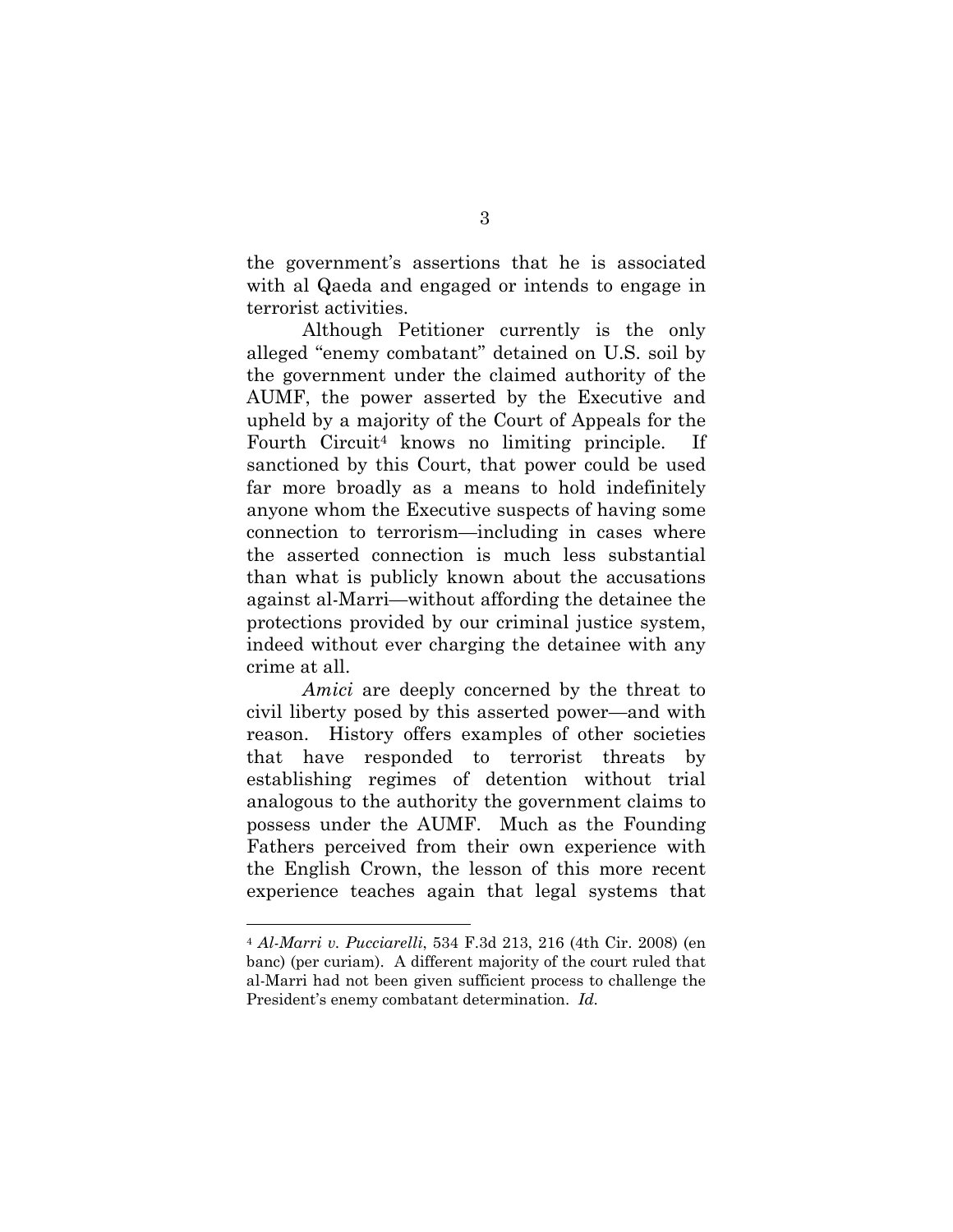permit detention without charge or trial impose great costs on liberty: they result in the widespread detention of innocent people; they tend to be applied discriminatorily against racial, ethnic, religious or ideological groups; and they are closely associated with other abuses, such as the physical mistreatment and torture of detainees. There is no evidence, moreover, that such detention regimes are particularly effective, let alone successful, in combating or reducing terrorism, whereas there is solid ground to believe that they are counterproductive.

These lessons are not confined to examples from abroad; on occasion, when threatened by war or terrorist attack, this Nation, too, has put aside the individualized process that is the hallmark of our criminal procedure in favor of sweeping detention programs. The result, again, was to detain large numbers of innocent citizens and lawful residents; acute discrimination in the programs' application; and no discernible benefit to the Nation's security.

This historical record is directly relevant to the question of statutory interpretation now before this Court. It would be implausible and inappropriate to conclude that Congress silently authorized a system of domestic preventive detention without even pausing to consider or debate the serious abuses such systems repeatedly have entailed.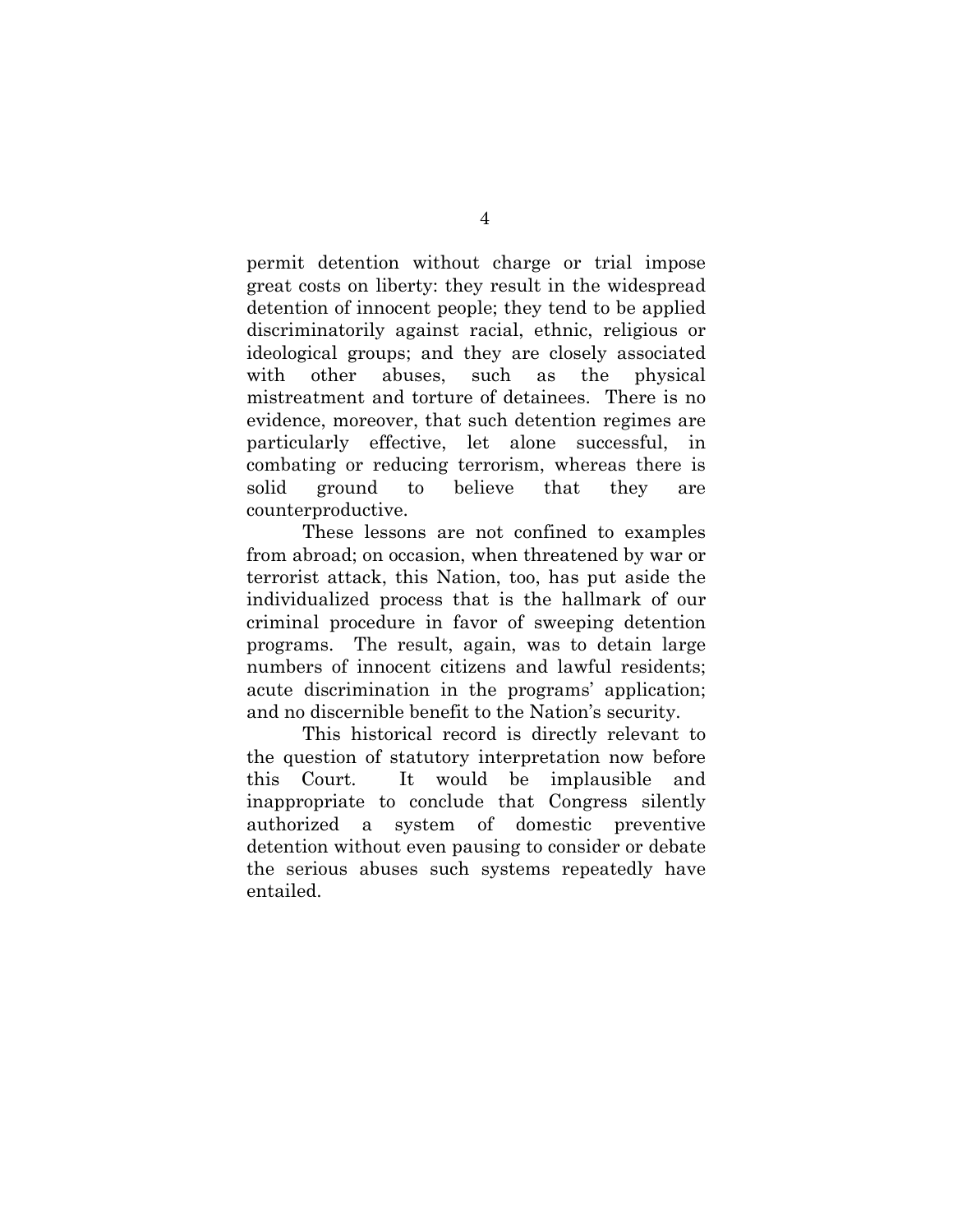#### **ARGUMENT**

**I. The Executive's Claimed Authority Represents An Extraordinary And Potentially Dangerous Departure From The Rule Of Law.** 

## **A. Detention Without Charge Or Trial Is An Extraordinary Departure From Traditional Criminal Procedure.**

In our system of criminal justice, every citizen and lawful resident is entitled to certain fundamental elements of due process before the government may deprive him of his liberty: arrest only upon a showing of probable cause to believe that a crime has been committed; the right to have any serious criminal charge tried by a jury; and at trial, the right to confront his accusers and not be convicted absent proof beyond a reasonable doubt. *See, e.g., United States v. Marion*, 404 U.S. 307, 320 (1971) ("To legally arrest and detain, the Government must assert probable cause to believe the arrestee has committed a crime."); *Duncan v. Louisiana*, 391 U.S. 145, 156 (1968) ("The deep commitment of the Nation to the right of jury trial in serious criminal cases as a defense against arbitrary law enforcement qualifies for protection under the Due Process Clause . . . ."); *Pointer v. Texas*, 380 U.S. 400, 404 (1965) ("The fact that th[e] right [of confrontation] appears in the Sixth Amendment . . . reflects the belief of the Framers . . . that confrontation was a fundamental right essential to a fair trial in a criminal prosecution."); *United States*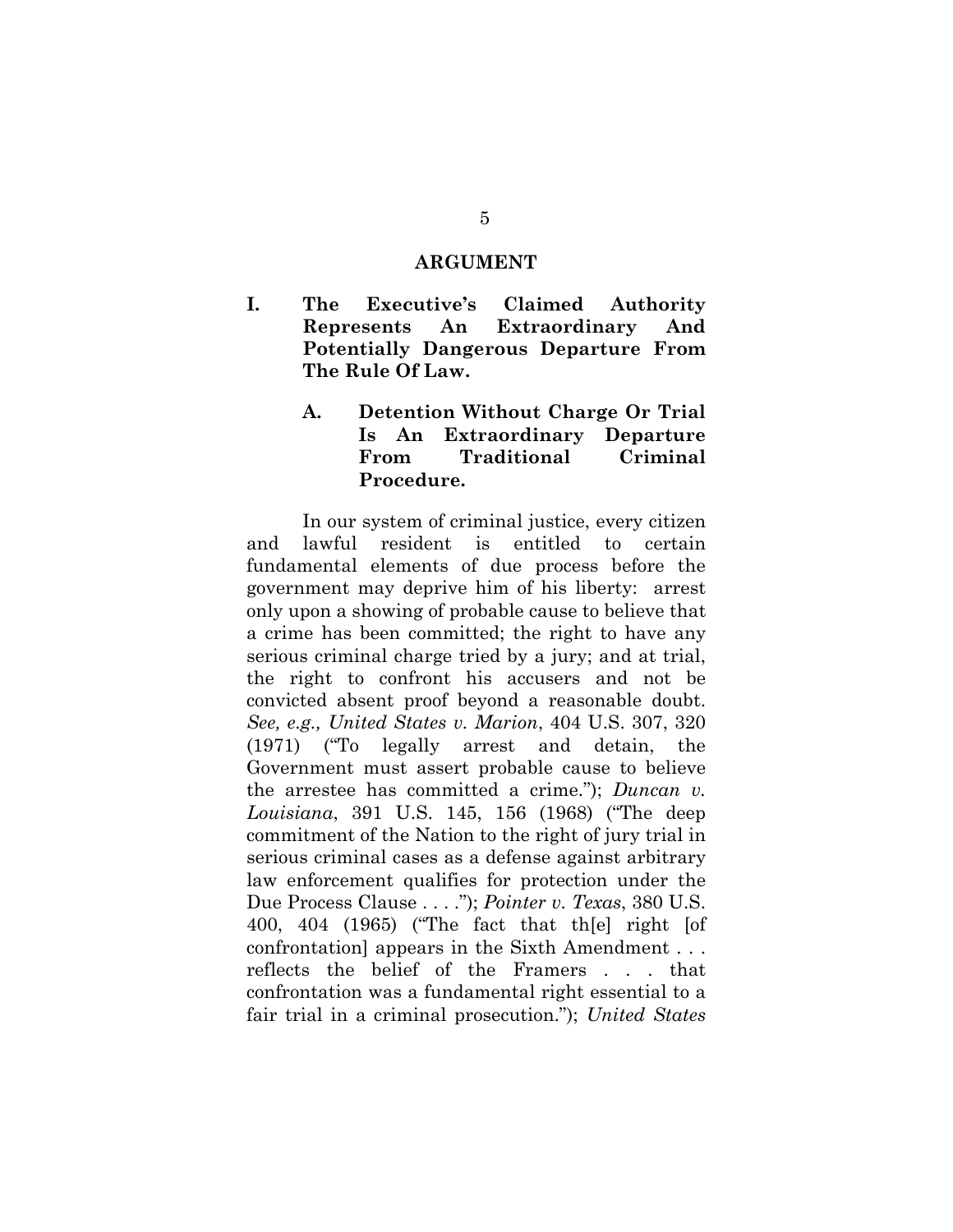*v. Gaudin*, 515 U.S. 506, 510 (1995) ("We have held that [the Fifth and Sixth Amendments] require criminal convictions to rest upon a jury determination that the defendant is guilty of every element of the crime with which he is charged, beyond a reasonable doubt.").

By determining that al-Marri is an "enemy combatant," the Executive traded detention pursuant to our criminal justice system—and all the protections that system affords—for indefinite military detention. From its founding, this Nation has recognized that detention in the absence of legal process is anathema to liberty and inconsistent with the rule of law.

> The very core of liberty secured by our Anglo-Saxon system of separated powers has been freedom from indefinite imprisonment at the will of the Executive. . . . "[I]f once it were left in the power of any, the highest, magistrate to imprison arbitrarily whomever he or his officers thought proper . . . there would soon be an end of all other rights and immunities . . . ."

 *Hamdi v. Rumsfeld*, 542 U.S. 507, 554–55 (2004) (Scalia, J., dissenting) (quoting 1 W. Blackstone, Commentaries on the Laws of England 131–33 (1765)); *see also* The Federalist No. 84 (Alexander Hamilton) ("[T]he practice of arbitrary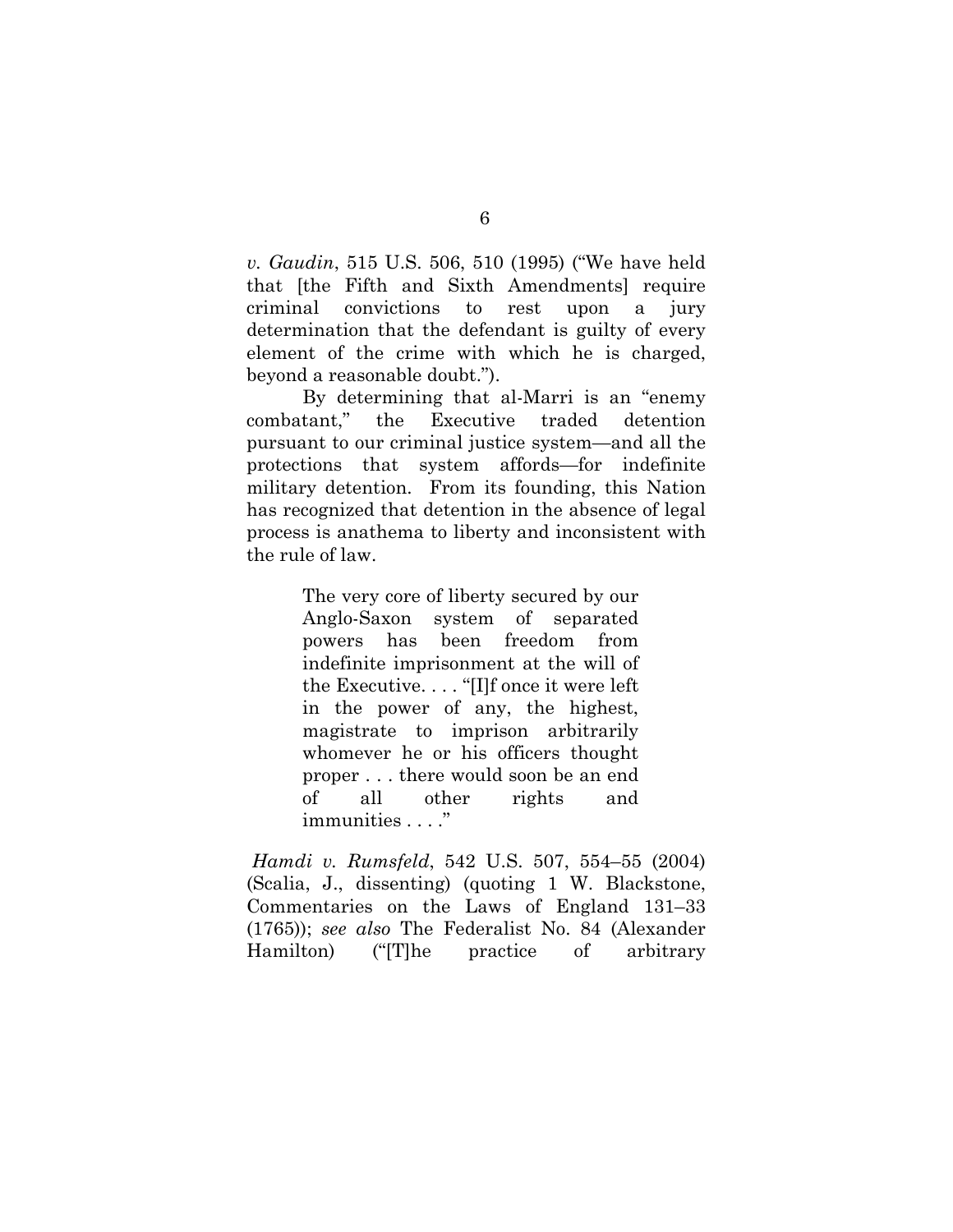imprisonments, [has] been, in all ages, the favorite and most formidable instrument[] of tyranny.").5

Accordingly, this Court has held repeatedly that detention outside the traditional criminal process is an extraordinary measure, *see United States v. Salerno*, 481 U.S. 739, 755 (1987) ("In our society liberty is the norm, and detention prior to trial or without trial is the carefully limited exception."), and has permitted its use in only the most limited of circumstances, and then only with the benefit of other procedural safeguards. *See, e.g., Hamdi*, 542 U.S. 507 (confinement of person who engaged in combat against United States during armed conflict abroad); *Salerno*, 481 U.S. 739 (pretrial detention in criminal proceedings); *Schall v. Martin*, 467 U.S. 253 (1984) (detention of juveniles); *Addington v. Texas*, 441 U.S. 418 (1979) (commitment for mental health reasons); *O'Connor v. Donaldson*, 422 U.S. 563, 582–83 (1975) (Burger,

<sup>5</sup> Although al-Marri may challenge the basis for his detention in a habeas corpus proceeding, that proceeding would be limited to a determination whether he meets whatever "enemy combatant" standard ultimately is deemed controlling, and would not provide several of the key constitutional safeguards that would be available to him in the criminal justice system. Habeas is not, nor is it intended to be, a substitute for criminal due process. *Rodman v. Pothier*, 264 U.S. 399, 402 (1924) ("[T]his court has uniformly held that the hearing on habeas corpus is not in the nature of a writ of error, nor is it intended as a substitute for the functions of the trial court.") (internal quotation marks omitted); *see also Ex Parte Tom Tong*, 108 U.S. 556, 559 (1883) ("[T]he judicial proceeding under [the writ of habeas corpus] is not to inquire into the criminal act which is complained of, but into the right to liberty notwithstanding the act.").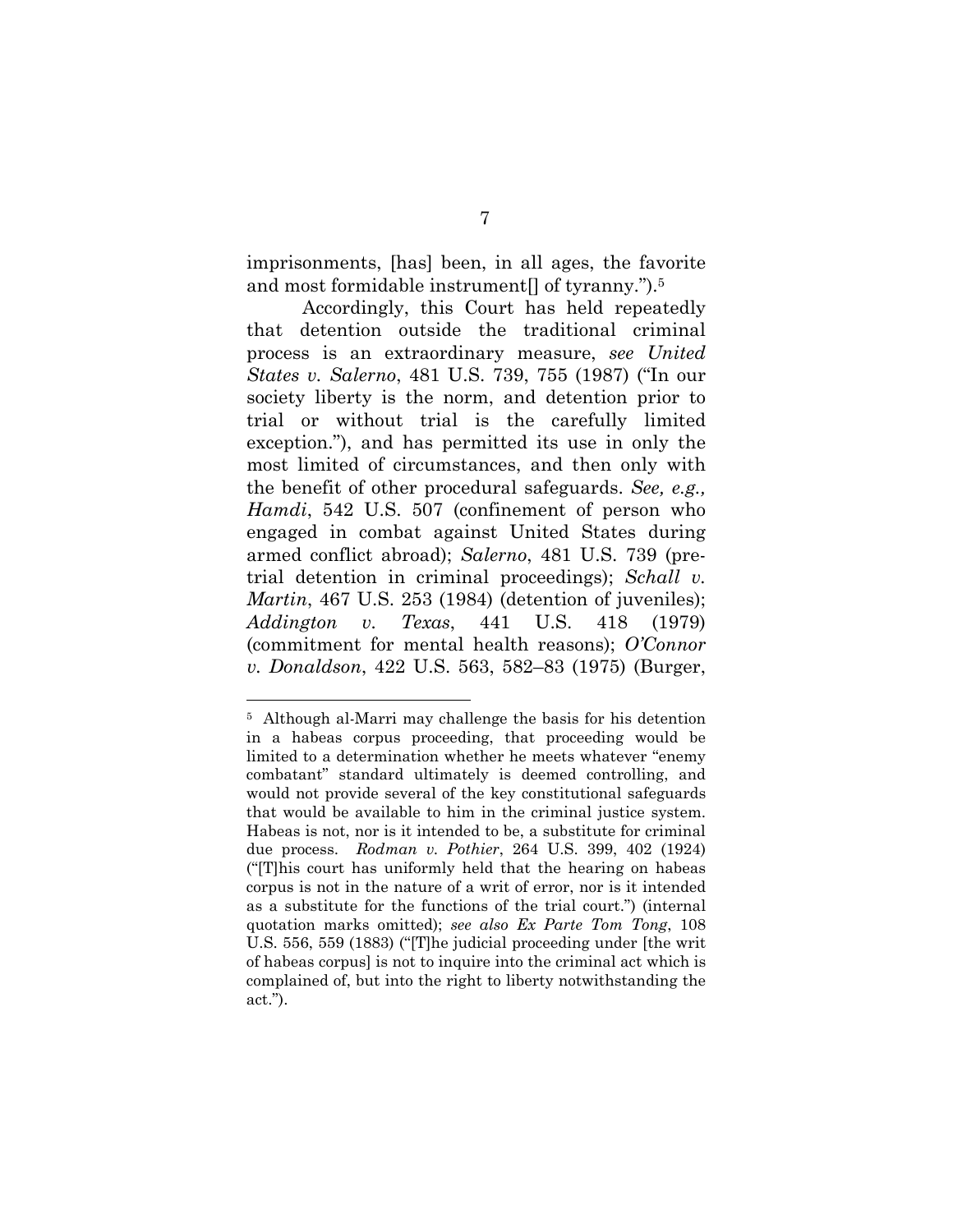C.J., concurring) (confinement for quarantine); *Carlson v. Landon*, 342 U.S. 524 (1952) (detention while immigration proceedings pending).

The government's military detention of al-Marri based on allegations of his "associations" and conduct, but without charging him with a crime, represents a dramatic departure from the traditional protections that all citizens and others lawfully resident here properly enjoy.

## **B. Experience Demonstrates That Legal Regimes That Permit Detention Without Charge Or Trial Are Susceptible To Grave Abuse.**

The United States is not the only country that has met organized violence with the assertion of sweeping anti-terrorism powers. Other countries threatened by terrorism, including the United Kingdom (in Northern Ireland), India and Sri Lanka, have adopted regimes granting expansive powers of detention. Notably, in each of those countries, the detention power was expressly legislated, and the procedures for, and limitations on, such detention were set forth by statute. Despite those express limitations, the detention regimes in Northern Ireland, India, and Sri Lanka nevertheless gave rise to frequent and widespread abuses.<sup>6</sup>

<sup>6</sup> Other jurisdictions as well could be cited to illustrate the same point—that detention without charge or trial is highly prone to abuse and tends to erode the rule of law wherever implemented. Insofar as the circumstances and legal responses of different societies will differ, however, we do not suggest that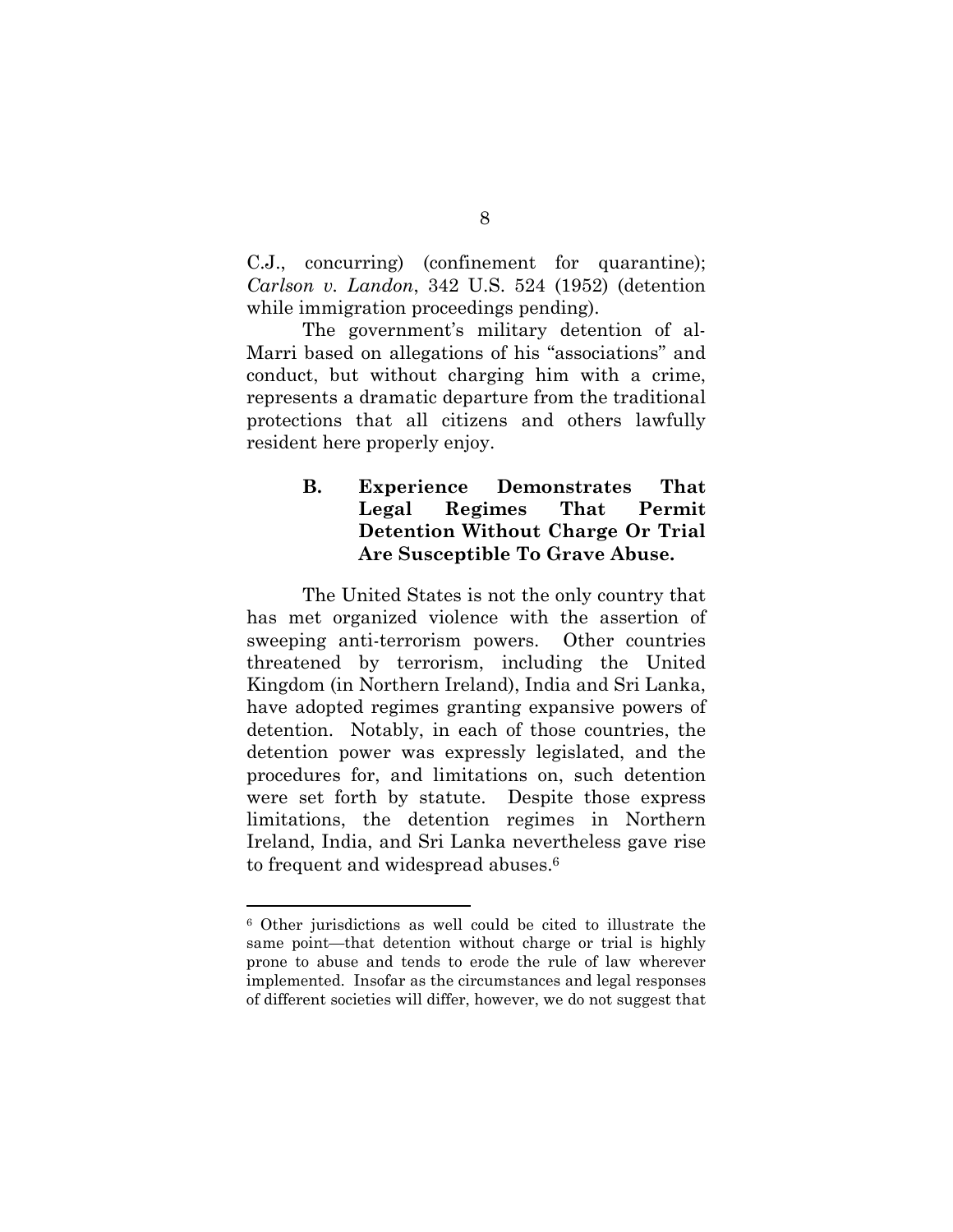*Northern Ireland*. The practice of indefinite, extra-judicial detention without trial has a welldocumented history in twentieth-century Northern Ireland. Some form of internment or detention without trial was authorized by statute from shortly after the 1921 partition of Ireland continuously until 1998. *See* Daniel Moeckli, *The Selective "War on Terror": Executive Detention of Foreign Nationals and the Principle of Non-Discrimination*, 31 Brook. J. Int'l L. 495, 503 (2006).

Immediately after partition, the new Northern Ireland Parliament enacted the Civil Authority (Special Powers) Act (the "Special Powers Act"), which permitted the arrest and indefinite detention of "any person whose behaviour is of such a nature as to give reasonable grounds for suspecting that he has acted or is acting or is about to act in a manner prejudicial to the preservation of the peace or maintenance of order." Civil Authority (Special Powers) Act, 1922, 12 Geo. 5, c. 5, sched., reg. 23.7 The Special Powers Act provided that any person so arrested could be indefinitely "detained in any of His

the conditions reported here hold in equal degree across all such examples. We focus on Northern Ireland, India and Sri Lanka because all three are democracies, incorporate recognizable features of the Anglo-American legal tradition, and their responses to terrorist violence have been welldocumented.

<sup>7</sup> The Special Powers Act was renewed frequently until 1933, when its provisions became permanent. *See* R. J. Spjut, *Internment and Detention Without Trial in Northern Ireland 1971–1975: Ministerial Policy and Practice*, 49 Mod. L. Rev. 712, 713 (1986).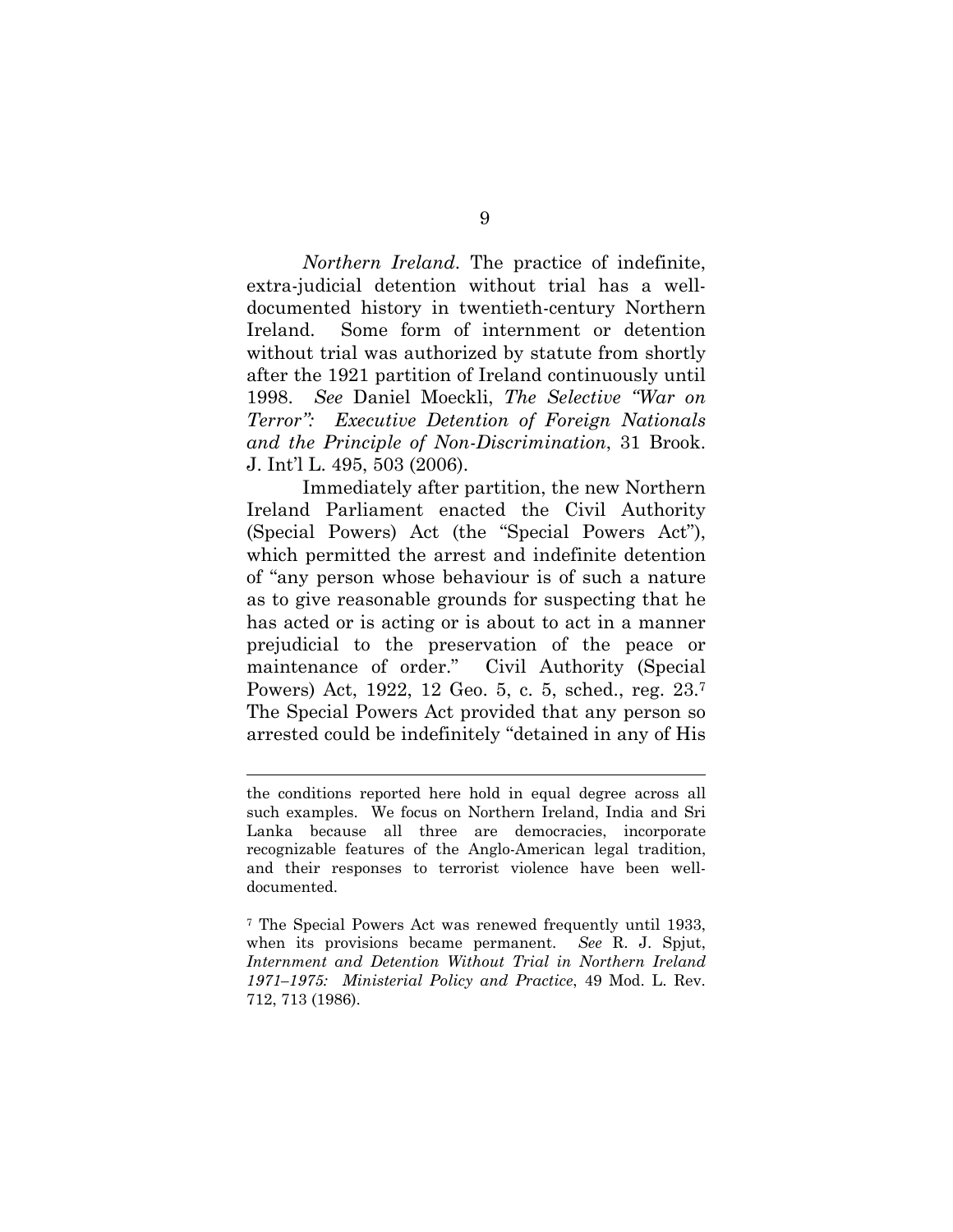Majesty's prisons . . . until he has been discharged by direction of the Attorney General or is brought before a court of summary jurisdiction." *Id.*

Internment was permitted under the Special Powers Act until 1972, when it was replaced by a detention regime under the Detention of Terrorists (Northern Ireland) Order (the "DTO"),8 and then continued under the Northern Ireland (Emergency Provisions) Act (the "EPA")9 and successor statutes, all of which authorized indefinite detention that was the practical equivalent of internment. *See* Laura K. Donohue, Counter-terrorist Law and Emergency Powers in the United Kingdom 1922–2000, at 132 (2001) ("[The DTO] sought to distinguish between internment and detention . . . . The acceptance of this distinction as being significant was far from widespread."); David R. Lowry, *Internment: Detention Without Trial in Northern Ireland*, 5 Hum. Rights 261, 293 (1976) ("Realizing the public animosity to internment, the [DTO] used the word 'detention' and nowhere mentioned the word 'internment' in an obvious attempt to sanitize the continued use of internment.").

The most notorious use of the internment power in Northern Ireland occurred from 1971 to 1975; in that period, roughly two thousand people were interned without charge (with many more

<sup>8</sup> Detention of Terrorists (Northern Ireland) Order, 1972, S.I. 1632 (N.I. 15).

<sup>9</sup> Northern Ireland (Emergency Provisions) Act, 1973, c. 53.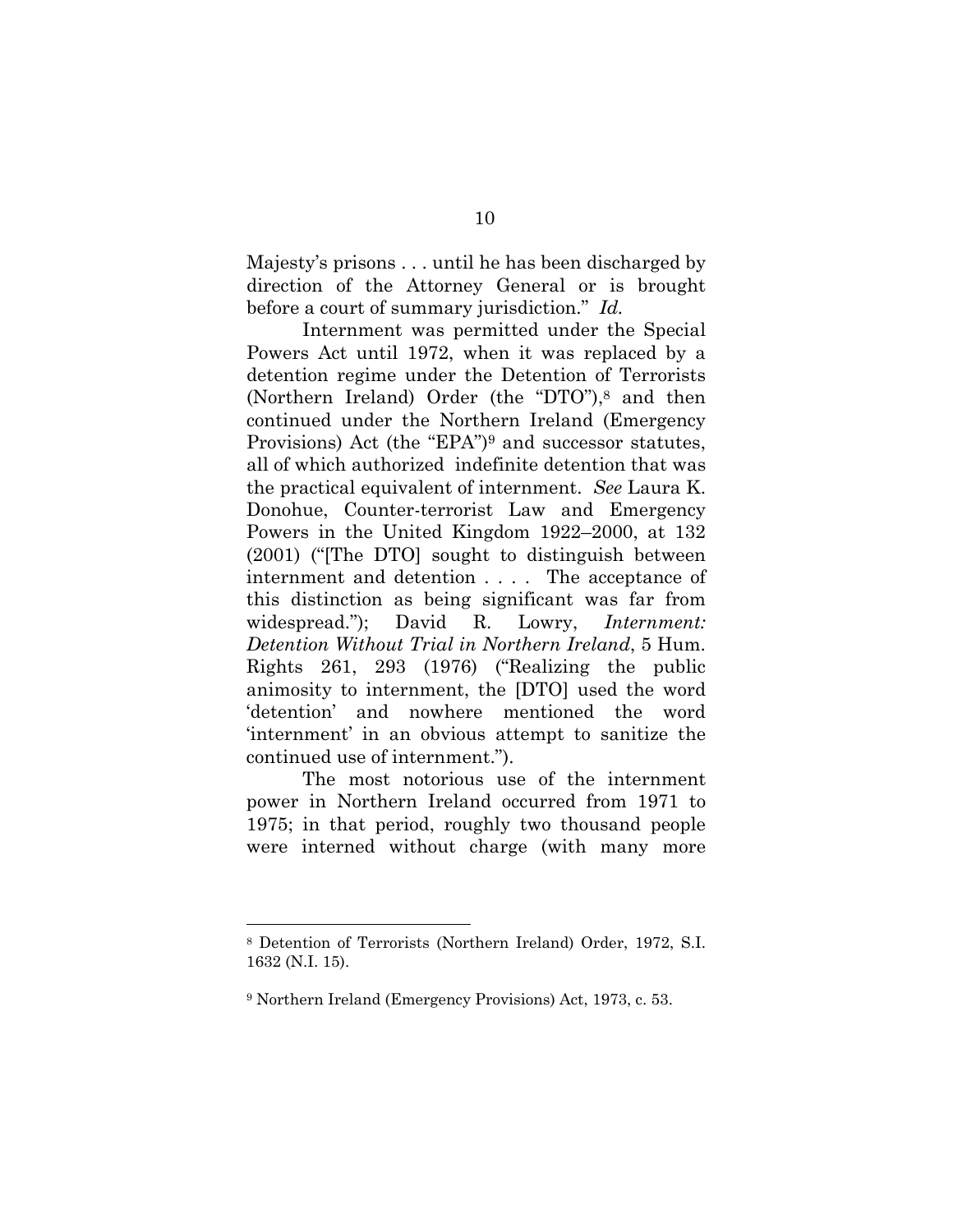arrested for potential internment, then released).10 The widespread use of the internment power during the early 1970s gave rise to a host of serious abuses.

First, the internment power was used to detain large numbers of innocent people who were not involved in terrorism, in part because internment decisions frequently were made on the basis of incorrect and inadequate intelligence. *See* Report of the Commission to Consider Legal Procedures to Deal with Terrorist Activities in Northern Ireland ¶ 32 (1972) ("[W]hen internment was re-introduced in August 1971, the scale of the operation led to the arrest and detention of a number of persons against whom suspicion was founded on inadequate and inaccurate information."); Lowry*, supra*, at 267 ("[M]any innocent people were arrested and interned because of the lack of rapport with the community."); Spjut, *supra*, at 739 ("Defects in intelligence continued to result in the detention of innocent persons throughout the entire detention programme.").

The internment power in Northern Ireland also was applied discriminatorily. Internees were disproportionately members of the minority Catholic Nationalist community. *See* O'Connor & Rumann, *supra*, at 1678 (stating that of 1,981 persons

<sup>10</sup> *See* Michael P. O'Connor & Celia M. Rumann, *Into the Fire: How to Avoid Getting Burned by the Same Mistakes Made Fighting Terrorism in Northern Ireland*, 24 Cardozo L. Rev. 1657, 1678 (2003) (stating that 1,981 persons were interned between August 1971 and December 1975); Spjut, *supra*, at App. (showing 2,157 persons interned during same period).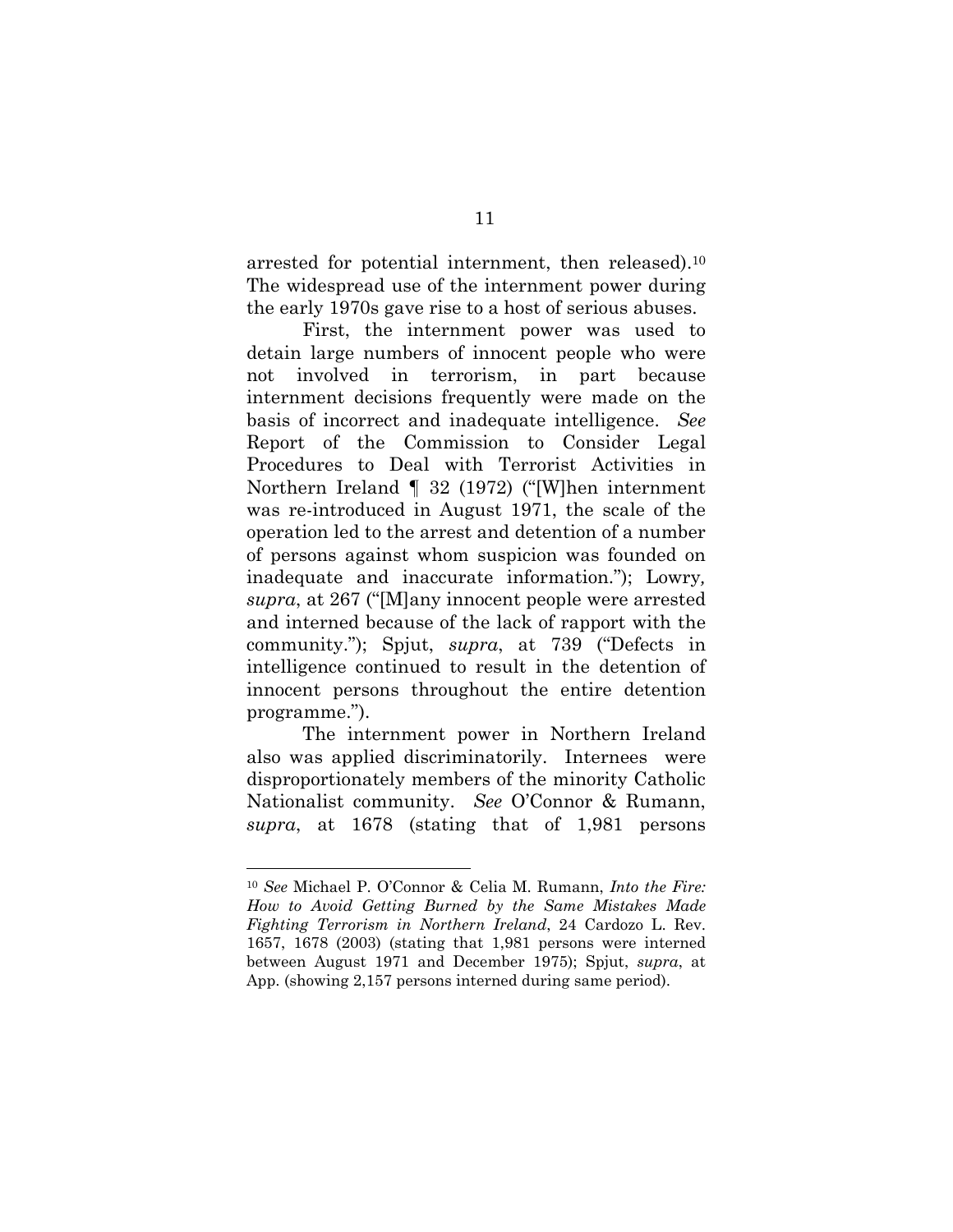interned between 1971 and 1975, 1,874 were Catholic Nationalists and 107 were Protestant Loyalists); Spjut, *supra*, at 735 ("While Loyalists also perpetrated terrorist crimes H.M. Government used the DTO procedures against them belatedly and sparingly in comparison with its use against Republicans."); *see also* Spjut, *supra*, at 737–38 (discussing institutional biases in use of internment power).

In addition, while detained, internees were frequently subjected to physical abuse and coercive, violent interrogation. *See* Amnesty Int'l*,* A Report on Allegations of Ill-Treatment Made by Persons Arrested Under the Special Powers Act After 8 August, 1971 (1971), *available at* http://cain.ulst.ac.uk/events/intern/docs/amnesty71.h tm (describing allegations including "severe beatings and physical tortures"); Donohue*, supra*, at 118–19 (recounting allegations of widespread ill-treatment of internees, including allegations that security forces "ma[de] them run barefoot over barbed wire and broken glass"); O'Connor & Rumann, *supra*, at 1679 ("The police subjected detainees to interrogation often comprising the use of the 'five techniques,' later branded as 'torture' and 'inhuman and degrading treatment' by the European Commission on Human Rights and Court respectively."); *see also* Lowry, *supra*, at 282 (noting that "many internees and ex-internees successfully prosecuted claims for damages" relating to conditions of detention).

Finally, despite the nominal protections offered by the administrative review procedures under the DTO and the EPA, the limited review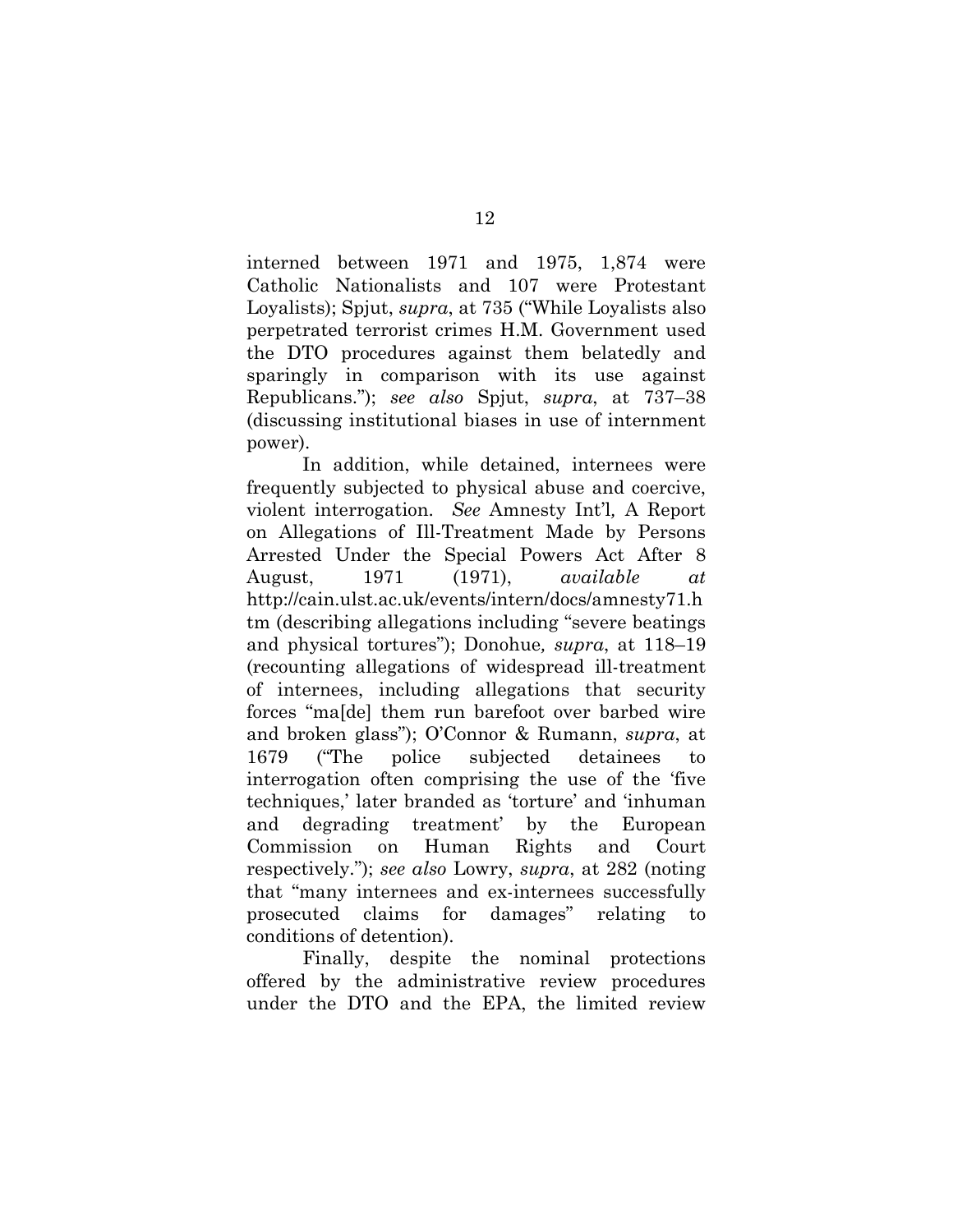available proved largely illusory and offered internees no meaningful opportunity to challenge their detention. *See* Donohue, *supra*, at 165 ("The respondent's counsel could not cross-examine in great detail any evidence that was given, which was mainly hearsay. Much of it depended on information gained from paid informers who received sums of money and favours from the security forces. The informers themselves, however, did not attend the hearings."); Lowry, *supra*, at 305–06 (asserting that review of hearing process "reveals a slipshod, careless approach on behalf of the Crown and the Commissioners"; quoting lawyers involved as stating that hearings "ranged from 'farcical' or 'absurd' to, at best, 'useless'").

*India.* India has experienced more significant incidents of terrorism than perhaps any other country. Anil Kalhan et al., *Colonial Continuities: Human Rights, Terrorism, and Security Laws in India*, 20 Colum. J. Asian L. 93, 99–100 (2006); *see also* Arunabha Bhoumik, *Democratic Responses to Terrorism: A Comparative Study of the United States, Israel, and India*, 33 Denv. J. Int'l L. & Pol'y 285, 329 (2005) ("With over one hundred thousand casualties, terrorism has taken more lives in India than any other country."). In response, India's Parliament has enacted several major pieces of emergency legislation that utilize lengthy detention before, or in the absence of, charge or trial.<sup>11</sup> Two

<sup>11</sup> The Indian Constitution, unlike our Constitution, grants the federal and state governments the power to enact detention laws in the interest of national or state security. *See* India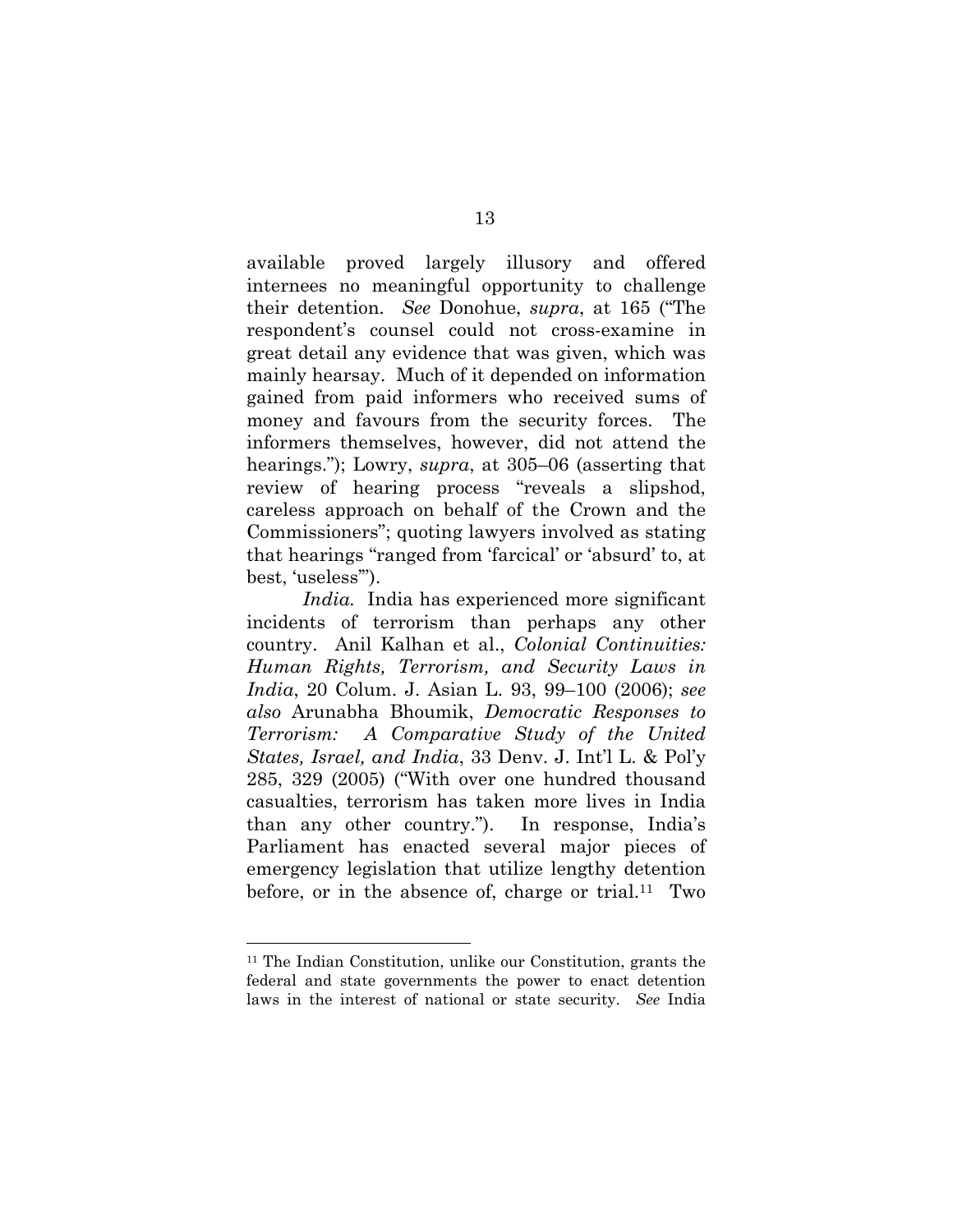such Acts are the Terrorist and Disruptive Activities (Prevention) Act ("TADA")12 and the Prevention of Terrorism Act ("POTA").13 Kalhan et al., *supra,* at 141. Each of these Acts was condemned for the abusive manner in which it was applied, and each has since been repealed.14

TADA was enacted in 1985, in response to an extended period of violence in Punjab after the assassination of Prime Minister Indira Gandhi. Kalhan et al., *supra*, at 145. It defined, and permitted the state prosecution of, a number of terrorism-related offenses. *Id.* Until it lapsed in 1995, however, TADA was "predominantly used not

12 Terrorist and Disruptive Activities (Prevention) Act, No. 31 of 1985. Originally expected to expire after two years, the legislature re-enacted TADA in 1987 for another six years. *See* Terrorist and Disruptive Activities (Prevention) Act, No. 28 of 1987; Manas Mohapatra, Comment, *Learning Lessons from India: The Recent History of Antiterrorist Legislation on the Subcontinent*, 95 J. Crim. L. & Criminology 315, 329 (2004).

13 Prevention of Terrorism Act, No. 15 of 2002.

l

14 Following the November 2008 terrorist attacks in Mumbai, India's Parliament swiftly approved new anti-terrorist legislation that, among other things, empowers police to detain suspects for up to 180 days without charge. Rama Lakshmi, *Anti-Terror Bills Advance in India*, Wash. Post, Dec. 18, 2008, at A21. India's President signed the bill into law on December 31, 2008. *Indian President Approves Anti-Terror Law*, CBS News, Jan. 2, 2009, *available at* www.cbsnews.com/stories/2009/01/02/ap/asia/main4695741.sht ml.

Const., Sched. 7, List I, Entry 9 (Central Government Powers); *id.* List III, Entry 3 (Concurrent Powers).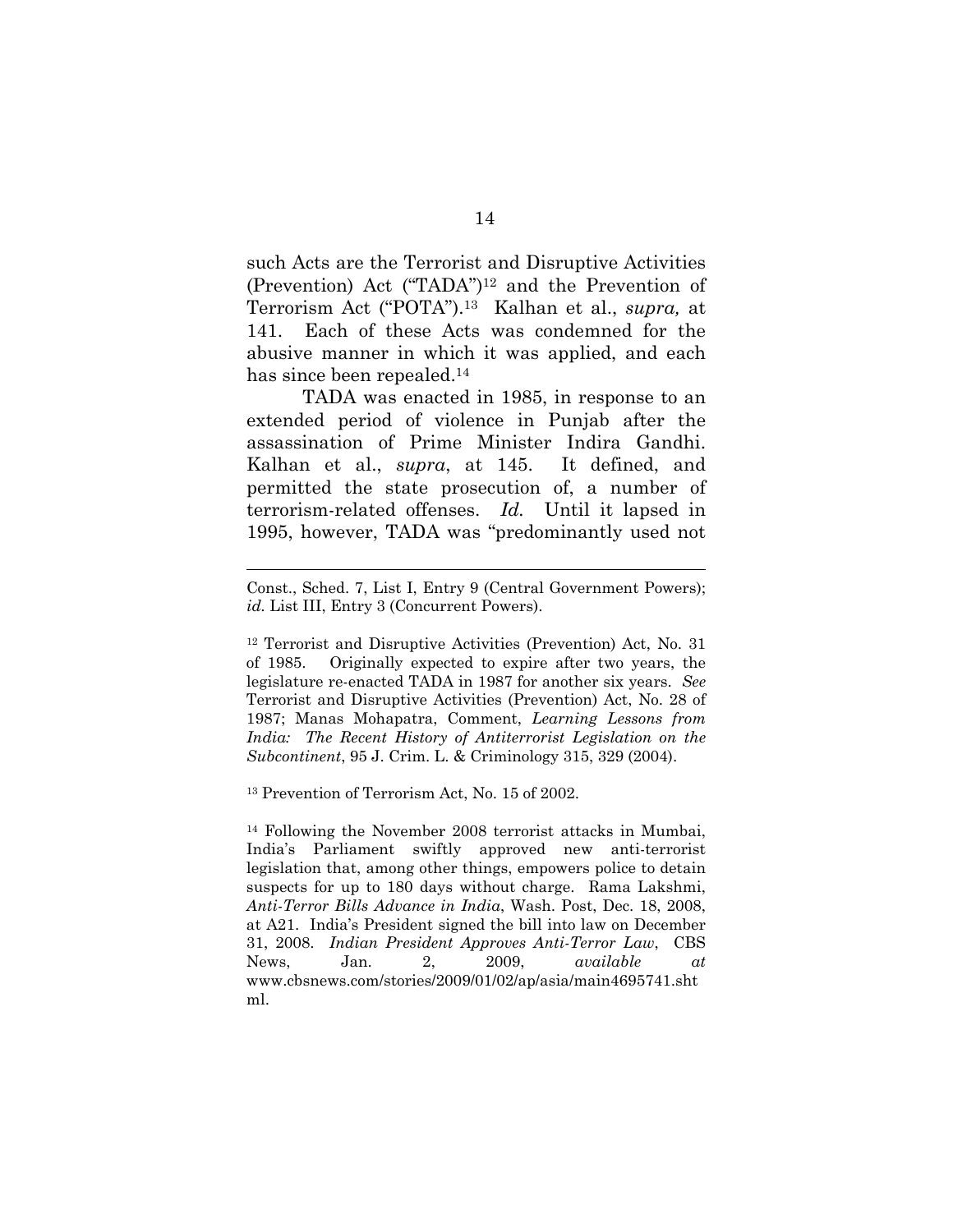to prosecute and punish actual terrorists," but "as a tool that enabled pervasive use of preventive detention and a variety of abuses by the police, including extortion and torture." *Id*. at 146–47; *see also id.* at 147 ("TADA's provisions consistently were used in an arbitrary and discriminatory manner to target political opponents, religious minorities . . . and other lower caste groups . . . ."); Mohapatra, *supra*, at 331 ("[T]he actual result of [TADA] was widespread abuse as its broad definition of terrorism was used to crack down on political dissidents . . . and was used in some regions exclusively against religious and ethnic minorities."). Between 1987 and 1995, TADA was used to "put 77,000 people in prison," of which only 8,000 eventually were tried for terrorist activities and only two percent ultimately were convicted. *See* Amnesty Int'l, India: Report of the Malimath Committee on Reforms of the Criminal Justice System: Some Observations 22 (Sept. 19, 2003) (referring to the conviction rate under TADA as "abysmally low").

Like TADA, POTA was enacted in response to specific incidents of terrorism—in this instance, the attacks on the legislative assembly of Jammu & Kashmir in October 2001 and on the Indian Parliament building in December 2001. Kalhan et al., *supra*, at 152. Abuses committed under the authority of POTA began almost immediately after the statute's enactment in March 2002 and continued unabated thereafter; on one day in February 2003, POTA was used to detain over 330 people in two different states—200 for allegedly supporting Communism and 130 Muslims for allegedly attacking Hindus. Human Rights Watch,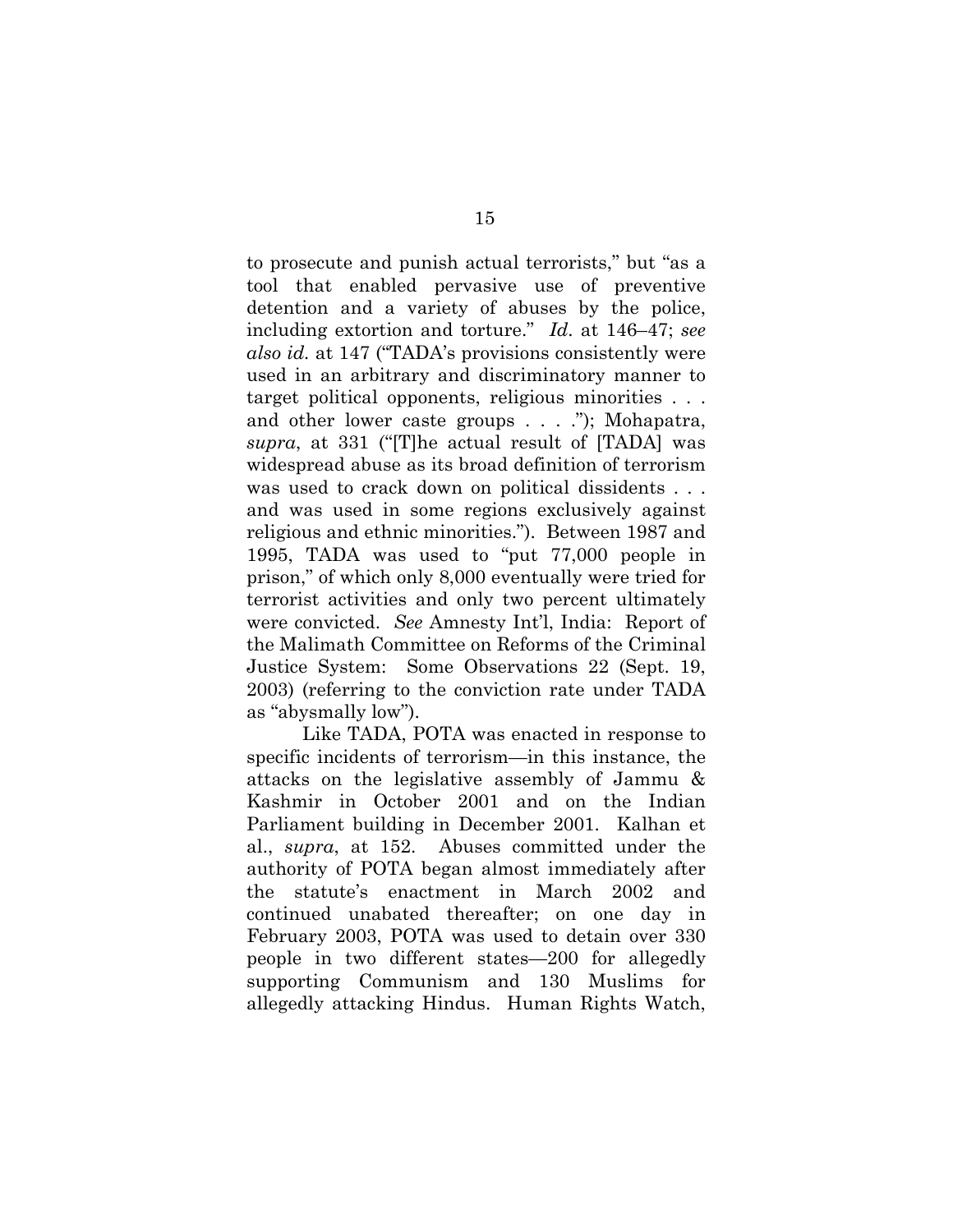In the Name of Counter-Terrorism: Human Rights Abuses Worldwide 16 (Mar. 25, 2003) (hereinafter Human Rights Watch Report). "[H]undreds of questionable and prolonged detentions with no formal charges filed" have been attributed to POTA. Chris Gagne, *POTA: Lessons Learned from India's Anti-Terror Act*, 25 B.C. Third World L.J. 261, 264 (2005). Furthermore, like TADA, "[a]dministration of POTA . . . varied widely across the country, resulting in arbitrary and selective enforcement against members of . . . minority communities . . . and police misconduct and abuse, including torture." Kalhan et al., *supra*, at 173; *see also* Human Rights Watch Report, *supra*, at 15 (documenting numerous incidents of POTA's use against political opponents and racial, ethnic, and religious minorities). In response to complaints of abuse, Parliament repealed POTA in 2004.15 Mohapatra, *supra*, at 335.

*Sri Lanka*. Prolonged detention without charge in Sri Lanka is authorized by a set of Emergency Regulations, enacted pursuant to the Public Security Ordinance of 1947 ("PSO"),<sup>16</sup> and the Prevention of Terrorism (Temporary Provisions) Act of 1979 ("PTA").17 Section 5 of the PSO, part II, permits the President to proclaim a state of emergency "in the interest of public security and the

<sup>15</sup> Even after POTA's repeal, the law continued to apply in limited circumstances. Kalhan et al., *supra*, at 153.

<sup>16</sup> Public Security Ordinance, No. 25 of 1947.

<sup>17</sup> Prevention of Terrorism (Temporary Provisions) Act, No. 48 of 1979.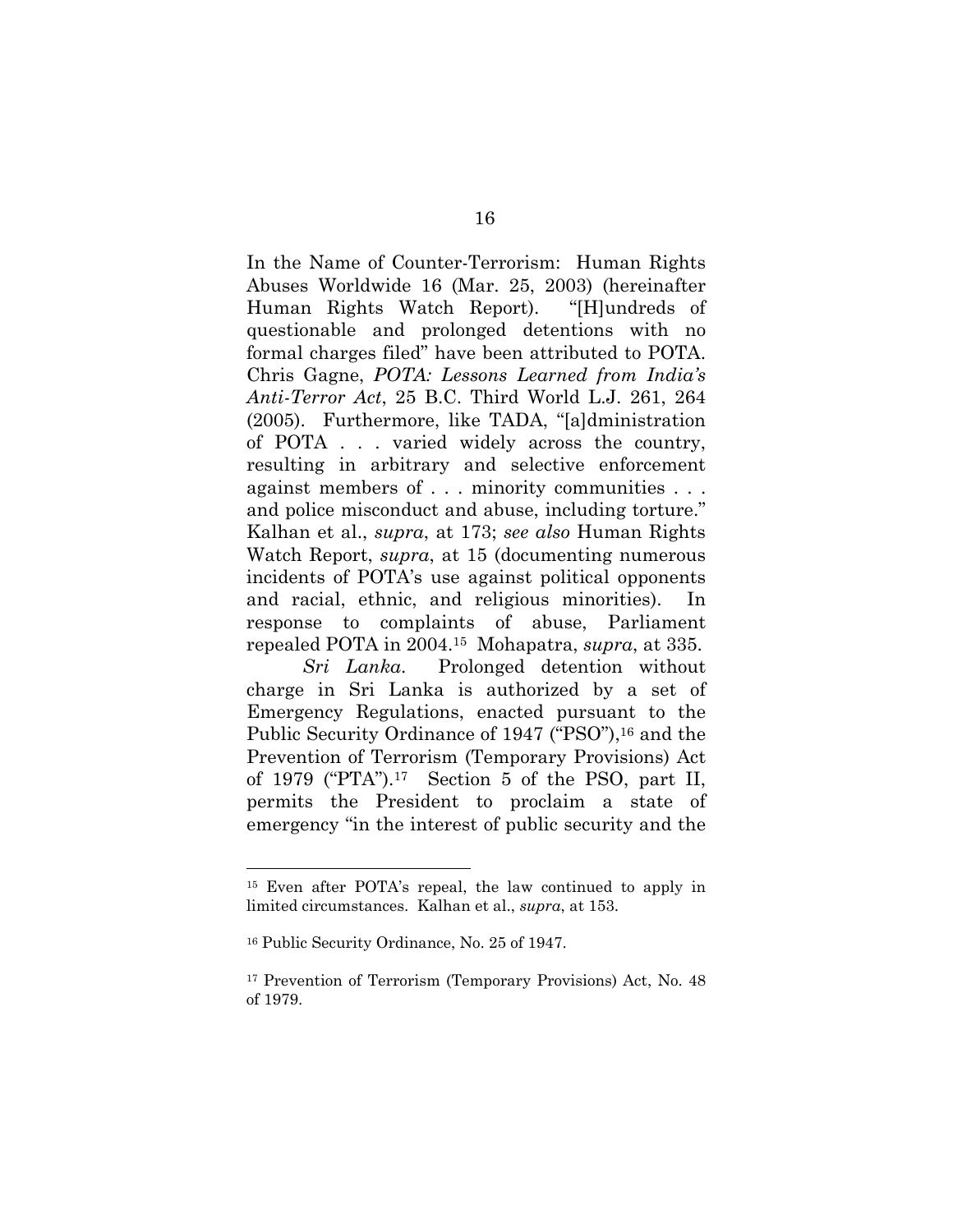preservation of public order." Deepika Udagama, *Taming of the Beast: Judicial Responses to State Violence in Sri Lanka*, 11 Harv. Hum. Rts. J. 269, 277 (1998); *see also* Radhika Coomaraswamy et al., *Rule by Emergency: Sri Lanka's Postcolonial Constitutional Experience*, 2 Int'l J. Const. L. 272, 276 (2004). Violent clashes among the Sri Lankan government, the Janatha Vimukthi Peramuna, a Marxist political party, and the Liberation Tigers of Tamil Eelam ("LTTE"), an extremist Tamil nationalist organization, have subjected Sri Lanka to more years of emergency rule than of democratic governance. Coomaraswamy et al., *supra*, at 274– 76; Udagama, *supra*, at 272–74.

In times of emergency, the President "usually enacts a set of regulations entitled the Emergency (Miscellaneous Provisions and Powers) Regulations (EMPRR)." Coomaraswamy et al., *supra*, at 278. The regulations typically authorize the Defense Secretary to order a suspect's detention "in order 'to prevent a person from engaging in acts inimical to national security . . . .'" Udagama, *supra*, at 279 (quoting EMPRR No. 17, Gazette No. 563/7 (June 20, 1989)).18 Pursuant to a 2008 amendment, a suspect may be detained for eighteen months before he must be produced before the courts. Human Rights Watch, World Report 2009 – Sri Lanka (Jan. 14, 2009) (hereinafter Sri Lanka 2009 World Report). The Defense Secretary need only be "of [the] opinion"

<sup>18</sup> *See also* EMPRR No. 19, Gazette No. 1405/14 (Aug. 13, 2005) (authorizing the Defense Secretary to detain a suspect "to prevent[] such person from acting in any manner prejudicial to the national security or to the maintenance of public order").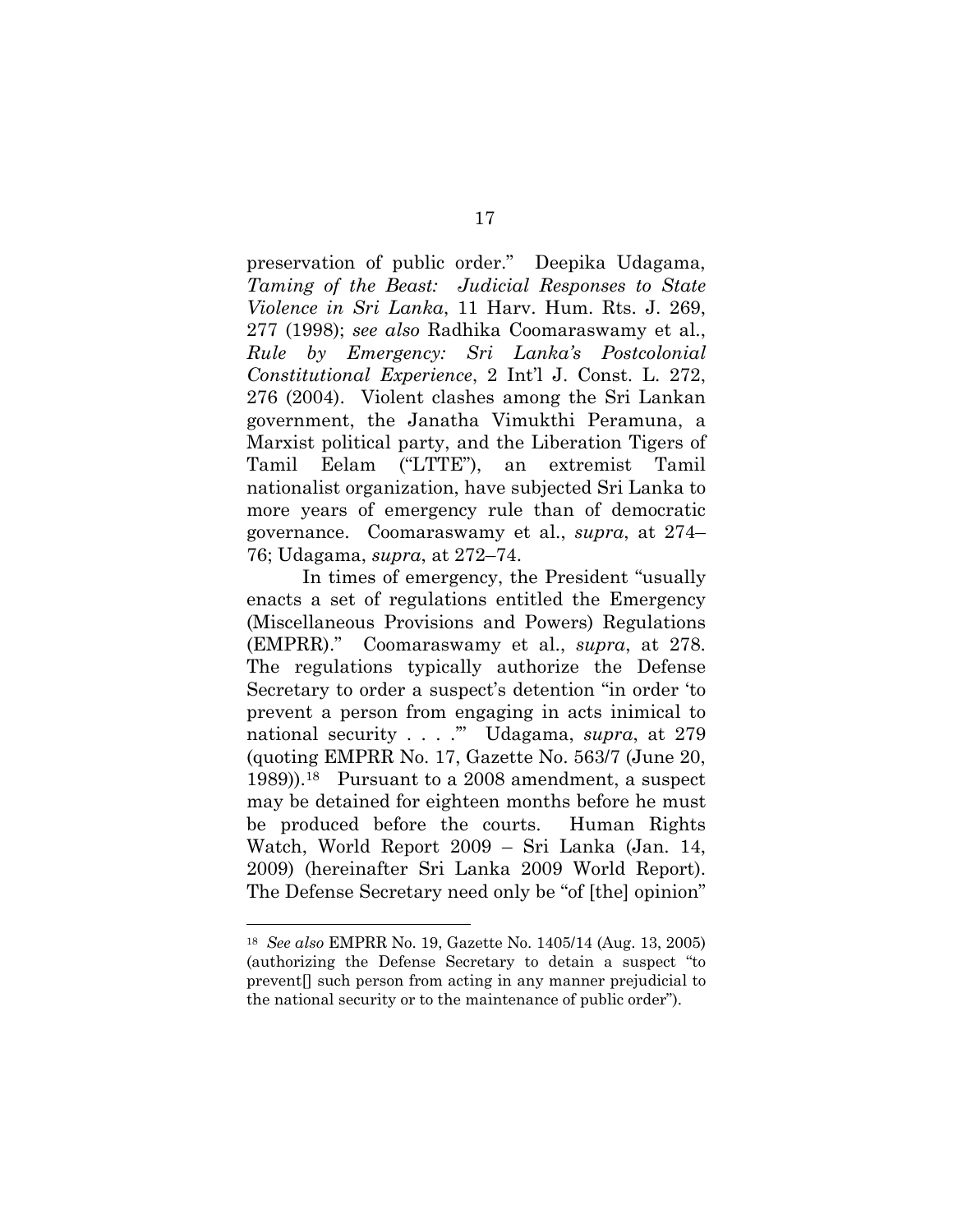that detention is necessary. EMPPR No. 19, Gazette No. 1405/14. The most recent incarnation of the regulations was enacted in August 2005, following the assassination of a Sri Lanka foreign minister (after a brief respite during the 2002 ceasefire between the government and LTTE), and remains in effect today. Amnesty Int'l, Sri Lanka: Silencing Dissent 9 (Feb. 7, 2008).

The PTA was enacted in 1979 as a temporary measure "to eliminate threats to a unified Sri Lanka," and became a permanent measure in 1982. Coomaraswamy et al., *supra*, at 275–76. Section 9 of the PTA permits a minister to order the detention of a suspect for up to eighteen months without judicial oversight if he "has reason to believe or suspect" that the detainee is involved in unlawful activity. Udagama, *supra*, at 276. An order under § 9 is "final and conclusive and cannot be questioned in any court or tribunal." *Id.*

Together, the emergency regulations and PTA have resulted in widespread incidents of "arbitrary arrests and incommunicado detentions." Udagama, *supra*, at 279. "From January to November 2000 alone, approximately 18,000 people were arrested under emergency regulations or the [PTA]" and were detained for over two years without trial. Coomaraswamy et al., *supra*, at 284. Detention has been associated with disappearances, torture, and extra-judicial killings. *Id.* at 291; *see also* N. Monaharan, East-West Center, Counterterrorism in Sri Lanka: Evaluating Efficacy 33 (2006) (stating that the broad discretion afforded security forces under the regulations has normalized disappearances); Amnesty Int'l, Sri Lanka, New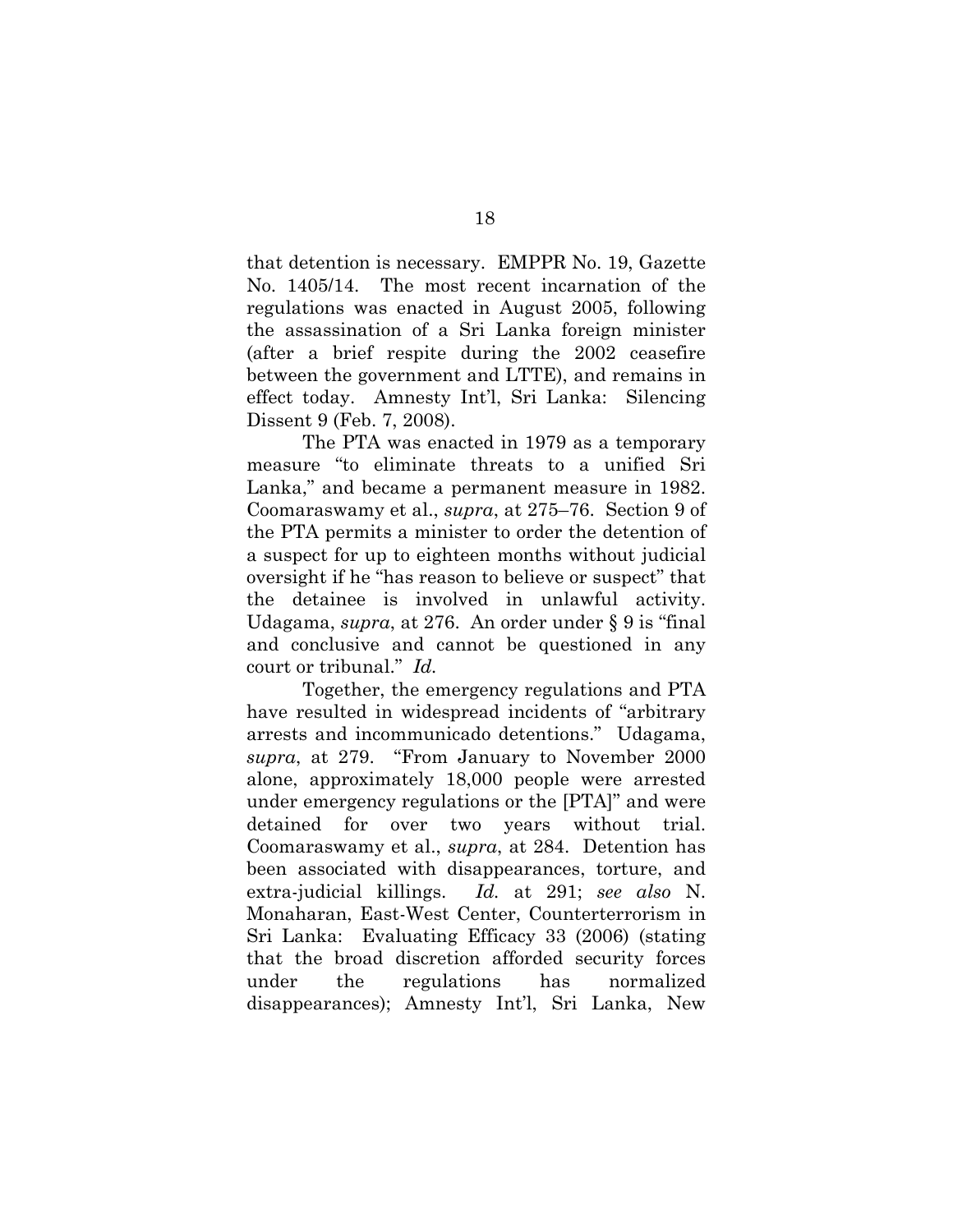Emergency Regulations – Erosion of Human Rights Protections (July 1, 2000) (noting that, following amendment of the detention regulation in 2000, reports of torture increased, and the methods of reported torture became more severe)*.*19 Evidence further shows that these laws are applied disproportionately against minorities and political opponents of the government: for example, although Tamils are only 16% of the overall population, in 2007, the "overwhelming majority" of the victims of human rights violations such as arbitrary arrest and detention, killings, disappearances and torture "were young male Tamils." U.S. Dep't of State, Sri Lanka: Country Reports on Human Rights Practices 2007 (Mar. 11, 2008); *see also* Sri Lanka 2009 World Report, *supra* (stating that the government "uses the [emergency] regulations to arrest and detain political opponents . . . and members of the Tamil minority community"); Udagama*, supra*, at 277 (discussing the PTA's use against Tamils and the government's political opponents).

<sup>19</sup> Although Amnesty International was careful to note there is no "conclusive evidence" linking the amendment of the regulations with the increased reports of torture, it also noted that "[o]ne of the most basic safeguards against torture and 'disappearance' is to ensure that no prisoners are held for long periods of time in the custody of those responsible for their interrogation and that they have access to their relatives, lawyer and a doctor." *Id.*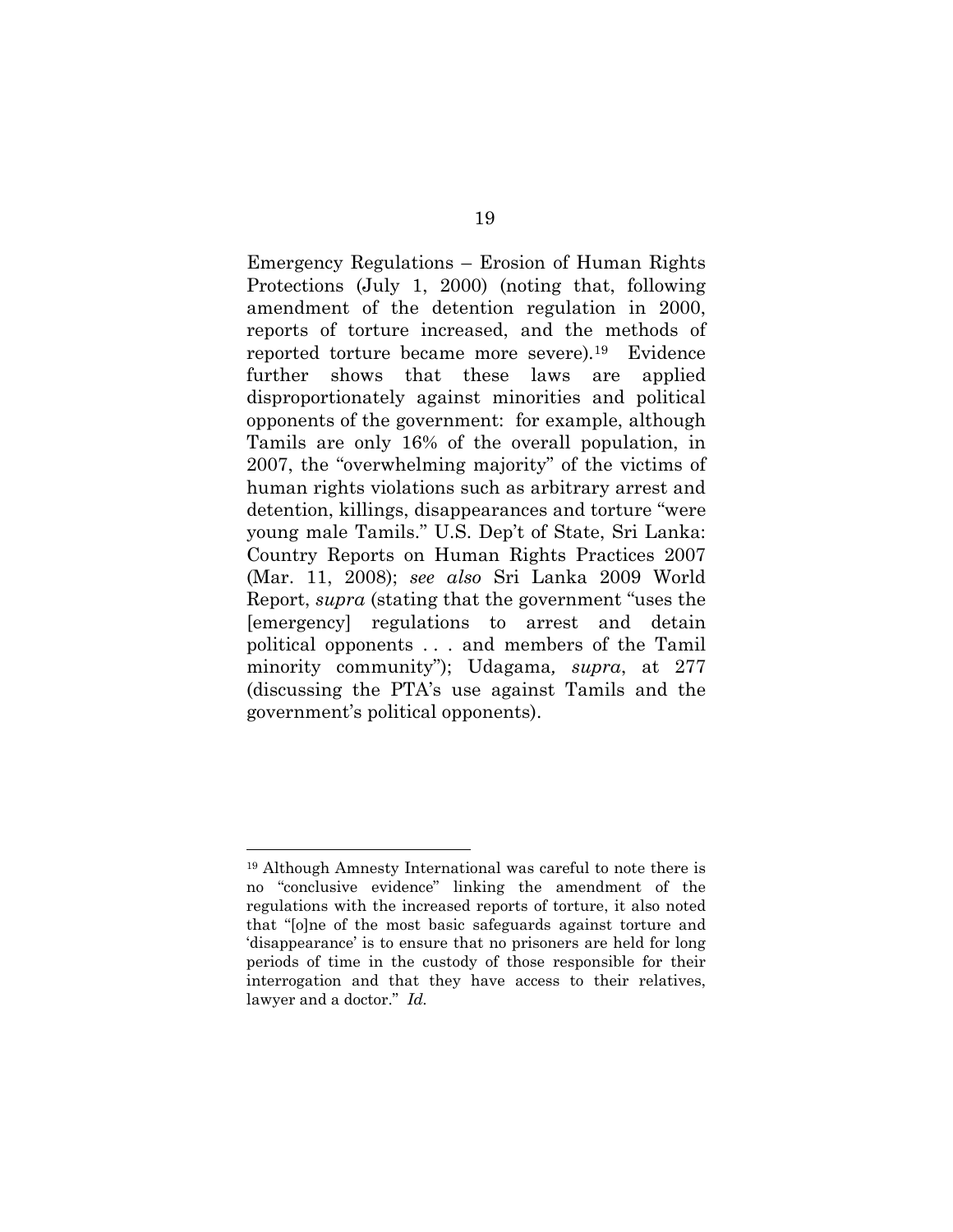## **II. The Authority To Detain Claimed By The Executive Has Not Been Effective In Combating Terrorism And May Instead Be Counterproductive.**

## **A. Foreign Legal Regimes That Permit Detention Without Charge Or Trial Have Not Enhanced Security.**

As the experiences of Northern Ireland, India and Sri Lanka demonstrate, legal regimes that permit lengthy detention without charge or trial are susceptible to serious abuses. If such measures were proven effective in reducing terrorism, it might be questioned whether the societal costs (in terms of the erosion of due process protections) were at least mitigated by the benefits of living in more secure and less violent societies. There is little or no evidence, however, that regimes permitting prolonged or indefinite detentions without charge or trial actually are effective in preventing terrorism. On the contrary, these regimes may even *contribute* to greater violence.

*Northern Ireland.* The use of the internment power in Northern Ireland proved ineffective in its ostensible aim of reducing terrorism and political violence in several ways.

Evidence indicates that the use of internment actually *strengthened* terrorist organizations by bolstering support for the Irish Republican Army ("IRA") among Catholics and aiding the IRA in its efforts to recruit new members. *See* O'Connor & Rumann, *supra*, at 1680 ("[T]he brutal internment of family members was frequently identified as critical to the decision to join outlawed paramilitary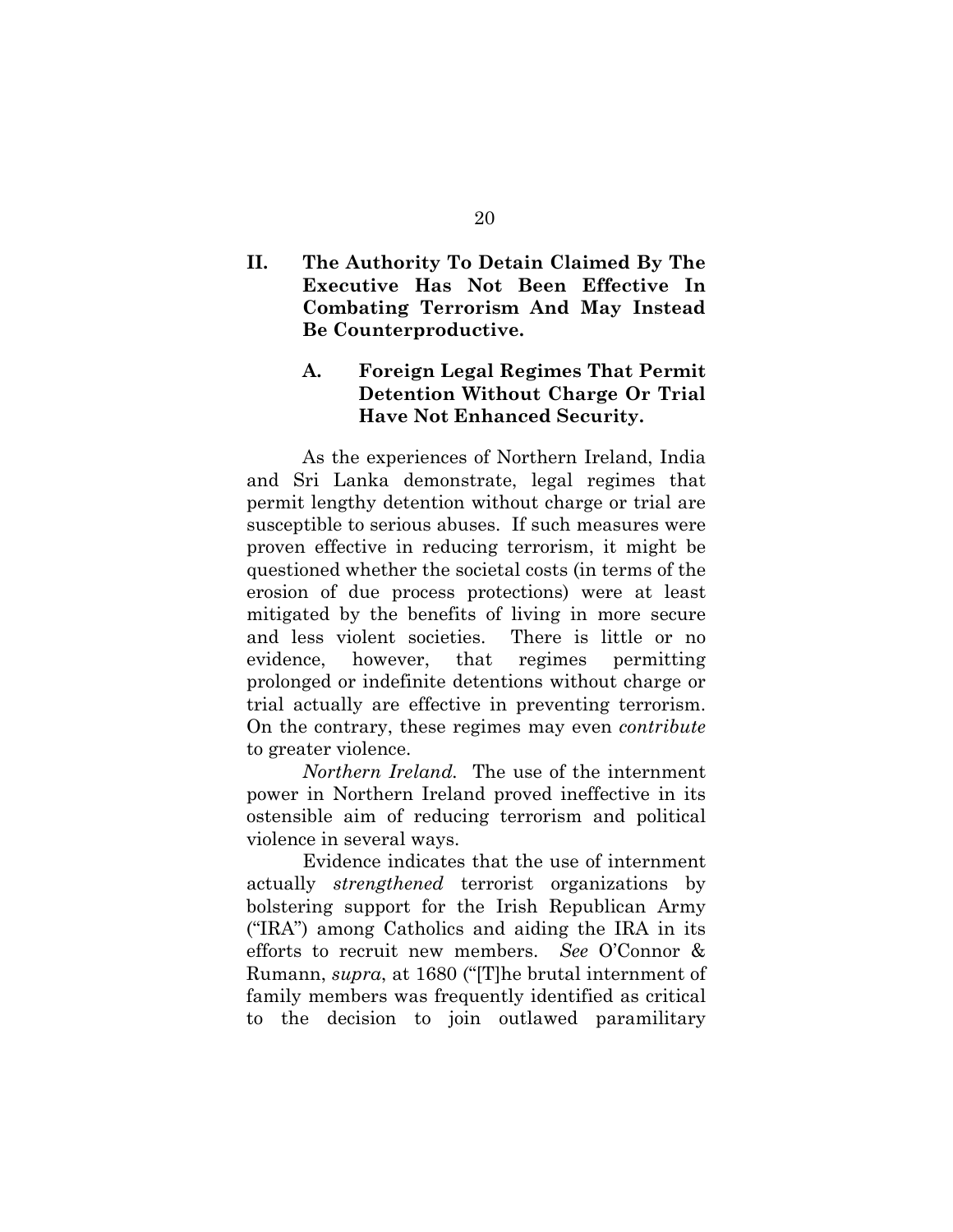organizations."); Lowry*, supra*, at 267 ("[T]he hostility engendered by counter-terror tactics made the Catholic ghettos a safe haven for the Provisional I.R.A."); Philip A. Thomas, *September 11th and Good Governance*, 53 N. Ir. Legal Q. 366, 385 (2002) (quoting British MP during Parliamentary debate on 1998 bill revoking internment power: "Frankly it has not worked . . . we believe that the use of internment would strengthen the terrorists."). In addition, many internees emerged from the experience more "politicized and radicalized" than before their detention. Lowry*, supra*, at 276; Donohue, *supra*, at 166 ("[T]hose held in prisons became increasingly sympathetic to anti-government paramilitary activity.").

Equally significant, internment also led to a marked decline in the legal system's legitimacy: "Because the judicial process and the protections it provides were unavailable to internees, who were overwhelmingly chosen from the minority community, the judicial process itself became tainted and compromised." O'Connor and Rumann, *supra*, at 1680–81; Donohue, *supra*, at 166 (stating that conduct of internment policy "placed the system in disrepute," and noting that "[e]ven loyalists" were "appalled" by the detention system).20 This distrust,

<sup>20</sup> Reviewing the use of emergency legislation during the internment period, Lord Gardiner observed that the administrative review process was "not perceived as being just by members of the general public." Report of a Committee to Consider, in the Context of Civil Liberties and Human Rights, Measures to Deal with Terrorism in Northern Ireland ¶ 145 (1975).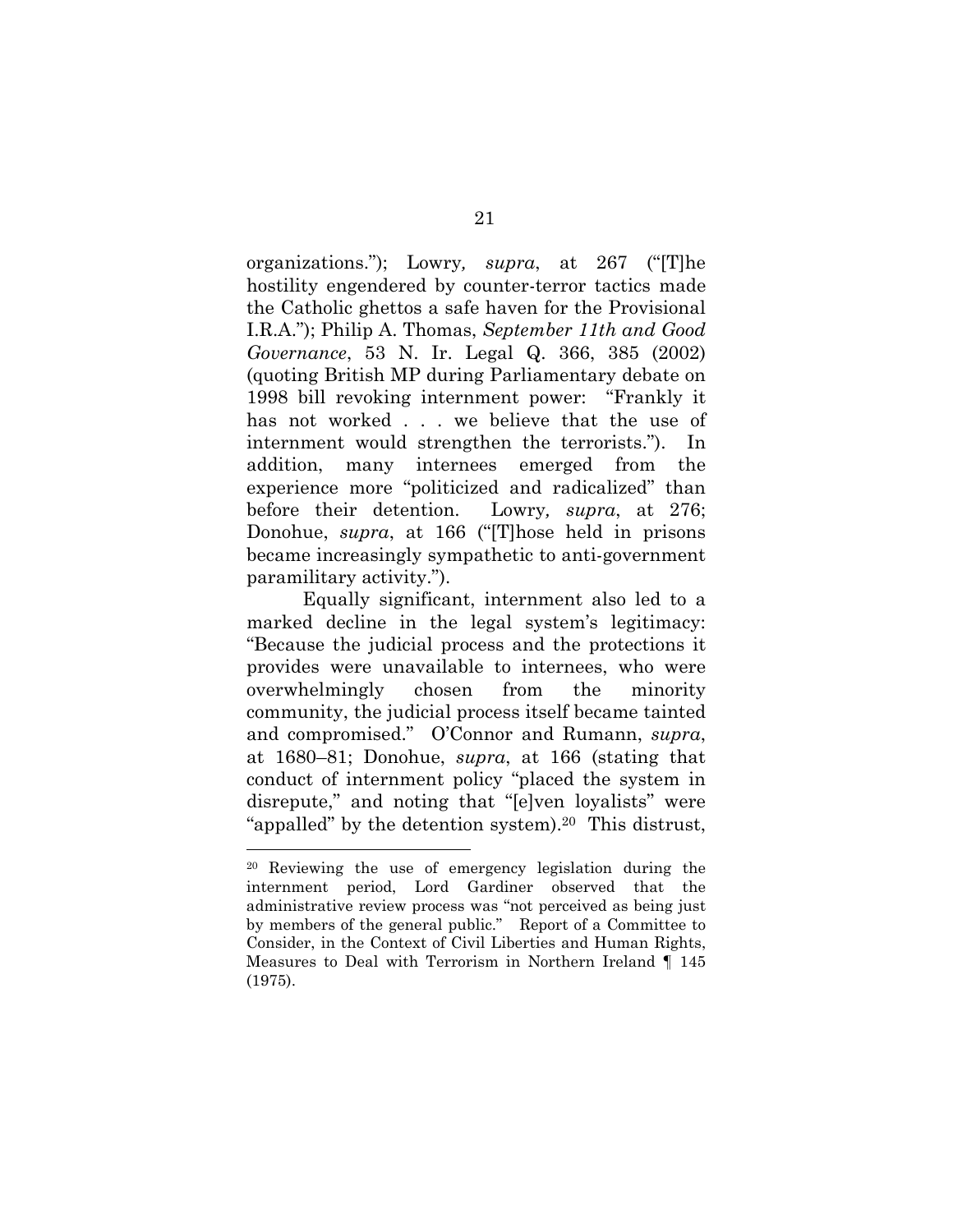in turn, rendered longstanding sectarian disputes in Northern Ireland more resistant to political negotiation and compromise. Lowry, *supra*, at 323 ("It would be an understatement to say that internment has produced a degree of alienation in the minority community which could make an agreed political solution at best unworkable . . . .").

Moreover, it is now widely recognized that the internment power not only failed to reduce or prevent violence, but likely exacerbated political violence in Northern Ireland. Almost immediately after internment was reintroduced in August 1971, incidents of terrorism rose dramatically. *See* Thomas, *supra*, at 385 ("Internment was introduced in 1971 when 27 people were killed in the first eight months of that year. In the following four months, after bringing in that power, 147 people were killed."); Spjut, *supra*, at 716 ("[T]he number of explosions increased from 79 in July [1971] to 142, 186, 155, 117 and 123 in August to December."). Terrorist violence reached historic levels in 1972, and the annual death toll in Northern Ireland remained elevated through the entire period of internment, subsiding only in 1977, after internment was discontinued. *See* Brendan O'Duffy & Brendan O'Leary, *Violence in Northern Ireland, 1969-June 1989*, *in* The Future of Northern Ireland, App. 3 (John McGarry & Brendan O'Leary eds., 1990).

*India and Sri Lanka.* Both the Indian and Sri Lankan experiences illustrate the cycle of futility that can be set in motion when countries even more beset by terrorism than is the United States respond by implementing detention regimes that are prone to overly broad, discriminatory and harsh application.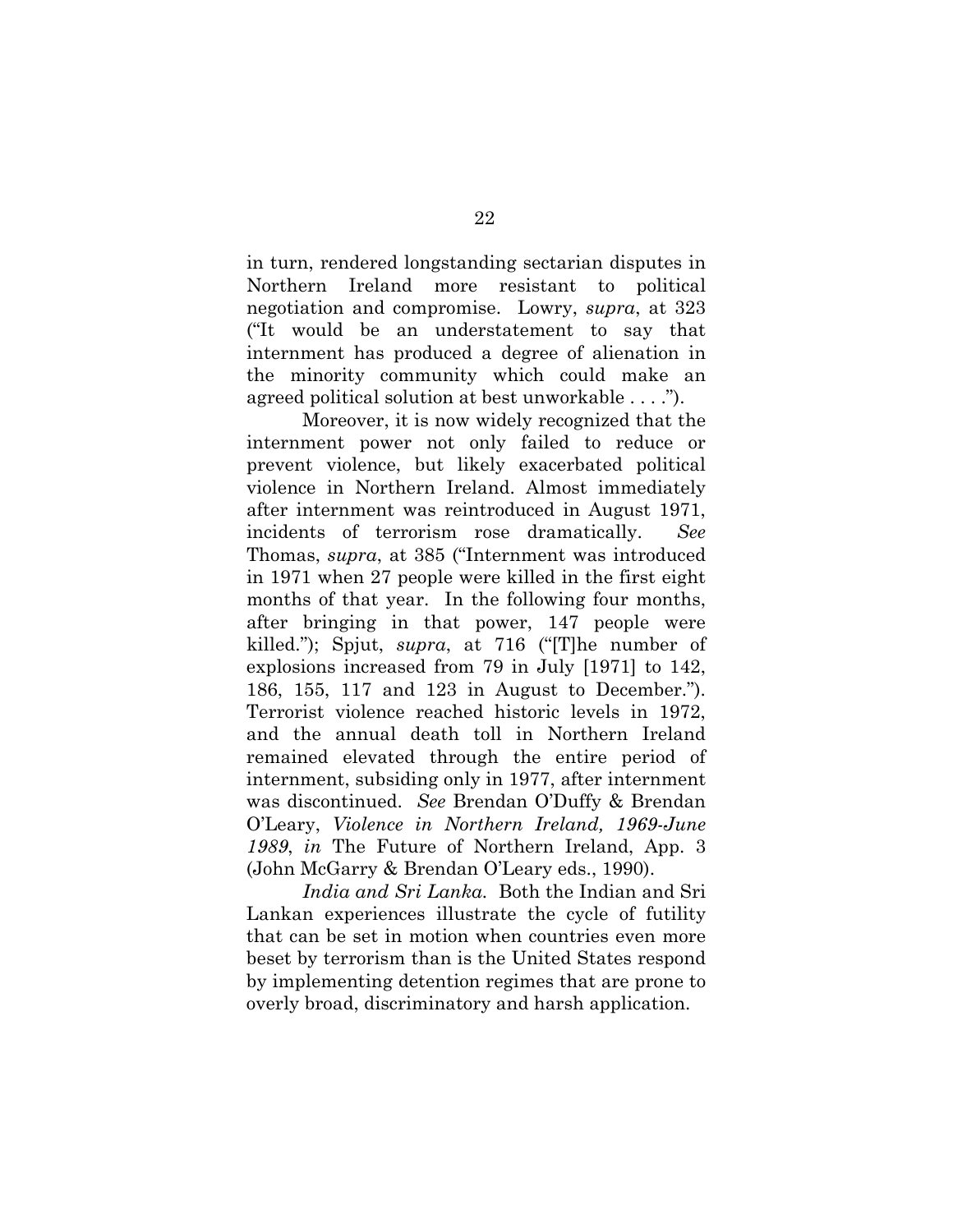In India, this cycle has played out in a series of terrorist incidents, followed by stringent legislation that spawns abuse, repeal in the face of popular outrage and then, ultimately, reenactment—all without abating violence. *See* Kalhan et al., *supra*, at 105–06 (describing the pattern). India's Parliament originally passed TADA in response to a particularly violent period during the early 1980s. *Id.* at 145. When TADA failed to reduce terrorist activity, Indian lawmakers amended and strengthened the law. Mohapatra, *supra*, at 330. In light of its rampant abuse, TADA was permitted to lapse in 1995, but was followed by the newer, even more stringent, POTA in 2001 after terrorist attacks on India's Parliament. *Id.* at 333. Again, in the face of criticism, POTA was repealed in 2004, only for many of its policies to be resurrected in the form of revisions to the Unlawful Activities (Prevention) Act ("UAPA")21 after the 2008 bombing in Mumbai.

Today, the same debate surrounding earlier anti-terrorist legislation is being repeated with respect to the UAPA: one lawmaker has argued that the perpetrators of the Mumbai attacks "forced" the government to respond with strong anti-terror laws, and that the passage of the UAPA was proof that "objections to POTA were spurious and measures taken by the government still are not strong enough." Nagendar Sharma, *Won't Allow Misuse of Terror Law: PC*, Hindustan Times, Dec. 19, 2008. Human rights organizations and other Indian

<sup>21</sup> Unlawful Activities (Prevention) Amendment Act, No. 35 of 2008.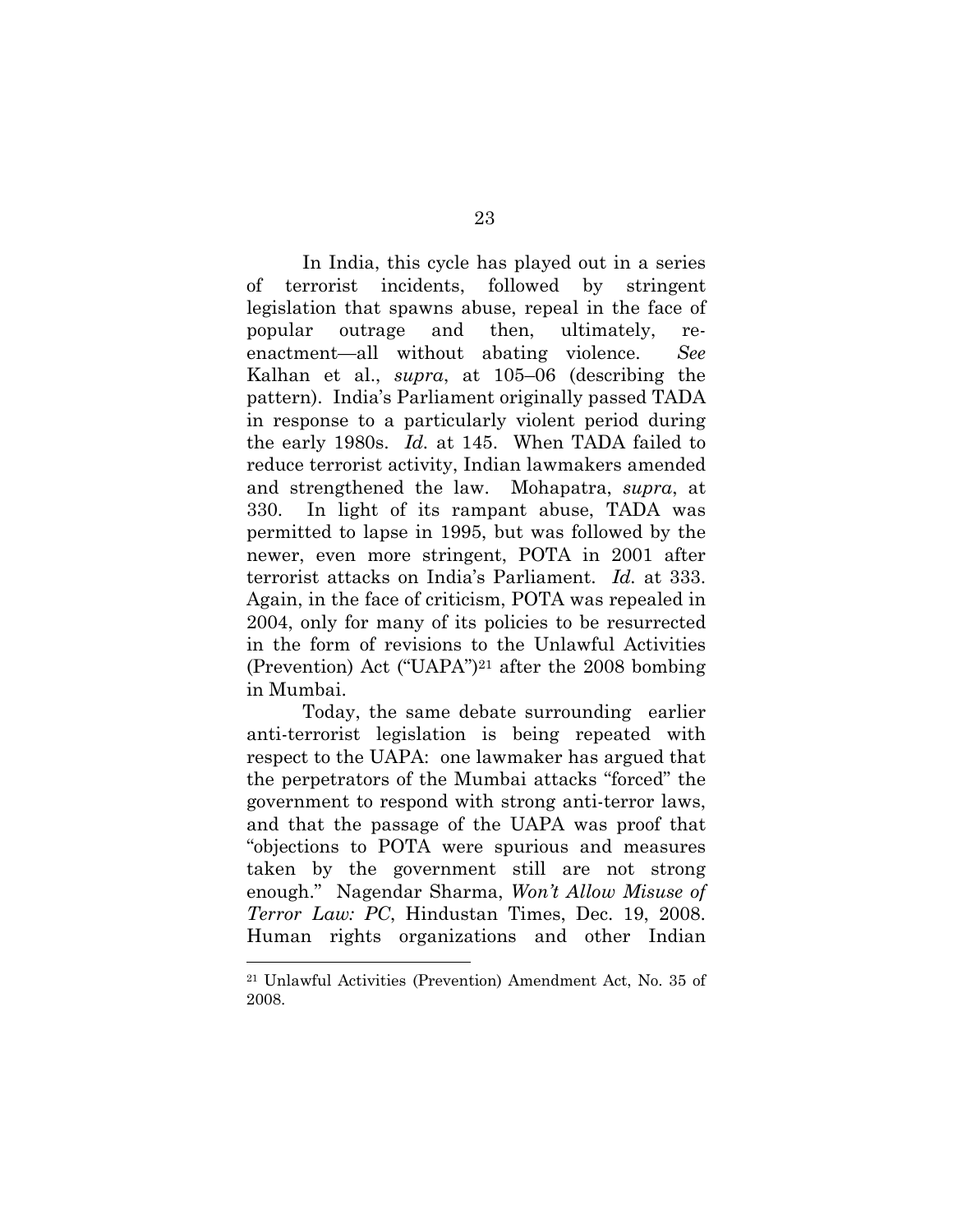leaders, on the other hand, have expressed concern that the new law's powers of detention vest overbroad authority in the government. *See, e.g.,*  Lakshmi, *supra* (quoting Indian lawmaker discussing UAPA that "[d]emocracy must not be impaired while fighting terrorism"); Amnesty Int'l, India: New Anti-Terror Laws Would Violate International Human Rights Standards (Dec. 18, 2008) (calling for India's president to reject the new law, citing its potential to violate human rights).

Similarly, although Sri Lanka has been under emergency rule almost continuously since its independence in 1947, and its anti-terrorism law (the PTA) has been in place since 1979, there has been no discernible or lasting decrease in violence. Rather than preventing violence, the combination of emergency rule and the PTA has "achieved the counterproductive result of fueling the increasingly violent Tamil movement for an independent state." Coomaraswamy et al., *supra*, at 276; *see also* Amita Shastri, *Government Policy and the Ethnic Crisis in Sri Lanka*, *in* Government Policies and Ethnic Relations in Asia and the Pacific 129, 153 (Michael E. Brown & Sumit Ganguly eds., 1997). During the 1980s and 1990s, "[t]he government relied heavily on its emergency powers to harass and detain Tamil insurgents. This, of course, led to even more Tamil hostility." Shastri, *supra*, at 153. Escalating Tamil hostility predictably prompted harsher laws. Coomaraswamy et al., *supra*, at 276 (noting that advances by the LTTE "corresponded" with "the severity of emergency rule"). This cycle of violence followed by repressive legislation was repeated following the assassination of a Sri Lankan foreign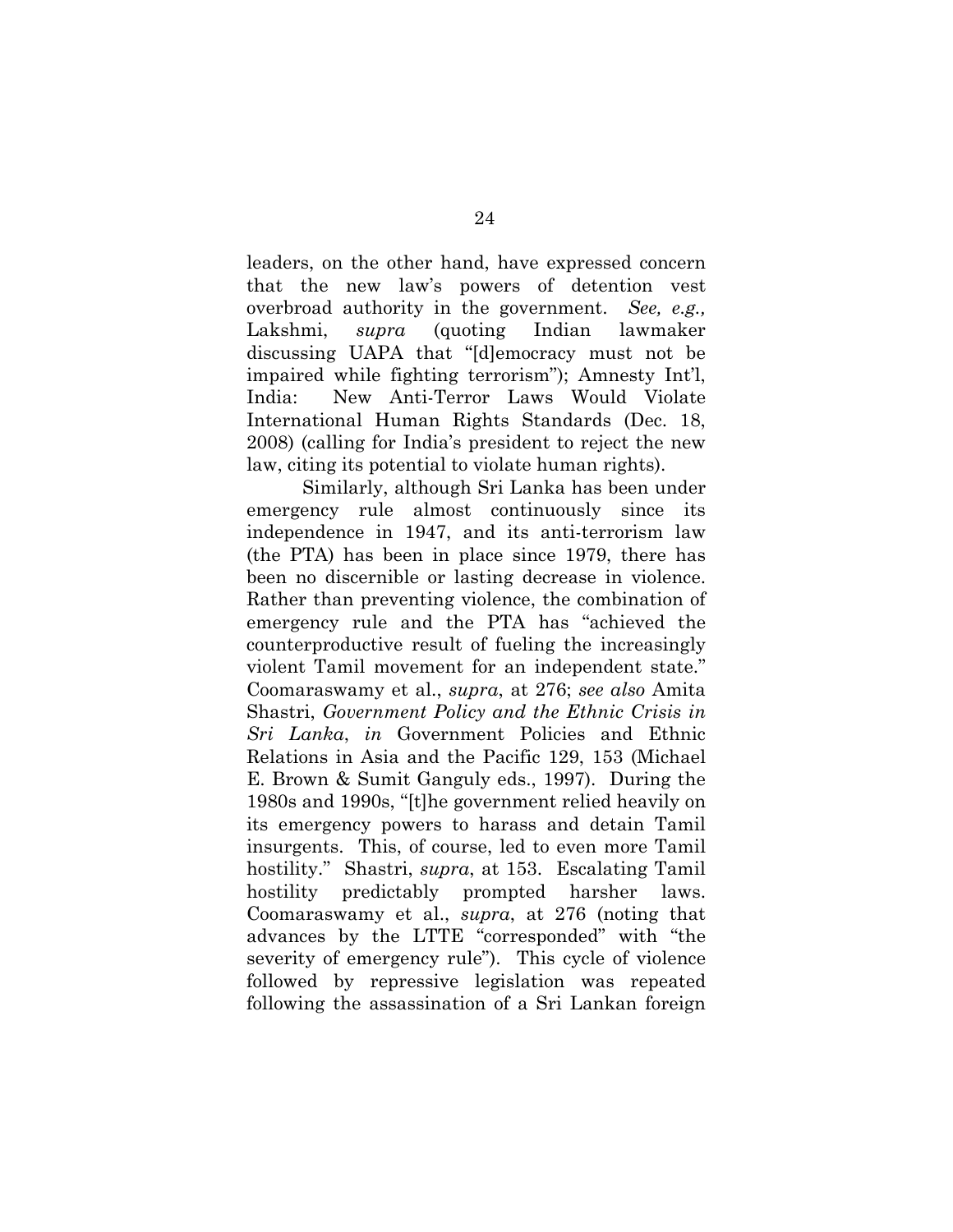minister and the reinstatement of emergency rule in 2005—which led to a host of human rights violations, including arbitrary arrest and detention torture, disappearances, and unlawful killings. *See, e.g.,* U.S. Dep't of State, Sri Lanka: Country Reports on Human Rights Practices 2005 (Mar. 8, 2006).

## **B. Domestic Experience Further Highlights The Risks And Inefficacy Of Detention Without Charge Or Trial**

Al-Marri's indefinite military detention is premised on the Executive's determination that he is an "enemy combatant" within the meaning of the AUMF. If the government's construction of its authority under the AUMF is upheld, the Executive will be able to detain *anyone*, possibly for life, based on the detainee's claimed association with the "enemy" and the asserted risk to the United States that his freedom poses, without any corresponding requirement to prove criminal wrongdoing in the way that our system normally requires. And while al-Marri is as yet the only such detainee, once the government is granted this power to detain without formal charge or trial, its exercise undoubtedly will prove irresistible in terrorism-related cases where the evidence is weak, or prosecution problematic, or some other inconvenience stands in the government's way. *Cf. Korematsu v. United States*, 323 U.S. 214, 246 (1944) (Jackson, J., dissenting) ("The principle . . . lies about like a loaded weapon, ready for the hand of any authority that can bring forward a plausible claim of an urgent need.").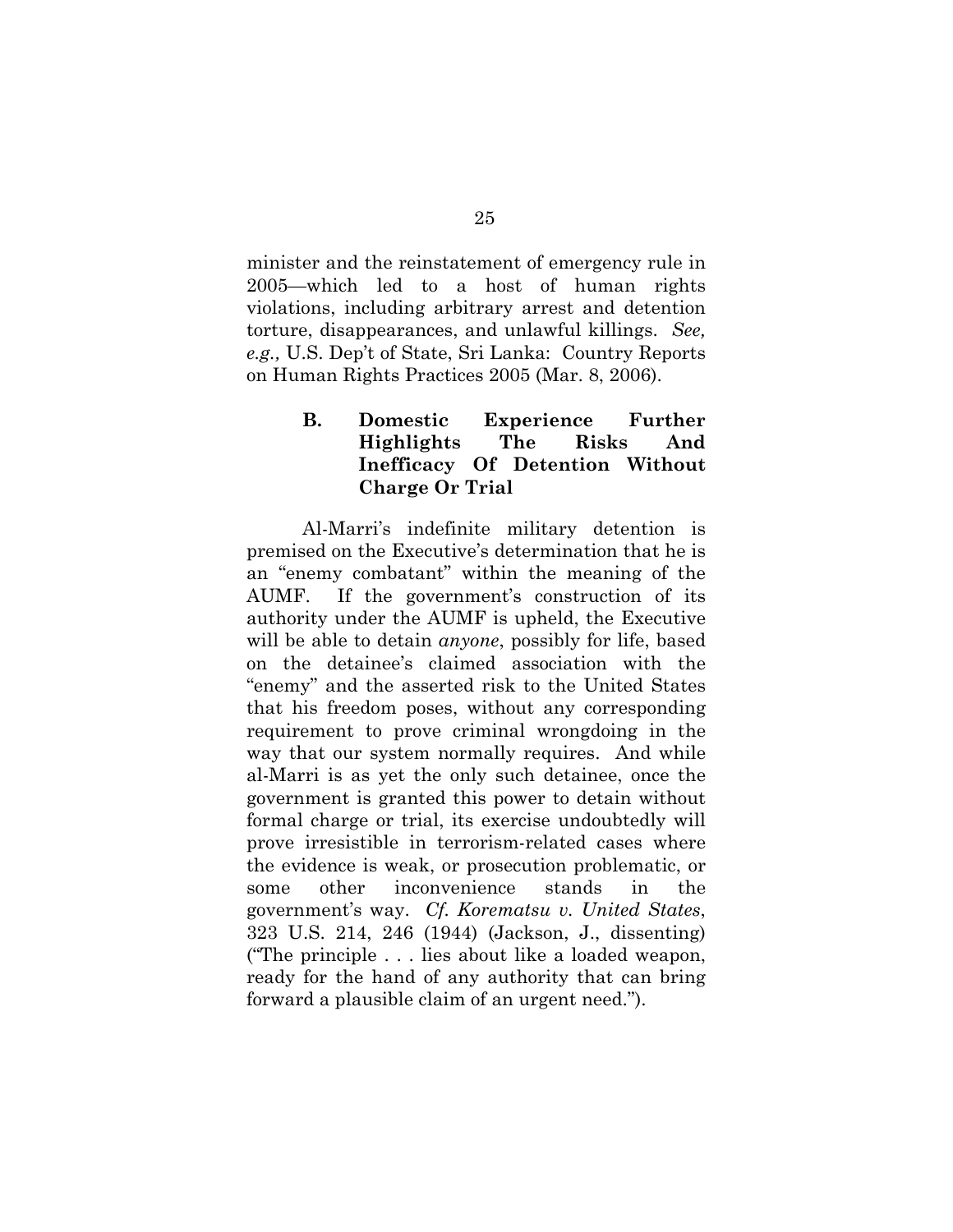As our own history indicates, detentions outside of ordinary criminal processes readily lend themselves to being applied in an arbitrary and discriminatory manner, with dire consequences for the affected communities and without advancing the ultimate goal of preventing terrorism. The most recent episode followed the attacks of September 11, and therefore would not have been considered by the Congress that enacted the AUMF. The earlier one, involving the detention of persons of Japanese ancestry during World War II, however, has left a deep scar on our Nation's history, one that renders unimaginable the suggestion that Congress would have authorized a broad new domestic detention power without considering its potential implications.

Following the events of September 11, 2001, the United States undertook a large-scale detention campaign targeted at immigrants, particularly Muslims, South Asians and Arabs. *See* Office of Inspector General, Dep't of Justice, The September 11th Detainees: A Review of the Treatment of Aliens Held on Immigration Charges in Connection with the Investigation of September 11 Attacks 14, 20–23 (April 2003) (hereinafter OIG Report) (identifying detainees as almost exclusively men, aged 26 to 40, predominantly from Pakistan, Egypt, Iran, and Afghanistan). "Within 2 months of the attacks, law enforcement authorities had detained . . . more than 1,200 citizens and aliens nationwide"; some were released after questioning, but some were subjected to "a pattern of physical and verbal abuse," that included "racial slurs and threats" and aggressive mistreatment at the hands of detention officers. *Id*. at 1, 142–44.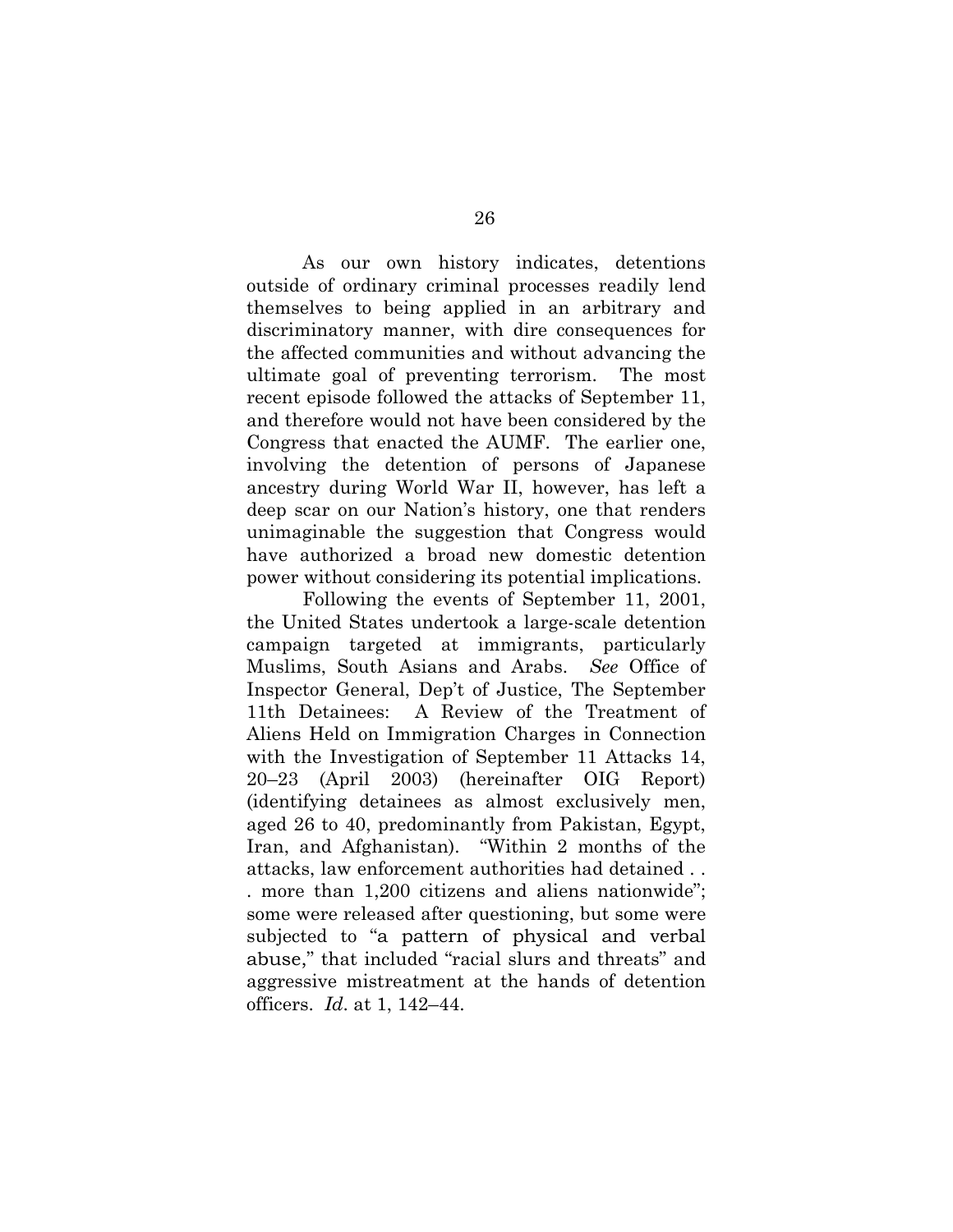The detention of Muslims, Arabs, and South Asians after September 11 has been condemned as both arbitrary and discriminatory. In a study of the immigration detentions that took place in New York immediately following September 11, the OIG determined that in carrying out the detentions, the FBI and INS had made "little effort" to distinguish between detainees who were tied to terrorism and those who had been encountered by chance, and that the procedures used to determine which persons were of "high interest" were inconsistent and imprecise. *Id.* at 69. The OIG found also that Muslims were detained irrespective of any link to terrorism. *Id.* at 158. Indeed, "[g]overnment officials now acknowledge that virtually all of the persons that it detained shortly after 9/11 had no connection to terrorism." *See* Justice for All – A Nationwide Public Forum on Selective Enforcement After September 11, 2001 Before Sens. Edward M. Kennedy and Patty Murray (June 4, 2003) (written testimony of American Civil Liberties Union).

The ineffectiveness of that detention campaign in identifying terrorists is not surprising. As noted by Clark Kent Ervin, former Inspector General of the Homeland Security Department, it "is illogical" to be more suspicious of Arabs, "because the chance that any given Arab is a terrorist is only marginally greater than the chance that anybody else is a terrorist." Clark Kent Ervin, *The Usual Suspects*, N.Y. Times, June 27, 2006, at A1. Basing detention decisions on a racial or ethnic profile also wastes valuable resources and encourages lazy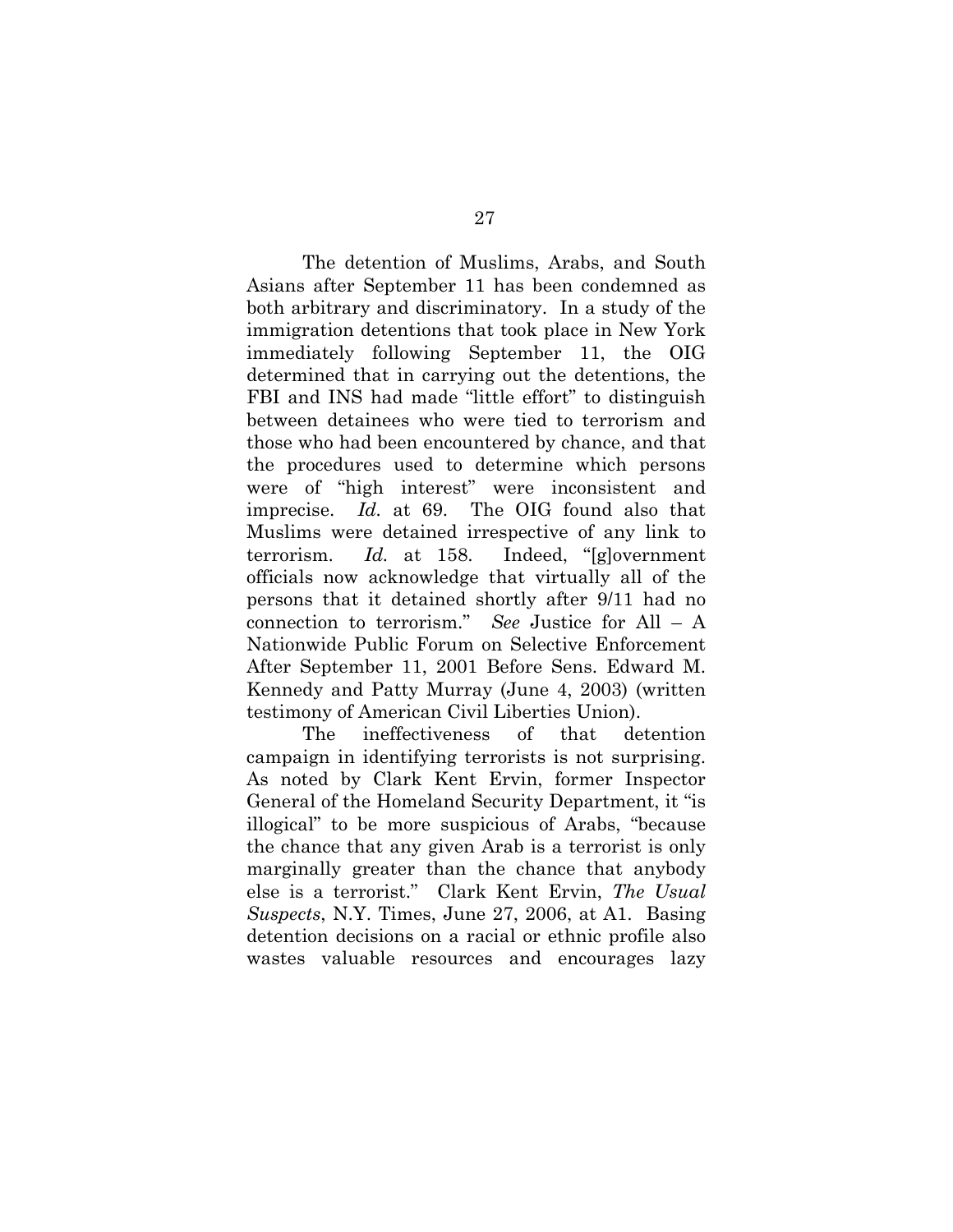policing.22 Overwhelmed by the large number of suspects captured within its broad net, law enforcement will expend valuable time and resources questioning and detaining innocent persons.23

Furthermore, focusing suspicion on those who fit a particular profile may cause law enforcement to overlook truly dangerous persons. Terrorist organizations have many allies who may not fit the government's apparent profile. *See, e.g.,* Ervin, *supra* (citing 2004 conviction of Earnest James Ojaama, "a Seattle-born black convert to radical Islam" alleged to have provided material to the Taliban, and John Walker Lindh, the "white 'American Taliban'"); *see also* Bill Dedham, *Memo* 

<sup>22</sup> *See e.g., Peter DiDomenica Discusses Counterterrorism Measures*, Nat'l Pub. Radio, July 30, 2005 (quoting Massachusetts police sergeant and airport screening trainer that "We do not target people based on apparent race or ethnicity. We feel that use of race . . . [is] counterproductive, . . . wastes valuable resources and it also causes ill will with the particular community that is a victim . . . ."); Am. Civil Liberties Union, Sanctioned Bias: Racial Profiling Since 9/11 8 (Feb. 2004) (quoting Texas law enforcement officer that racial profiling "is a lazy method for law enforcement. You're not using investigative leads . . . all you're doing is casting a wide net against one . . . segment of society, and that's what we call 'going fishing'  $\ldots$ ").

<sup>23</sup> *See* David A. Harris, *New Risks, New Tactics: An Assessment of the Re-Assessment of Racial Profiling in the Wake of September 11, 2001*, 2004 Utah L. Rev. 913, 928 (2004) ("Adding large numbers of people to the suspect pool who are overwhelmingly unlikely to have anything to do with terrorism will not improve our chances to find the bad guys; on the contrary, it will overwhelm the system with people who present no real risk . . . .").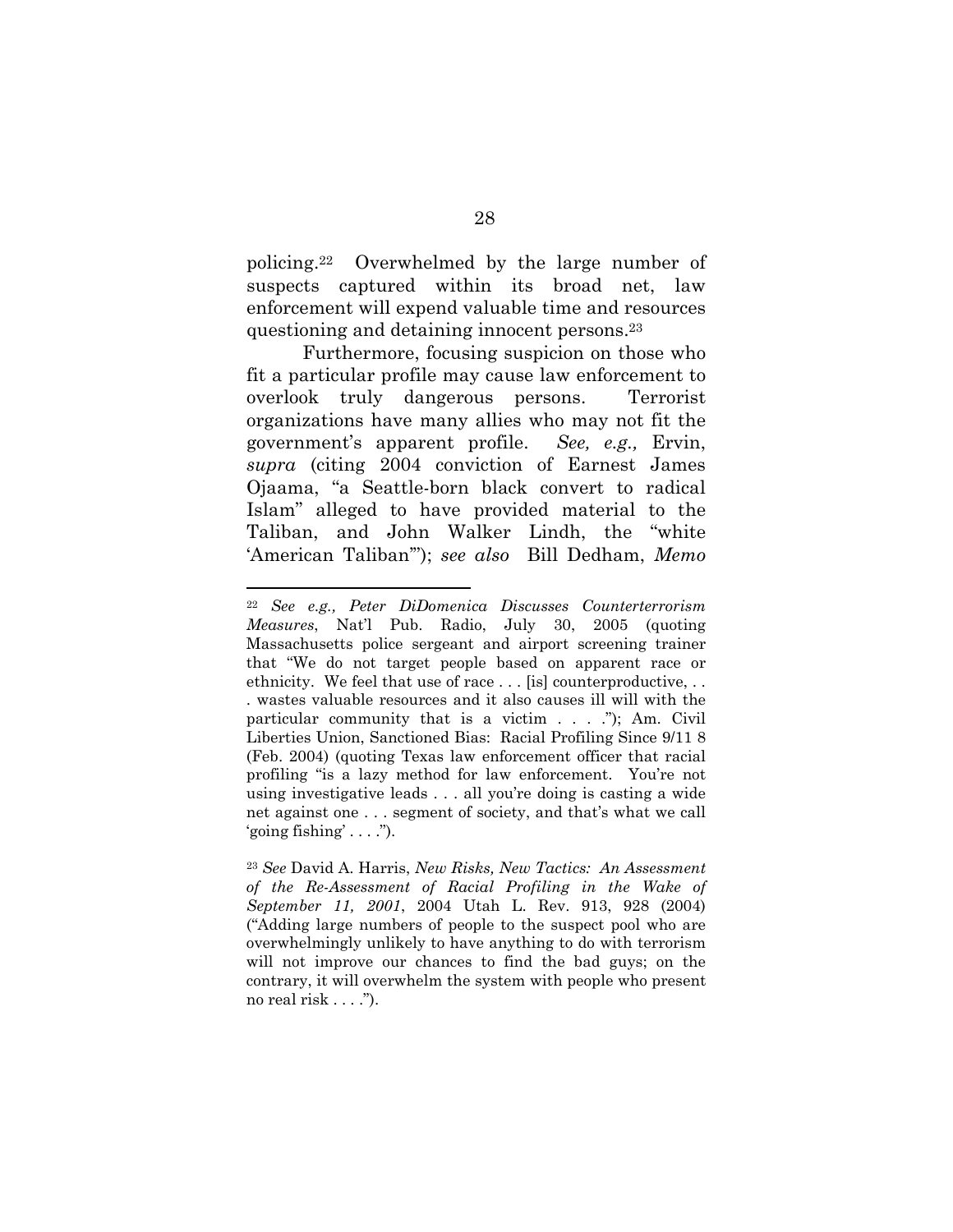*Warns Against Use of Profiling as Defense*, Boston Globe, Oct. 12, 2001, at A27 (discussing memo circulated by senior U.S. intelligence specialists to American law enforcement agents worldwide, which warned against relying on an individual's characteristics, rather than behavior, in assessing potential threats).24

Of course, the most extreme example of detention outside of the criminal process in the United States was the internment of more than 120,000 persons of Japanese ancestry on the West Coast during World War II. *See* Comm'n On Wartime Relocation And Internment Of Civilians, Report: Personal Justice Denied, Summary (1983). The government justified the exclusion by asserting that there were "indications that [Japanese-Americans] were organized and ready for concerted action at a favorable opportunity. The very fact that no sabotage has taken place to date is a disturbing and confirming indication that such action will be taken." *Id.* (quoting General John L. DeWitt, Commanding General of Western Defense Command). In the end, "not a single documented act of espionage, sabotage or fifth column activity was committed by an American citizen of Japanese

<sup>24</sup> *See also* Fed. Bureau of Investigation, Countering Terrorism: Integration of Practice and Theory 27 (Feb. 28, 2002) (warning that "[t]here is some risk in the manner in which people from Muslim- and Arab- communities appear to have been targeted for intensive and continued scrutiny" post September 11, because "most people with [the profile] characteristics are not terrorists" and "there is a real danger of ignoring other people who do not have these characteristics [but] may actively support or participate in terrorist acts").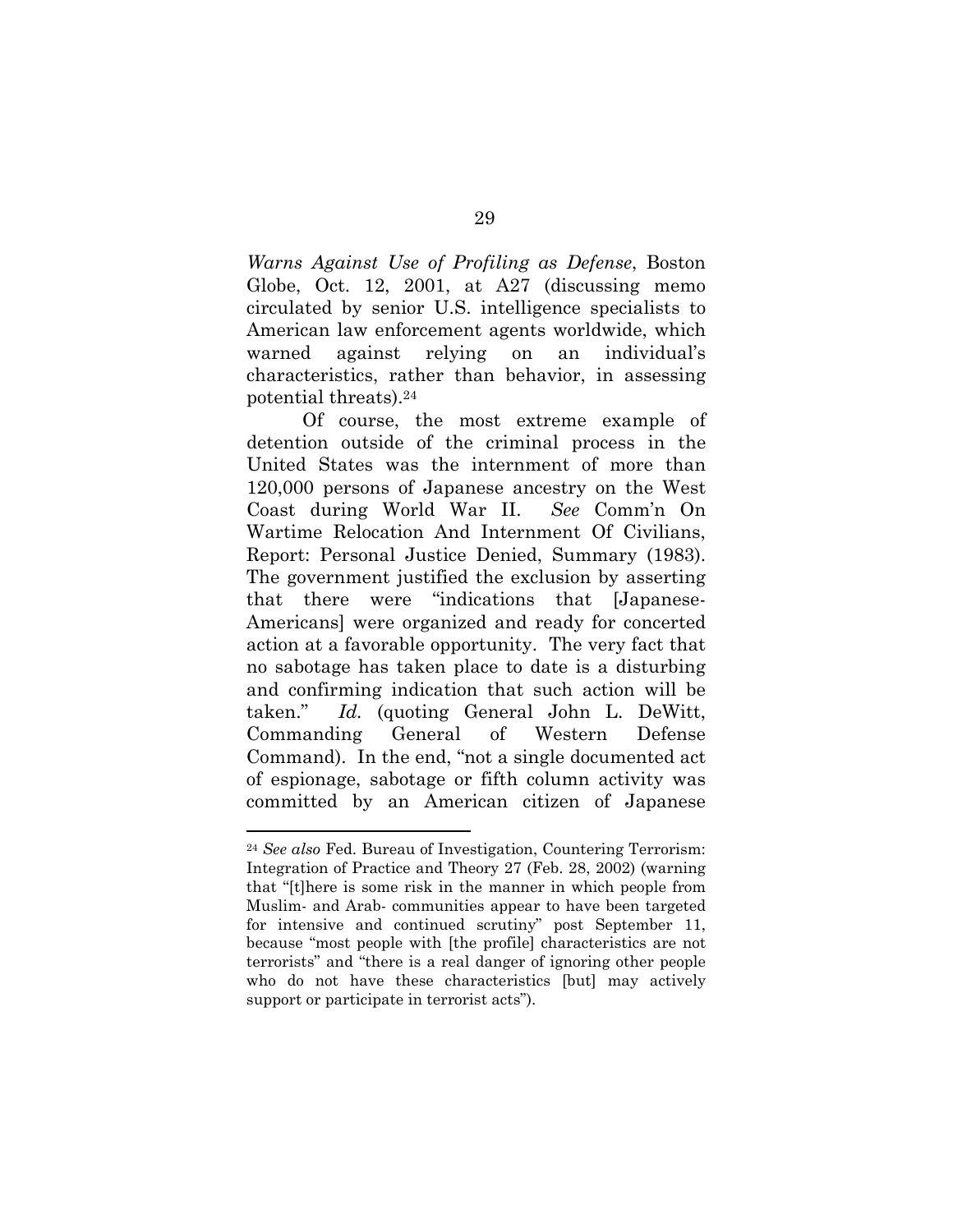ancestry or by a resident Japanese on the West Coast." *Id.*

The legal foundation for the Japanese internment was Executive Order 9066, a sweeping pronouncement by the President, later "ratified" by Congress, that was interpreted to permit the military to impose curfews, exclusion, internment and relocation on persons of Japanese descent. Exec. Order No. 9066, 7 Fed. Reg. 1407 (Feb. 19, 1942); *see also Hirabayashi v. United States*, 320 U.S. 81, 91, 104–05 (1943) (stating that Executive Order 9066 was "ratified and confirmed" by March 21, 1942 Act of Congress, 56 Stat. 173; rejecting challenge to curfew order issued pursuant to Executive Order 9066).

The Japanese internment has now been universally repudiated, *see, e.g., Stenberg v. Carhart*, 530 U.S. 914, 953 (2000) (Scalia, J., dissenting); *Adarand Constructors, Inc. v. Pena*, 515 U.S. 200, 236 (1995), and the United States has formally apologized and granted reparations to the survivors. In 1971, as part of the bill repealing the Emergency Detention Act of 1950, Congress enacted 18 U.S.C. § 4001(a), which states that "[n]o person shall be imprisoned or otherwise detained by the United States except pursuant to an Act of Congress." *See Hamdi*, 542 U.S. at 517. In passing § 4001(a), "Congress was particularly concerned about the possibility that the [Emergency Detention] Act could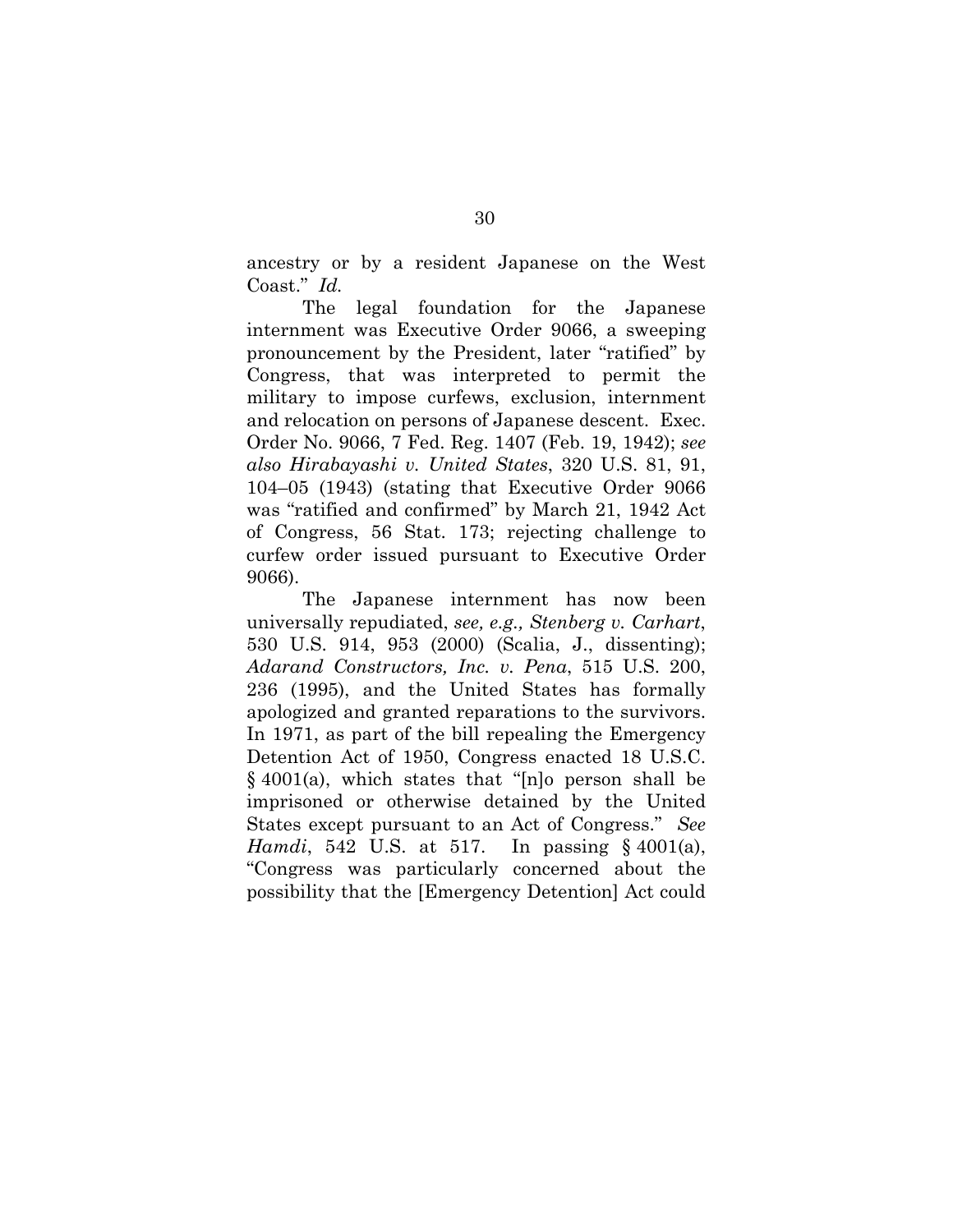be used to reprise the Japanese-American internment camps of World War II." *Id.*<sup>25</sup>

Given our Nation's shameful past experience with the standard-less grant of broad detention powers outside the criminal process, and in light of  $§$  4001(a), it simply is not reasonable to conclude that Congress would reauthorize indefinite domestic detention without trial *sub silentio* through the AUMF, which nowhere mentions the power to detain persons lawfully resident in this country.

<sup>25</sup> The House Judiciary Committee Report accompanying the bill is strikingly relevant to the Executive's claimed authority in this case:

<sup>[</sup>T]he constitutional validity of the [Emergency Detention] Act is subject to grave challenge. The Act permits detention of each person as to whom there is a reasonable ground to believe that such person probably will engage in, or probably will conspire with other to engage in, acts of espionage or of sabotage. This criterion would seem to violate the Fifth Amendment by providing imprisonment not as a penalty for the commission of an offense, but on mere suspicion that an offense may occur in the future.

H.R. Rep. No. 92-116 (1971), *reprinted in* 1971 U.S.C.C.A.N. 1435, 1438.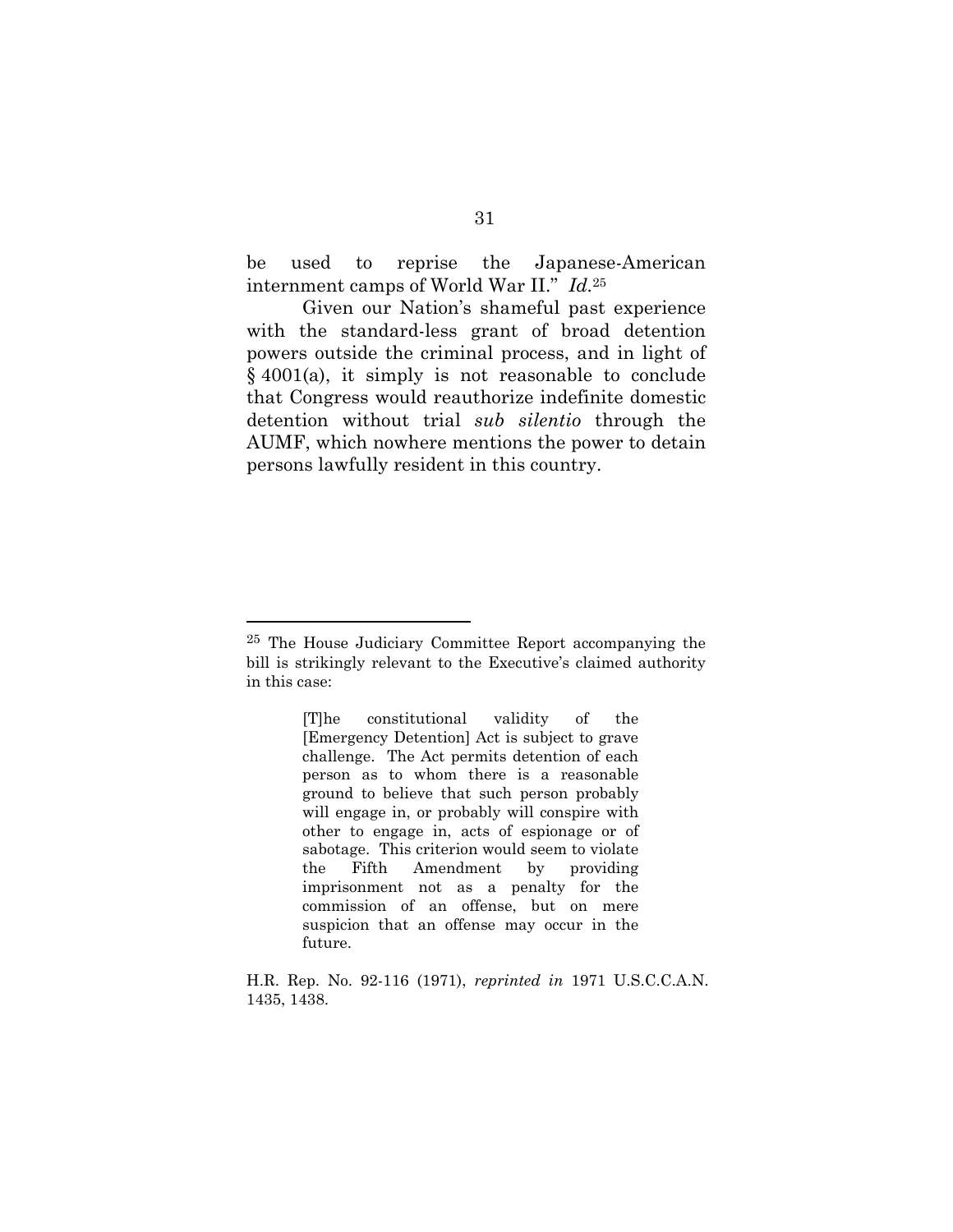## **C. Sacrificing The Rule Of Law Alienates Domestic Communities And International Allies Whose Help Is Needed.**

Detention without charge or trial not only is ineffective in actually identifying terrorists and preventing terrorism; the departure from the rule of law that it signals may actually undermine law enforcement's efforts in this vital area.

The government's ability to instill trust in, and foster relationships with, key communities is vital to its public safety mission. *See, e.g.,* Police Executive Research Forum, 2 Protecting Your Community From Terrorism: Strategies for Local Law Enforcement: Working with Diverse Communities 26 (2004) ("Diverse communities . . . may well be willing to work with investigators who they believe will respect their privacy, their traditions and act responsibly to keep terrorists out of their communities."); Nicole J. Henderson et al., Vera Inst. Of Justice, Law Enforcement & Arab Community Relations After September 11, 2001: Engagement in a Time of Uncertainty 17 (2006) (quoting one police chief as recognizing that "[T]he collection of intelligence will come from the community. So a relation of trust and confidence with the [Arab American] community is important ... We can't afford to alienate them. Otherwise, we cut off our sources of information."); *Threat of Islamic Radicalization to the Homeland: Hearing Before the S. Comm. On Homeland Security and Governmental Affairs*, 110th Cong. 3 (March 14, 2007) (written testimony of Daniel Sutherland,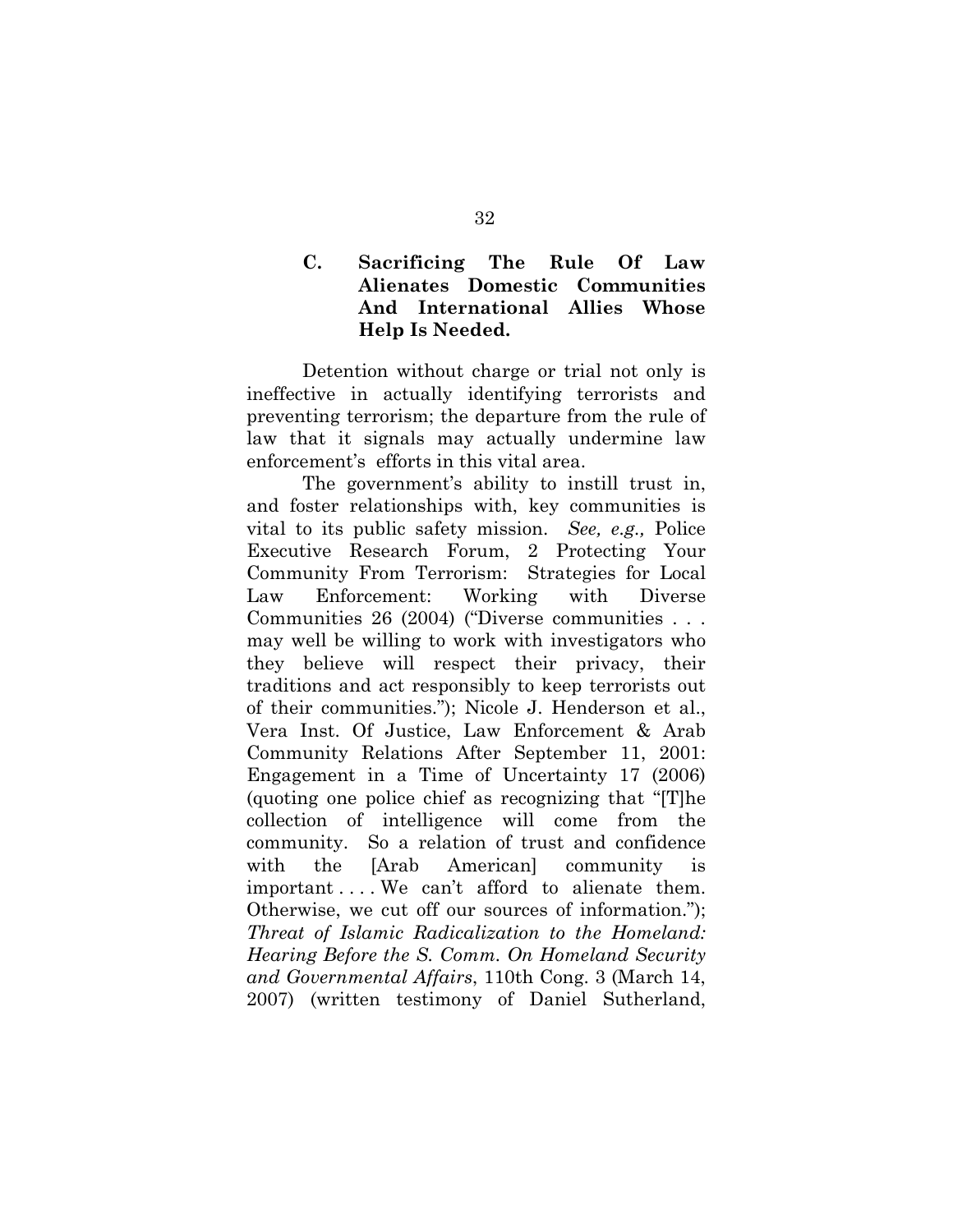Officer for Civil Rights and Civil Liberties, U.S. Department of Homeland Security) (hereinafter Sutherland Testimony) ("We believe that a critical element of our strategy for securing this country is to build a level of communication, trust, and confidence  $\ldots$ .").

The arrest and indefinite detention of persons outside of the ordinary criminal process, particularly when perceived to be based on the ethnic or religious orientation of the detained, will hinder terrorism prevention efforts because it "sends a message that law enforcement has targeted a whole community as 'alien' or 'suspect.'" David Cole, *Enemy Aliens*, 54 Stan. L. Rev. 953, 986 (2002). Sending that message "cannot help but alienate members of the targeted community, rendering them far less likely to assist law enforcement in their efforts to identify true perpetrators." *Id.*; *see also* Kalhan et al., *supra*, at 101–02 ("Alienated communities are also less likely to cooperate with law enforcement, depriving the police of information and resources that can be used to combat terrorism."). The consequences can be serious, considering that these communities could be particularly helpful to law enforcement in its terrorism-prevention work.

This erosion in the trust and confidence of immigrant communities was precisely what the widespread detention of Muslim, Arab and South Asian citizens, aliens and immigrants achieved in the aftermath of September 11. "[T]he nationalitybased information and detention sweeps of the past two years have taken a serious toll on immigrant communities in the United States. Arab and Muslim organizations describe the 'chilling effect' that these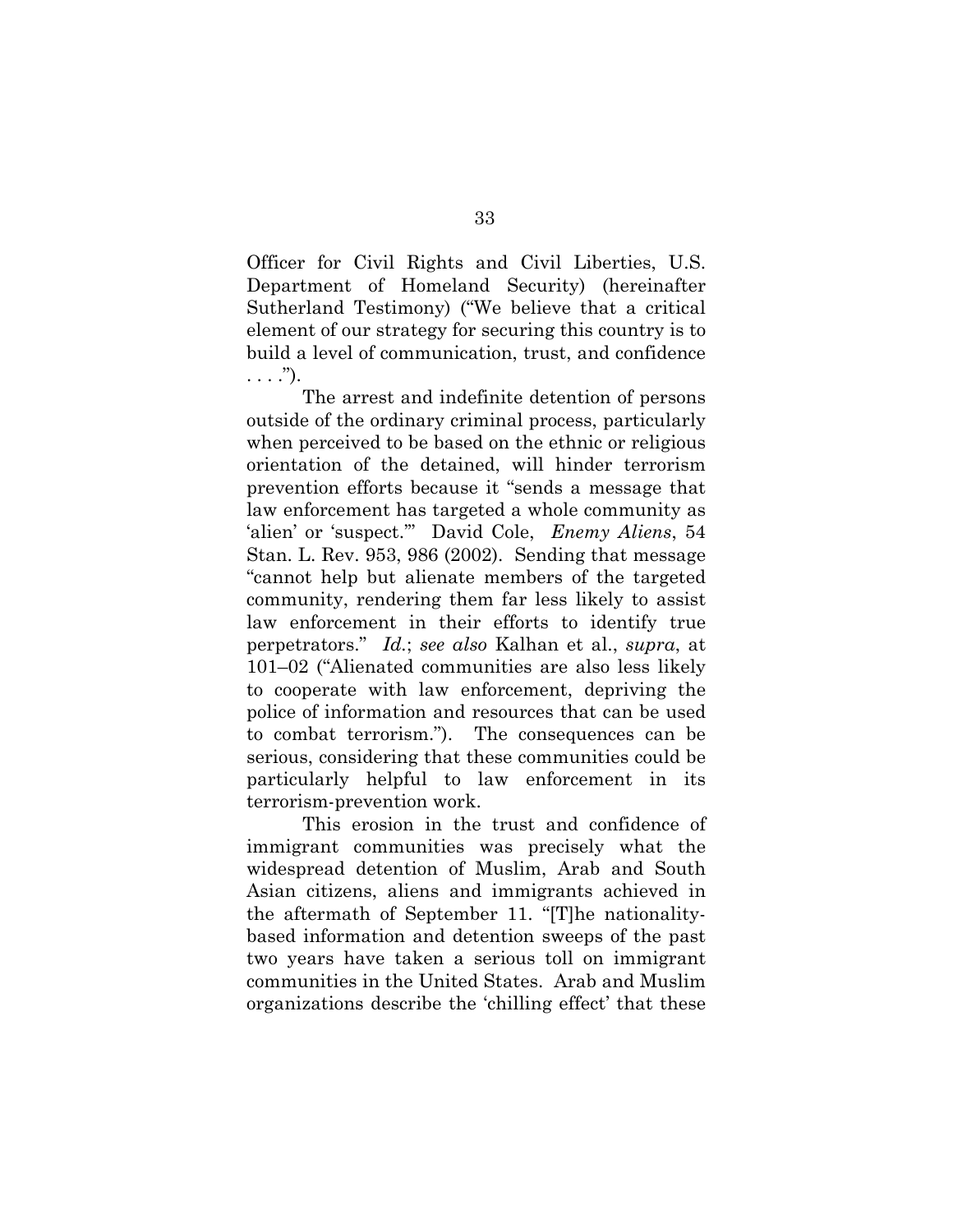programs have had on community relations . . . . [T]hese blanket immigration measures have alienated the very communities whose intelligence and cooperation is needed most." Lawyers Comm. For Human Rights, Assessing the New Normal, Liberty and Security for the Post-September 11 United States 31 (2003) (hereinafter Lawyers Comm. Report). Similarly, Vincent Cannistraro, former Director of Intelligence Programs for the National Security Council under former President Reagan, has written that "the Justice Department's detention of thousands of immigrant Muslims—the policy of 'shaking the trees' in Islamic communities alienates the very people on whom law enforcement depends for leads and may turn out to be counterproductive." Vincent Cannistraro, *The War on Terror Enters Phase 2*, N.Y. Times, May 2, 2002, at A1; *see also* Harris, *supra*, at 933–34 (noting that the investigation of now-convicted terrorist suspects began based on tips contained in a community member's letter to the FBI).26

<sup>26</sup> Recognizing that post-9/11 treatment of Arabs and Muslims in the United States caused substantial damage to relationships between those communities and law enforcement, federal and local authorities have made significant recent efforts to rebuild those relationships. *See, e.g.*, Sutherland Testimony at 3–5; *see also* Deborah Ramirez & Stephanie Woldenberg, *Balancing Security and Liberty in a Post-September 11th World: The Search for Common Sense in Domestic Counterterrorism Policy*, 14 Temp. Pol. & Civ. Rts. L. Rev. 495, 504–06 (2005) (describing successes of partnerships between Muslim communities and federal, state and local law enforcement). Similarly, the British government recently has instituted a counterterrorism strategy called "Prevent," a major component of which is to develop greater engagement with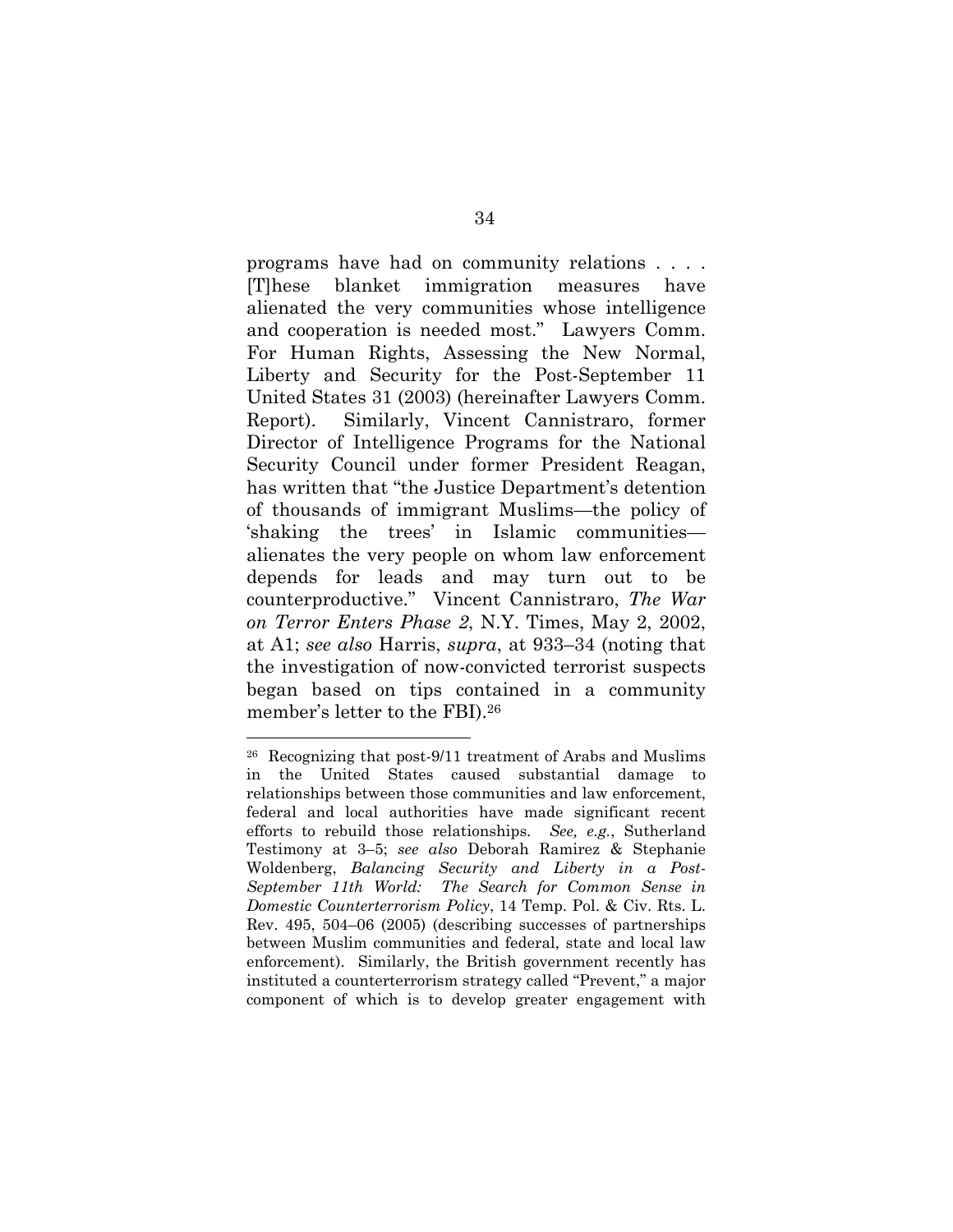As has occurred elsewhere, moreover, harsh and overbroad detention policies in particular, and a perceived abandonment of the rule of law in general, are likely to aid extremists by facilitating recruitment of the disaffected. *See* Hearing before S. Select Comm. on Intelligence, 111th Cong. 7 (Jan. 22, 2009) (statement of Dennis C. Blair, nominee for Director of National Intelligence) ("[T]he detention center at Guantanamo has become a damaging symbol to the world and . . . it must be closed. It is a rallying cry for terrorist recruitment and harmful to our national security . . . ."). As the former Inspector General of the Homeland Security Department has observed, "Al Qaeda regards American prisons . . . as particularly fertile territory for planting and harvesting the seeds of terrorism." Ervin, *supra*. The recruitment danger has been recognized abroad as well. *See, e.g.,* Sharma, *supra* (during the debates surrounding India's new anti-terror law, one lawmaker warned against making the law too harsh, stating, "[u]nnecessary harassment only provides fertile ground for breeding terrorists").27

Britain's Muslim communities. *See* Brendan O'Duffy, *Radical Atmosphere: Explaining Jihadist Radicalization in the UK*, 41 Pol. Sci. & Politics 137, 142 (2008).

<sup>27</sup> The courts of this and other countries, too, recognize that due process and respect for law are important ingredients in the fight against terror and violence. *See People's Union for Civil Liberties v. Union of India*, AIR 2004 SC 456, 467 ("[T]errorism thrives where human rights are violated."); *cf. Whitney v. California*, 274 U.S. 357, 375 (1927) (Brandeis, J., concurring) ("[F]ear breeds repression; . . . repression breeds hate; [and] . . . hate menaces stable government").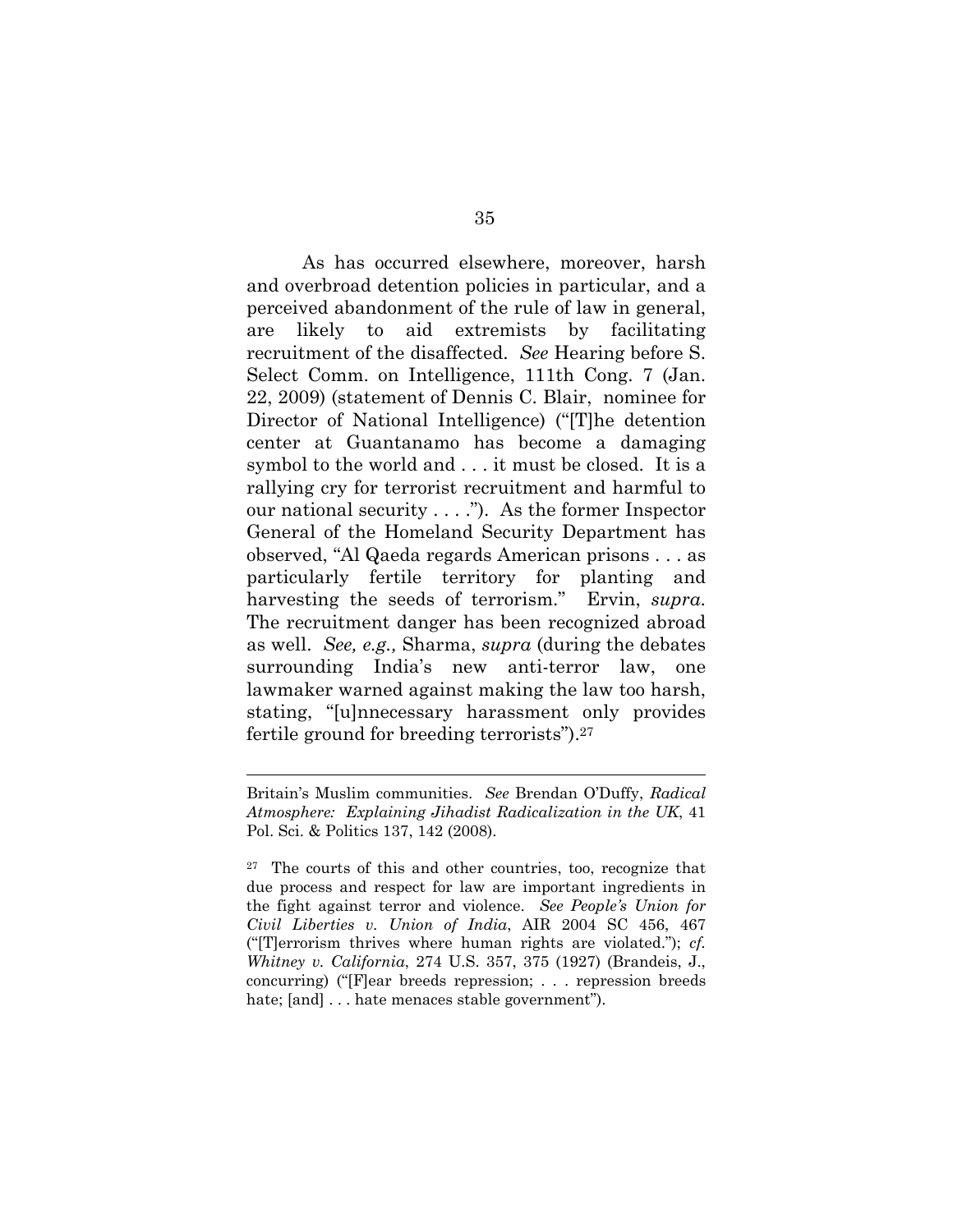Detention practices that depart from the conventional criminal process also threaten the United States' standing in the international community,28 thus undermining the United States' ability to secure counterterrorism cooperation from other countries. *See* Deborah N. Pearlstein, *National Intelligence and the Rule of Law*, 2 Advance 11, 16 (Fall 2008) ("[W]idely reported U.S. practices of kidnapping and secretly imprisoning and torturing terrorist suspects led the British to withdraw from previously planned covert operations with the CIA because the United States failed to offer adequate assurances against inhumane treatment and rendition."). Legitimacy at the international level is essential, as "terrorism is a transnational phenomenon and . . . demands a transnational response." Cole, *supra*, at 958. The United States needs the cooperation and assistance of other nations' law enforcement and intelligence networks to fight terrorism effectively. *Id.*; *see also*  Cannistraro, *supra* (describing the arrest by Spanish

<sup>28</sup> Or place the United States in unwelcome company: some countries whose legal systems are less protective of individual liberties than ours conveniently cite to the United States' post-September 11 actions as justification for their own practices. Egypt's President Hosni Mubarak has stated that the steps the United States took following September 11 demonstrated that "we were right from the beginning in using all means . . . to combat terrorism." Lawyers Comm. Report, *supra*, at v. Eritrea's Ambassador to the United States justified the twoyear incommunicado detention without charge of ten journalists who had written articles critical of that government by analogizing to "America's roundup of material witnesses and suspected aliens" following September 11. *Id.* at 78.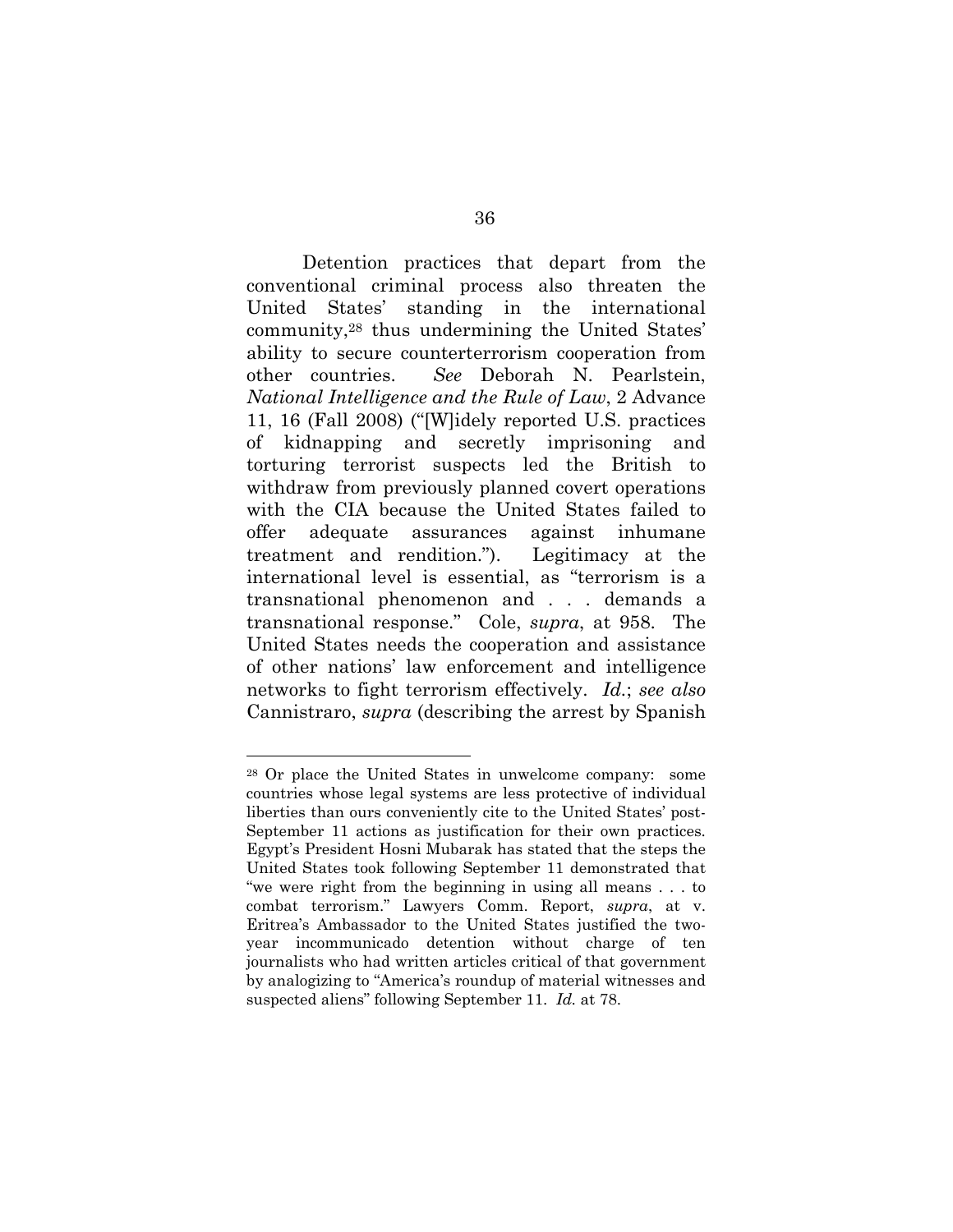police of Mohammad Galeb Kalaje Zouaydi, who helped fund the September 11 attacks, and 23 other Al Qaeda suspects, and the apprehension by Dutch, French, Italian, and German forces of al Qaeda members; concluding "[i]n all, some 1,600 Qaeda suspects have been arrested in over 30 countries").

In short, it is not the extraordinary power to depart from established due process norms that will foster the cooperation from communities and allies on which effective counter-terrorism measures depend, but rather the faithful observance of those norms and processes.

#### **CONCLUSION**

In his Inaugural Address last week, the President said: "As for our common defense, we reject as false the choice between our safety and our ideals." *Amici* urge this Court, too, to reject that false choice. Insofar as the Fourth Circuit Court of Appeals' decision construed the AUMF to authorize the Executive to detain indefinitely a person lawfully residing in this country by labeling him an "enemy combatant," the decision should be reversed.

Respectfully submitted,